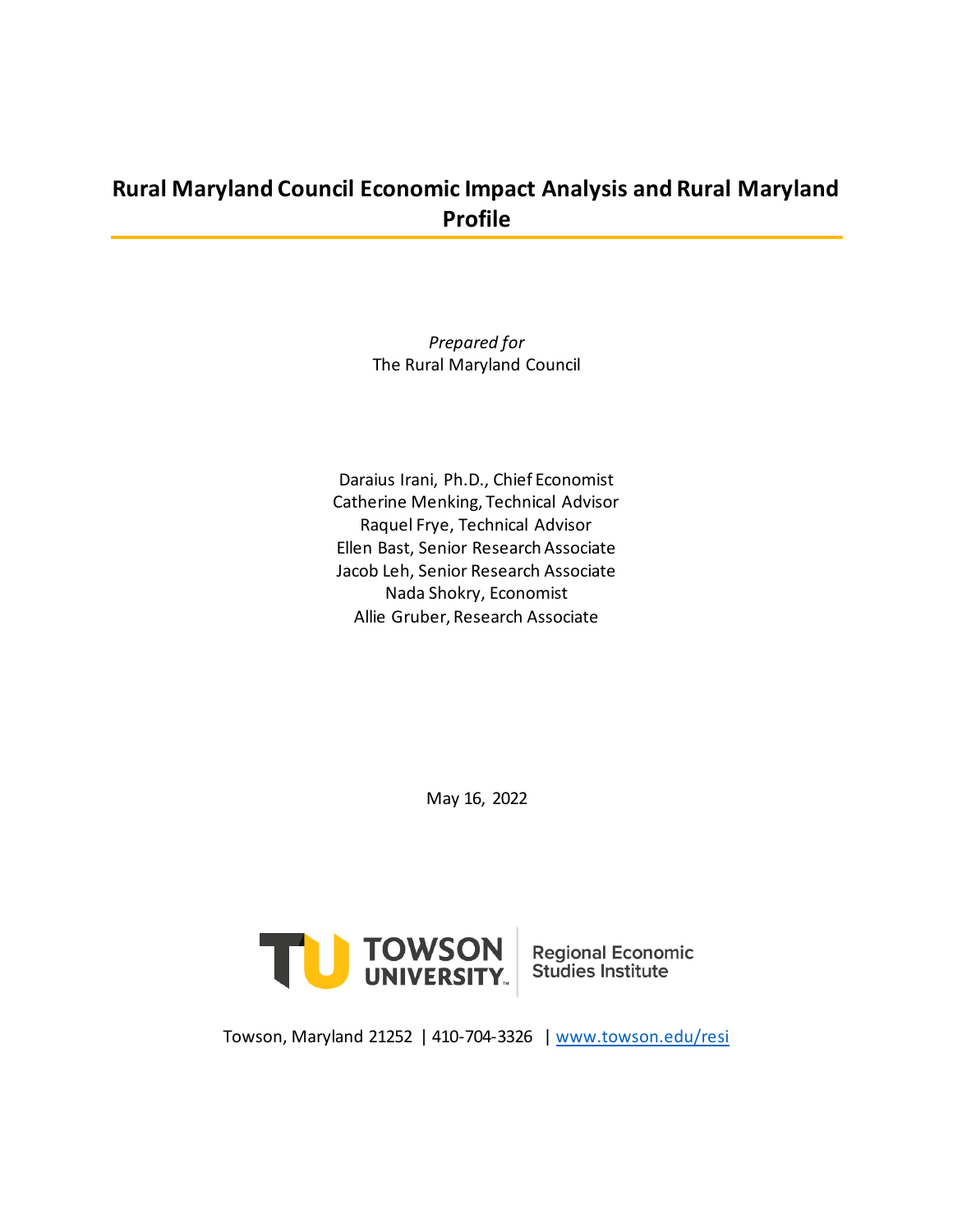# **Table of Contents**

| 1.0 |                                                                           |  |
|-----|---------------------------------------------------------------------------|--|
| 2.0 |                                                                           |  |
| 3.0 |                                                                           |  |
| 3.1 |                                                                           |  |
| 4.0 |                                                                           |  |
| 4.1 | Overall MAERDAF and RMPIF Economic Impacts on Rural Maryland 14           |  |
| 4.2 | Overall MAERDAF and RMPIF Fiscal Impacts on Rural Maryland 15             |  |
| 4.3 | MAERDAF Detailed Economic and Fiscal Impact Analysis in Rural Maryland 18 |  |
| 4.4 | RMPIF Detailed Economic and Fiscal Impact Analysis in Rural Maryland 23   |  |
| 5.0 |                                                                           |  |
| 5.1 |                                                                           |  |
| 5.2 |                                                                           |  |
| 6.0 |                                                                           |  |
| 7.0 |                                                                           |  |
|     |                                                                           |  |
| A.1 |                                                                           |  |
| A.2 |                                                                           |  |
| A.3 |                                                                           |  |
| A.4 |                                                                           |  |
| A.5 |                                                                           |  |
| A.6 |                                                                           |  |
| A.7 |                                                                           |  |
| A.8 |                                                                           |  |

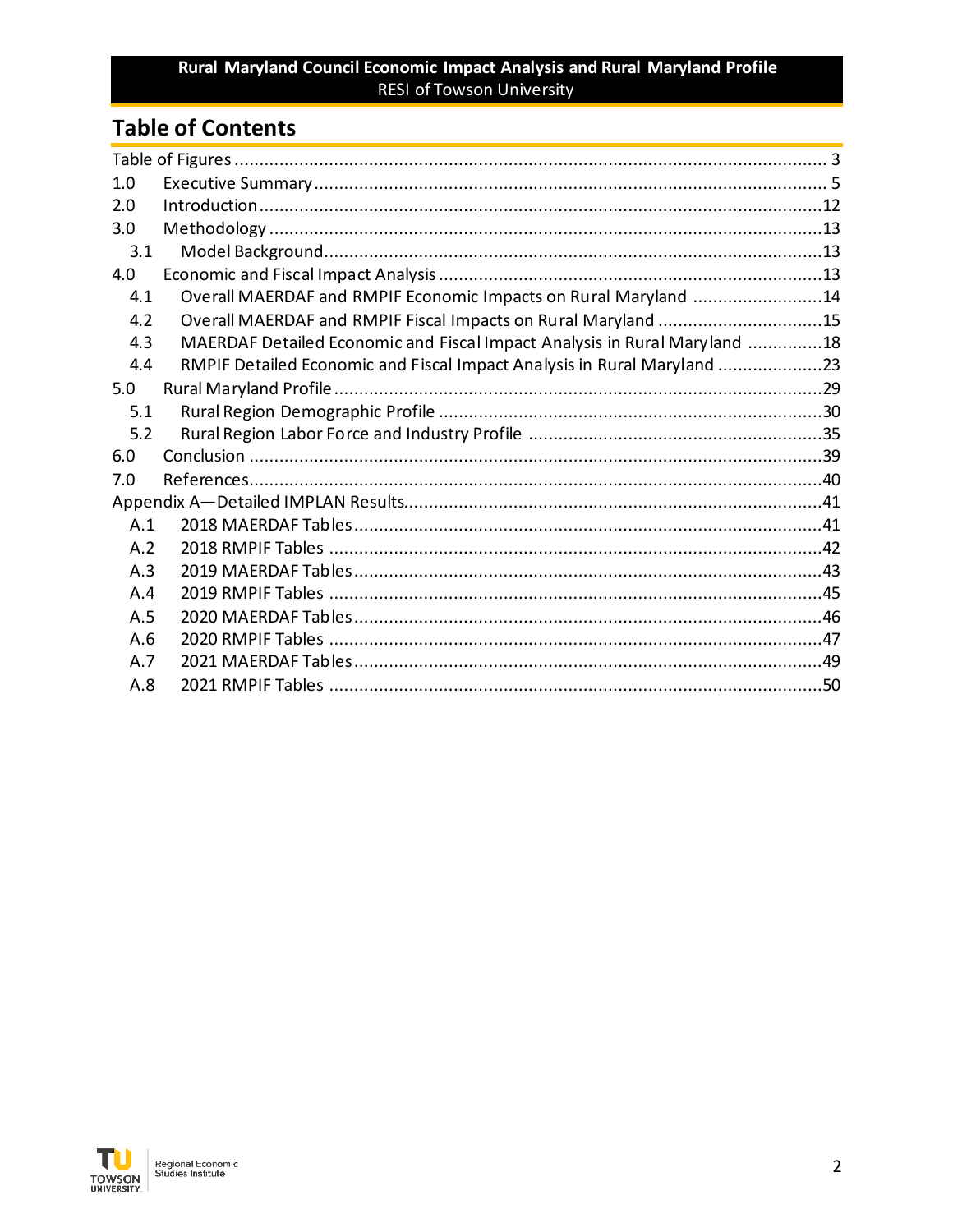# **Table of Figures**

| Figure 3: Summary of MAERDAF Annual Economic Impact by Region, 2018 to 2021  8   |  |
|----------------------------------------------------------------------------------|--|
| Figure 4: Summary of RMPIF Annual Economic Impact by Region, 2018 to 202110      |  |
| Figure 5: MAERDAF Total Annual Economic Impact in Rural Maryland, 2018 to 202114 |  |
| Figure 6: RMPIF Total Annual Economic Impact in Rural Maryland, 2018 to 2021 15  |  |
|                                                                                  |  |
| Figure 8: MAERDAF Annual Fiscal Impact, by year and revenue stream 18            |  |
|                                                                                  |  |
|                                                                                  |  |
|                                                                                  |  |
|                                                                                  |  |
|                                                                                  |  |
|                                                                                  |  |
|                                                                                  |  |
|                                                                                  |  |
|                                                                                  |  |
|                                                                                  |  |
|                                                                                  |  |
|                                                                                  |  |
|                                                                                  |  |
| Figure 22: Annual Labor Force Participation Rate by Region, 2015 to 2019 36      |  |
|                                                                                  |  |
| Figure 24: Percent Annual Average Employment by Industry and Region, 2019 38     |  |
|                                                                                  |  |
|                                                                                  |  |
|                                                                                  |  |
|                                                                                  |  |
|                                                                                  |  |
|                                                                                  |  |
|                                                                                  |  |
|                                                                                  |  |
|                                                                                  |  |
|                                                                                  |  |
|                                                                                  |  |
|                                                                                  |  |
|                                                                                  |  |
|                                                                                  |  |
|                                                                                  |  |
|                                                                                  |  |
|                                                                                  |  |
|                                                                                  |  |

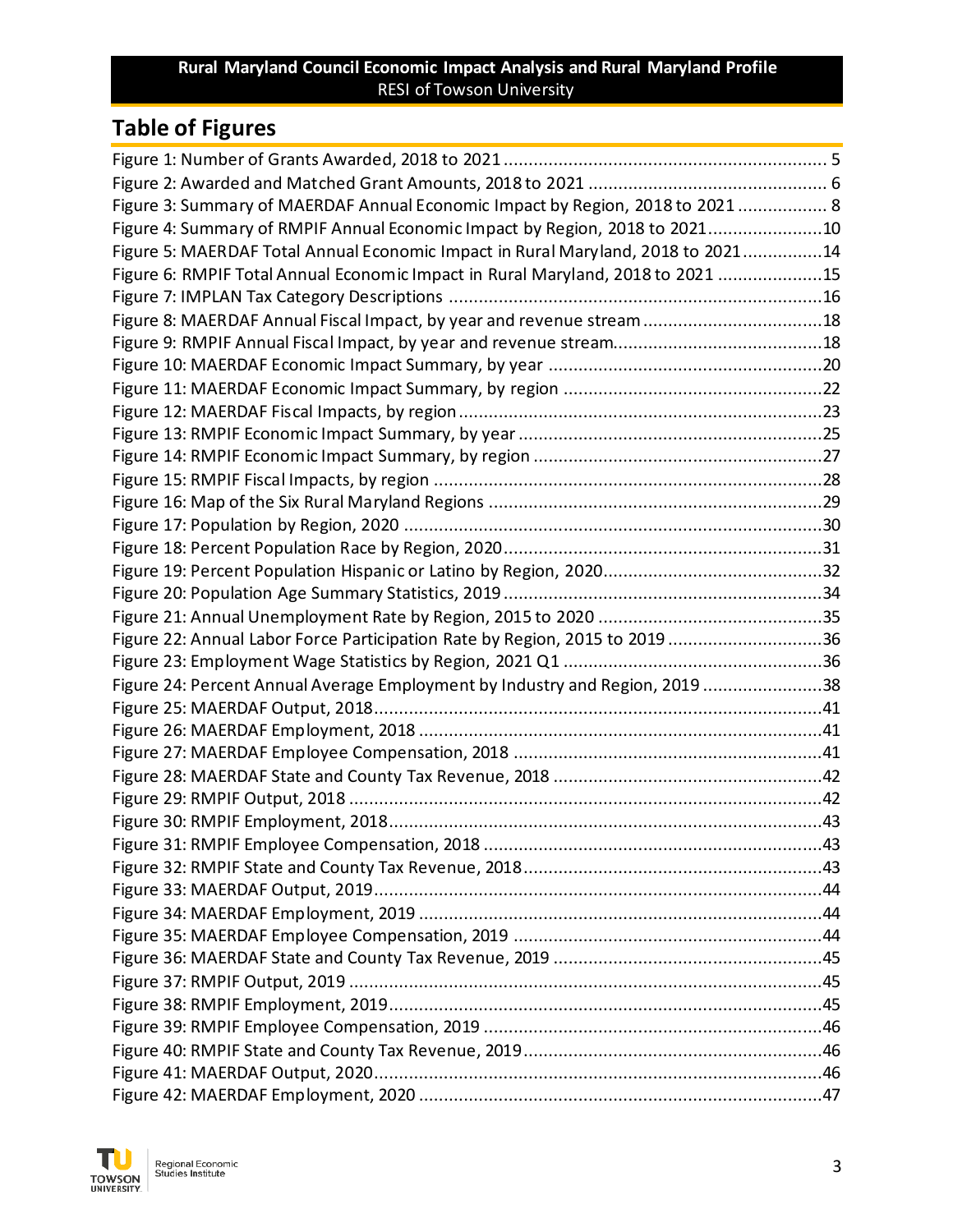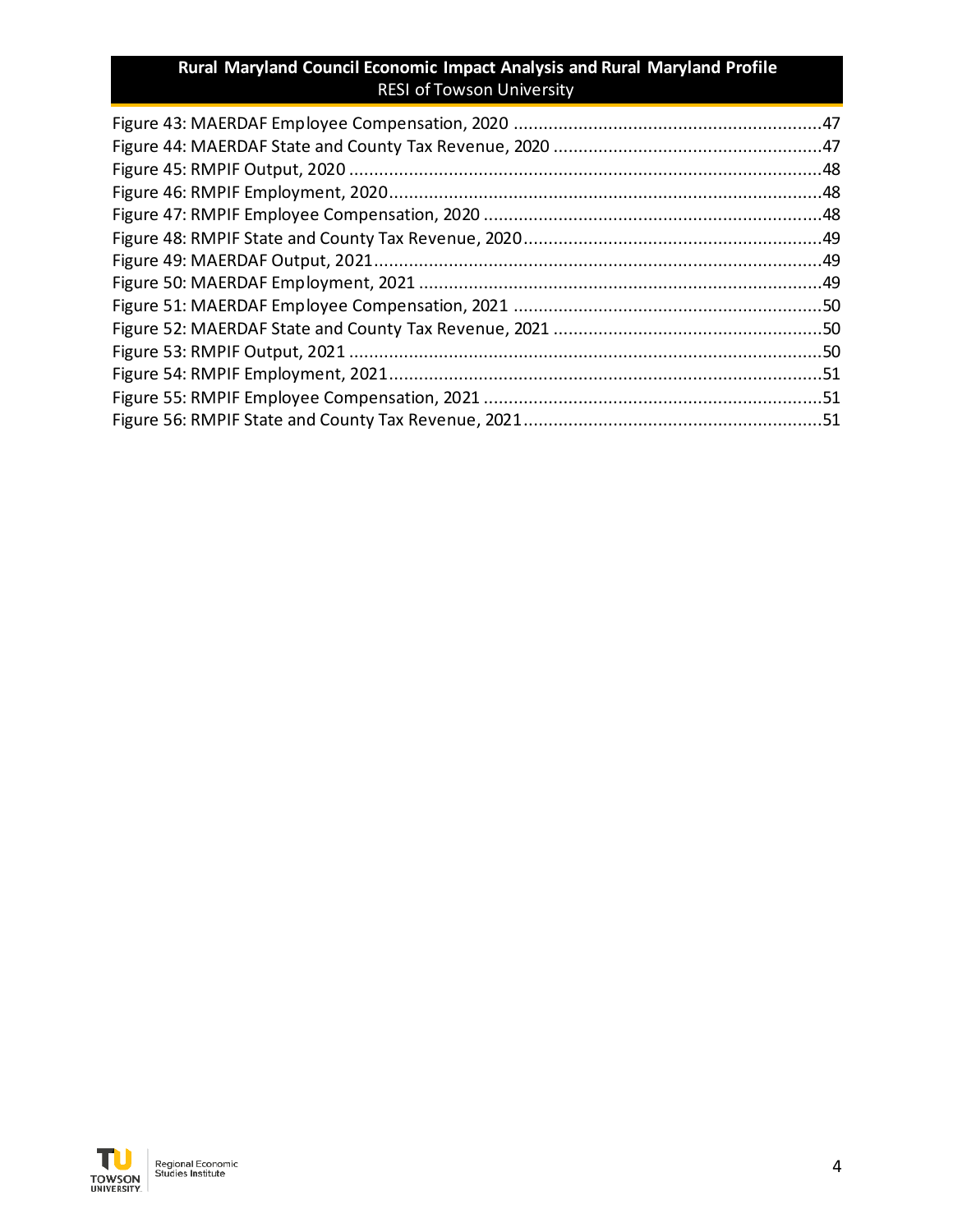# **1.0 Executive Summary**

The Regional Economic Studies Institute (RESI) of Towson University was tasked with estimating the economic and fiscal impact that the Rural Maryland Council's (RMC) grants have had on Maryland's economy. RMC administers two grant programs that work to benefit the six rural jurisdictions in Maryland. The Rural Maryland Prosperity Investment Fund (RMPIF) provides funding intended to improve the standard of living in rural areas, while the Maryland Agricultural Education and Rural Development Assistance Fund (MAERDAF) focuses on economic and community development, regional planning, and agricultural education.  $1/2$ 

From 2018 to 2021, RMC has awarded many grants to Maryland's rural regions as shown below in Figure 1.

|                        | <b>I INDIC 1. ITALINUL UL GIULIU ANIULULUI LU10 TU LUL1</b> |              |              |  |  |  |  |
|------------------------|-------------------------------------------------------------|--------------|--------------|--|--|--|--|
| <b>Region</b>          | <b>MAERDAF</b>                                              | <b>RMPIF</b> | <b>Total</b> |  |  |  |  |
| Middle Shore           | 28                                                          | 36           | 64           |  |  |  |  |
| Southern               | 17                                                          | 39           | 56           |  |  |  |  |
| Lower Shore            | 28                                                          | 27           | 55           |  |  |  |  |
| Western                | 23                                                          | 15           | 38           |  |  |  |  |
| Statewide <sup>3</sup> | 25                                                          | 5            | 30           |  |  |  |  |
| <b>Upper Shore</b>     | 14                                                          | 15           | 29           |  |  |  |  |
| <b>North Central</b>   | 11                                                          | 14           | 25           |  |  |  |  |
| <b>Total</b>           | 146                                                         | 151          | 297          |  |  |  |  |

# **Figure 1: Number of Grants Awarded, 2018 to 2021**

Sources: RMC, RESI

Over four years, RMC has awarded a total of 297 RMPIF and MAERDAF grants to the rural regions of Maryland. The Middle Shore received the largest total number of grants (64), followed by the Southern region (56), and then the Lower Shore region (55).

Throughout the years, varying amounts have been awarded via each grant to the rural regions of Maryland. In some cases, grant awardees were able to leverage their grants from the RMC to obtain additional matching funds.

content/uploads/sites/4/2020/04/MAERDAF\_Background.pdf.

<sup>&</sup>lt;sup>3</sup> "Statewide" refers to grants that were allocated to an organization that focused on all rural regions, not just one.



<sup>1</sup> Rural Maryland Council, "Maryland Agricultural Education and Rural Development Assistance Fund Background," 1, 2020, accessed October 14, 2021, https://rural.maryland.gov/wp-

<sup>2</sup> Rural Maryland Council, "Rural Maryland Prosperity Investment Fund Background," 1, 2020, accessed October 14, 2021, https://rural.maryland.gov/wp-content/uploads/sites/4/2020/04/RMPIF\_Background.pdf.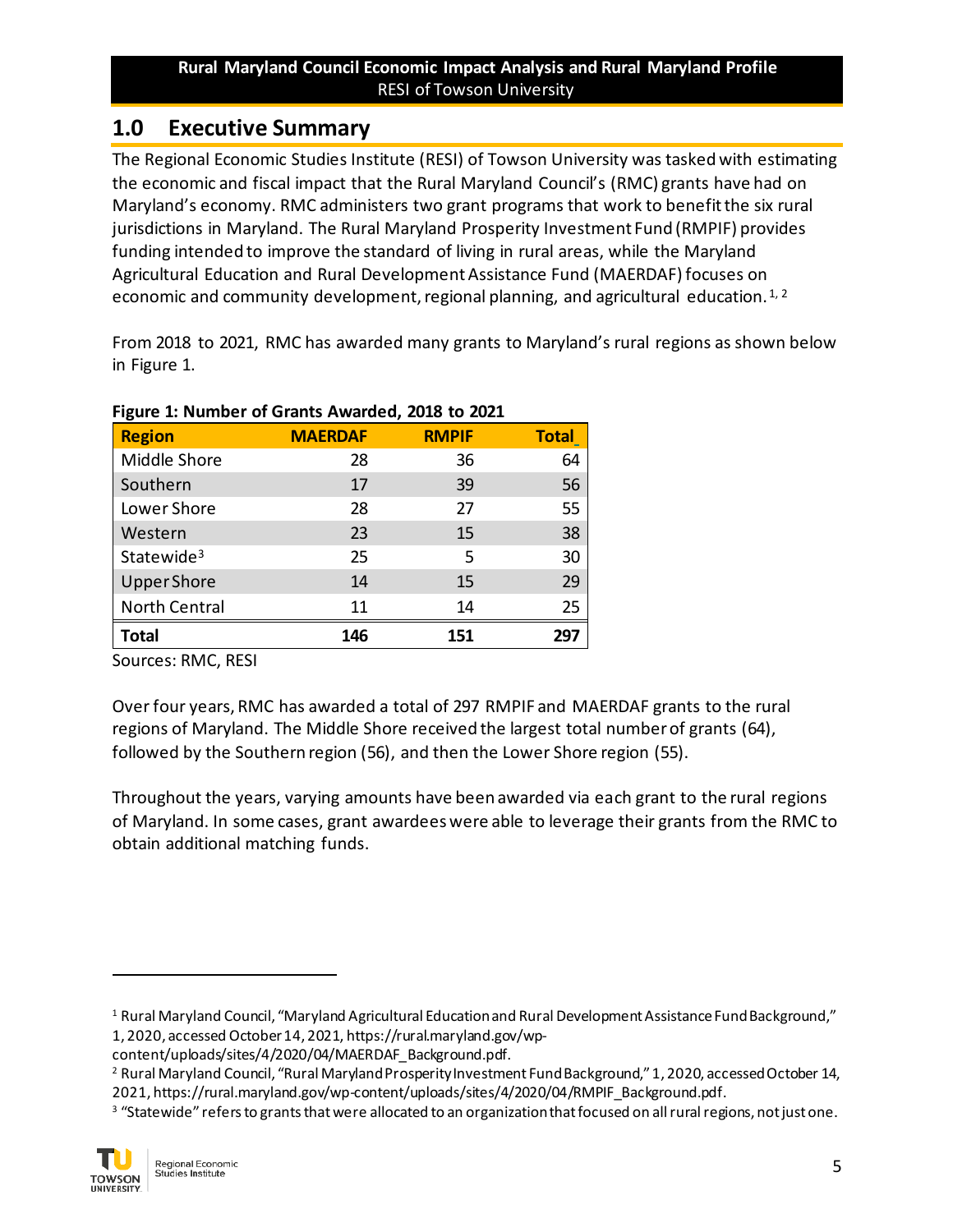Figure 2 below totals the amount of funding, both awarded and matched, that each rural region has received over the four years.

|                    | .<br><u>UIUIII / IIIIVUIIIU) LUIU IU LULI</u> |                |                |                |              |  |  |  |
|--------------------|-----------------------------------------------|----------------|----------------|----------------|--------------|--|--|--|
|                    | <b>MAERDAF</b>                                |                | <b>RMPIF</b>   |                |              |  |  |  |
| <b>Region</b>      | <b>Awarded</b>                                | <b>Matched</b> | <b>Awarded</b> | <b>Matched</b> | <b>Total</b> |  |  |  |
| Middle Shore       | \$639,078                                     | \$767,894      | \$3,354,053    | \$49,656,023   | \$54,417,048 |  |  |  |
| Southern           | \$488,987                                     | \$275,868      | \$3,249,580    | \$4,607,472    | \$8,621,907  |  |  |  |
| <b>Upper Shore</b> | \$268,508                                     | \$121,643      | \$2,198,736    | \$5,206,109    | \$7,794,996  |  |  |  |
| Lower Shore        | \$819,818                                     | \$960,633      | \$2,865,996    | \$1,165,361    | \$5,811,809  |  |  |  |
| North Central      | \$244,129                                     | \$675,871      | \$1,452,184    | \$2,461,404    | \$4,833,587  |  |  |  |
| Western            | \$647,976                                     | \$116,696      | \$2,178,663    | \$528,444      | \$3,471,778  |  |  |  |
| Statewide          | \$646,640                                     | \$829,294      | \$490,137      | \$439,921      | \$2,405,992  |  |  |  |
| <b>Total</b>       | \$3,755,137                                   | \$3,747,898    | \$15,789,350   | \$64,064,733   | \$87,357,118 |  |  |  |

#### **Figure 2: Awarded and Matched Grant Amounts, 2018 to 2021**

Sources: RMC, RESI

The vast majority (91 percent) of total funds were associated with the RMPIF grant, and more than three quarters of those dollars came from matched funds. The Middle Shore region was an outlier among the rural regions, receiving nearly \$50 million in matching funds for RMPIF grants (more than half of the total of all awarded and matched grants).

Over the same four years, activity stemming from these grants have had significant impacts on Maryland's economy.

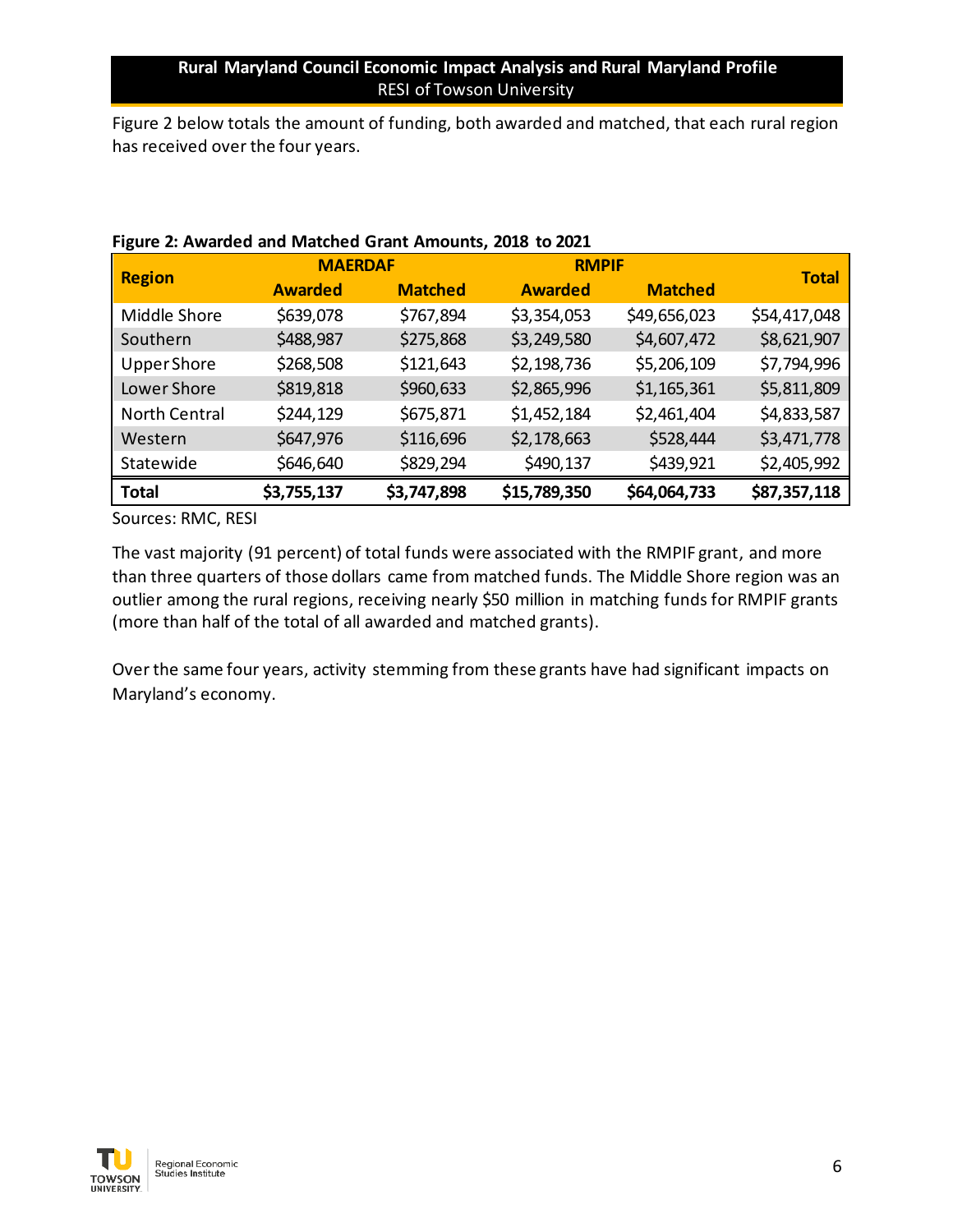Figure 3, below, details the annual economic impacts of MAERDAF grants.

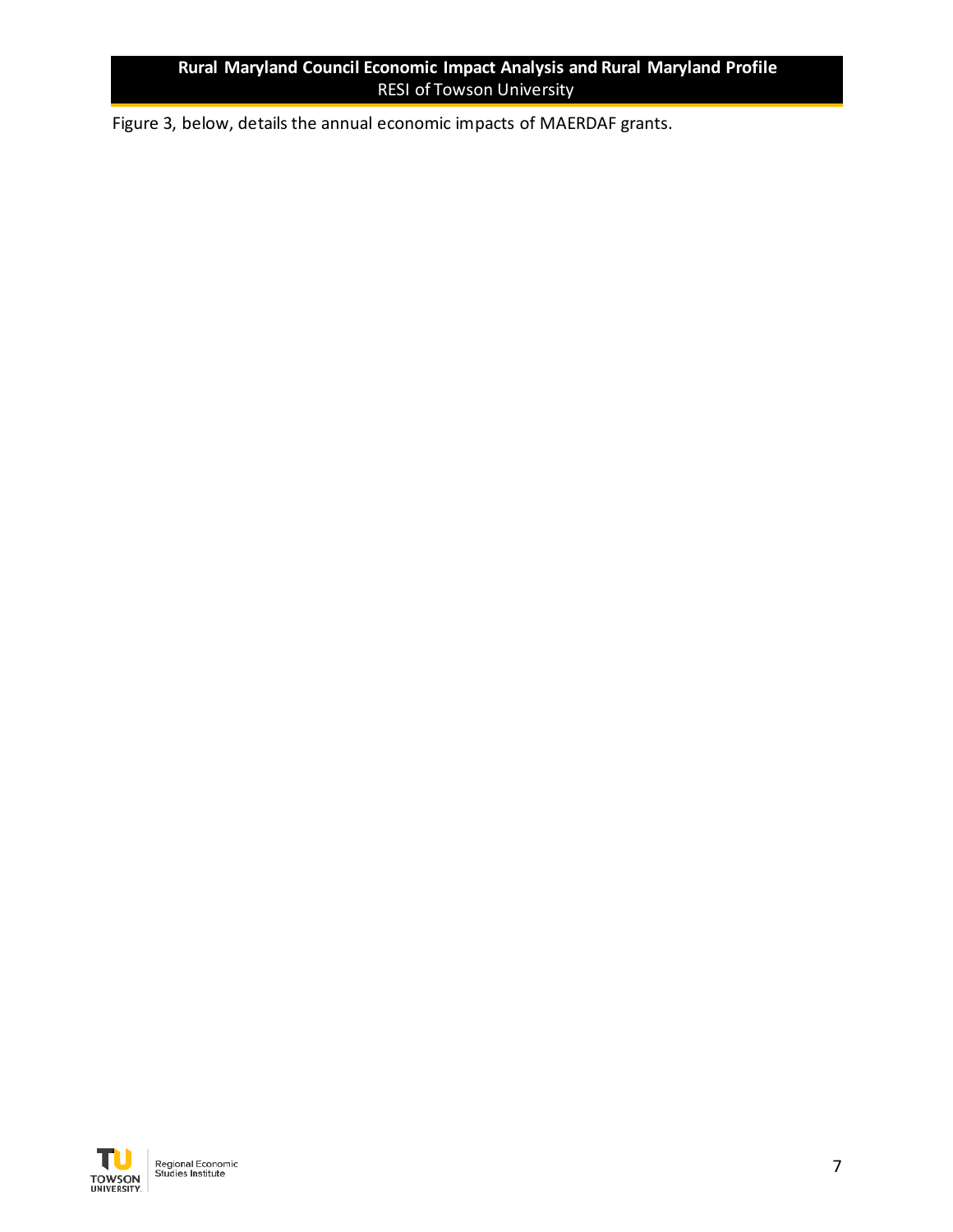## **Figure 3: Summary of MAERDAF Annual Economic Impact by Region, 2018 to 2021**

| <b>Region</b>                                            | 2018           | 2019           | 2020           | 2021           | 4-Year<br><b>Total</b> |
|----------------------------------------------------------|----------------|----------------|----------------|----------------|------------------------|
| Lower Shore                                              |                |                |                |                |                        |
| Output                                                   | \$127,700      | \$257,326      | \$1,498,274    | \$991,331      | \$2,874,631            |
| Employment                                               | $\mathbf{1}$   | 2              | 13             | 9              | 26                     |
| <b>Employee Compensation</b>                             | \$47,401       | \$87,039       | \$563,315      | \$312,716      | \$1,010,471            |
| <b>Statewide</b>                                         |                |                |                |                |                        |
| Output                                                   | \$201,327      | \$292,422      | \$585,437      | \$1,580,888    | \$2,660,073            |
| Employment                                               | $\overline{2}$ | 3              | 5              | 14             | 23                     |
| <b>Employee Compensation</b>                             | \$80,226       | \$119,473      | \$244,912      | \$602,789      | \$1,047,400            |
| <b>Middle Shore</b>                                      |                |                |                |                |                        |
| Output                                                   | \$228,168      | \$415,892      | \$898,244      | \$696,415      | \$2,238,719            |
| Employment                                               | $\overline{2}$ | $\overline{4}$ | 8              | $\overline{7}$ | 21                     |
| <b>Employee Compensation</b>                             | \$81,190       | \$137,313      | \$307,040      | \$239,268      | \$764,811              |
| <b>North Central</b>                                     |                |                |                |                |                        |
| Output                                                   | \$49,422       | \$118,742      | \$189,200      | \$1,064,709    | \$1,422,073            |
| Employment                                               | $\Omega$       | $\mathbf{1}$   | $\overline{2}$ | 10             | 14                     |
| <b>Employee Compensation</b>                             | \$18,002       | \$43,252       | \$68,914       | \$387,814      | \$517,982              |
| Western                                                  |                |                |                |                |                        |
| Output                                                   | \$259,869      | \$441,638      | \$123,813      | \$384,029      | \$1,209,350            |
| Employment                                               | 3              | 5              | $\mathbf{1}$   | $\overline{4}$ | 13                     |
| <b>Employee Compensation</b>                             | \$100,052      | \$168,374      | \$46,949       | \$145,689      | \$461,065              |
| Southern                                                 |                |                |                |                |                        |
| Output                                                   | \$144,516      | \$124,223      | \$549,822      | \$331,580      | \$1,150,141            |
| Employment                                               | $\overline{2}$ | $\mathbf{1}$   | 5              | $\overline{4}$ | 11                     |
| <b>Employee Compensation</b>                             | \$50,229       | \$45,795       | \$216,082      | \$116,446      | \$428,553              |
| <b>Upper Shore</b>                                       |                |                |                |                |                        |
| Output                                                   | \$110,897      | \$158,414      | \$250,844      | \$61,121       | \$581,276              |
| Employment                                               | $\mathbf{1}$   | $\overline{2}$ | 3              | $\mathbf{1}$   | 6                      |
| <b>Employee Compensation</b><br><b>PARC PECILIARIANI</b> | \$41,851       | \$61,641       | \$80,835       | \$22,247       | \$206,574              |

Sources: RMC, RESI, IMPLAN

From 2018 to 2021, the MAERDAF grants generated approximately \$12.1 million in output (GDP), over 100 jobs, and \$4.4 million in employee compensation.

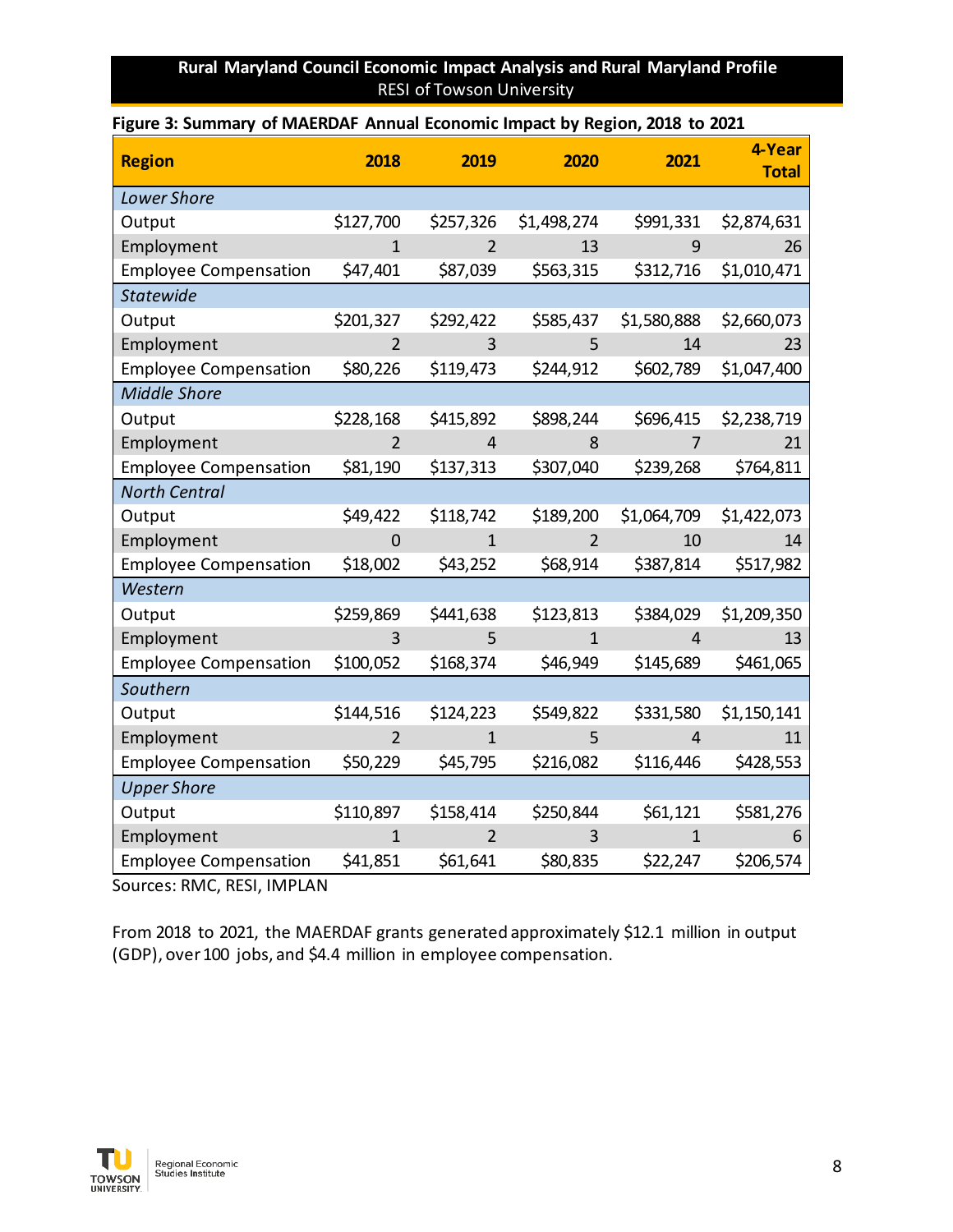Figure 4 displays the annual economic impact of RMPIF grants.

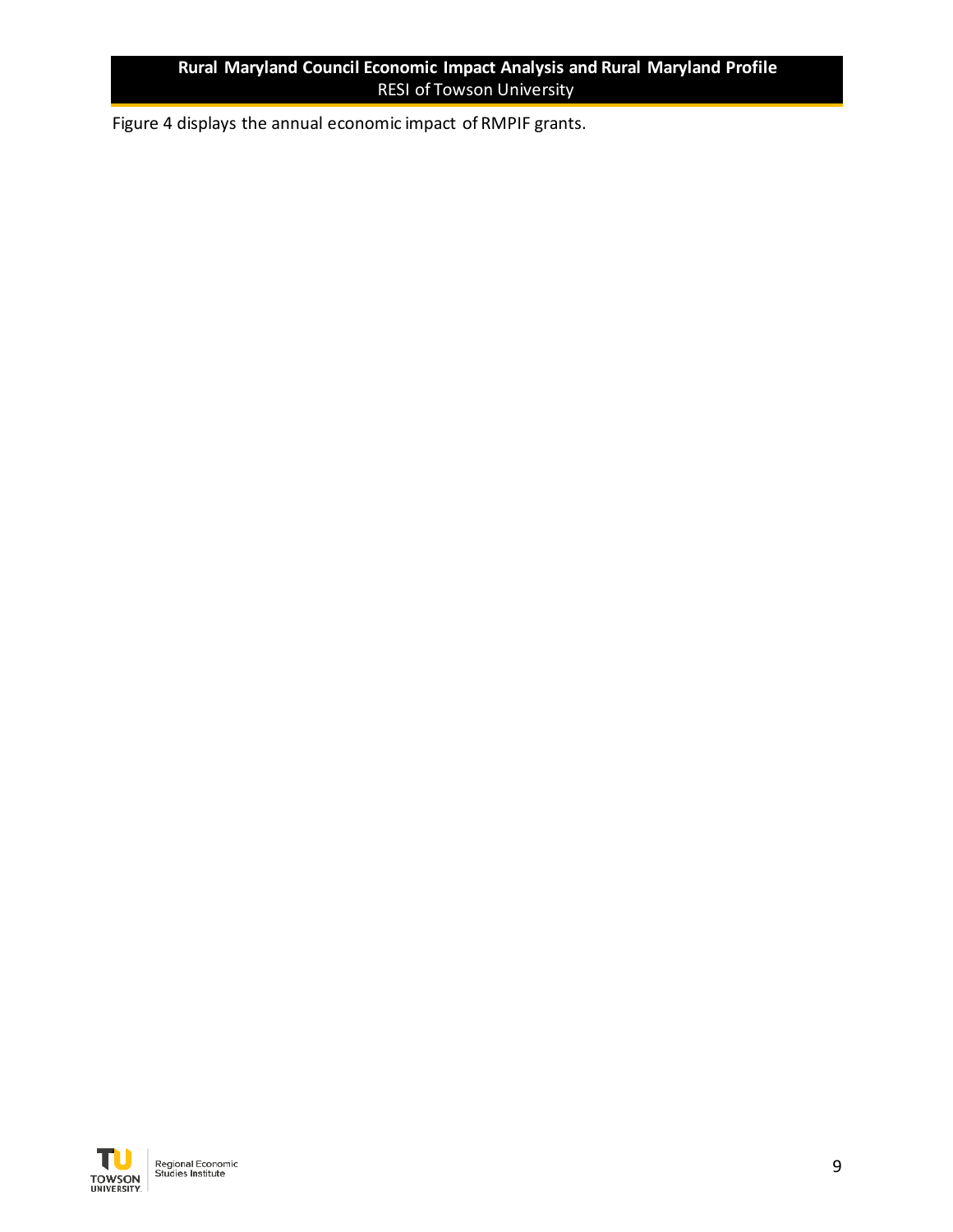| <b>Economic Impact Type</b>  | 2018           | 2019           | 2020           | 2021         | <b>4-Year Total</b> |
|------------------------------|----------------|----------------|----------------|--------------|---------------------|
| <b>Middle Shore</b>          |                |                |                |              |                     |
| Output                       | \$1,161,999    | \$1,996,814    | \$6,869,761    | \$72,751,490 | \$82,780,065        |
| Employment                   | 10             | 18             | 66             | 713          | 807                 |
| <b>Employee Compensation</b> | \$374,275      | \$683,097      | \$2,275,510    | \$23,523,365 | \$26,856,248        |
| Southern                     |                |                |                |              |                     |
| Output                       | \$907,248      | \$952,608      | \$6,809,009    | \$3,239,538  | \$11,908,402        |
| Employment                   | 8              | 10             | 61             | 33           | 112                 |
| <b>Employee Compensation</b> | \$331,944      | \$333,908      | \$2,378,367    | \$1,133,816  | \$4,178,035         |
| <b>Upper Shore</b>           |                |                |                |              |                     |
| Output                       | \$738,293      | \$981,727      | \$8,835,643    | \$1,010,666  | \$11,566,329        |
| Employment                   | 8              | 11             | 63             | 11           | 92                  |
| <b>Employee Compensation</b> | \$239,486      | \$319,377      | \$1,981,787    | \$323,187    | \$2,863,837         |
| Lower Shore                  |                |                |                |              |                     |
| Output                       | \$721,106      | \$1,568,297    | \$1,429,588    | \$2,812,612  | \$6,531,603         |
| Employment                   | 6              | 13             | $\overline{7}$ | 23           | 50                  |
| <b>Employee Compensation</b> | \$241,996      | \$539,776      | \$592,481      | \$970,330    | \$2,344,583         |
| <b>North Central</b>         |                |                |                |              |                     |
| Output                       | \$149,411      | \$858,055      | \$1,086,042    | \$3,982,745  | \$6,076,254         |
| Employment                   | $\mathbf{1}$   | 5              | 10             | 31           | 47                  |
| <b>Employee Compensation</b> | \$57,906       | \$321,580      | \$401,938      | \$1,556,509  | \$2,337,933         |
| Western                      |                |                |                |              |                     |
| Output                       | \$540,460      | \$1,056,601    | \$1,014,561    | \$1,593,323  | \$4,204,944         |
| Employment                   | $\overline{4}$ | 9              | 6              | 12           | 31                  |
| <b>Employee Compensation</b> | \$218,084      | \$401,956      | \$393,776      | \$620,873    | \$1,634,689         |
| <b>Statewide</b>             |                |                |                |              |                     |
| Output                       | \$0            | \$57,320       | \$1,643,495    | \$58,527     | \$1,759,342         |
| Employment                   | $\mathbf 0$    | $\overline{0}$ | 8              | $\mathbf 0$  | 8                   |
| <b>Employee Compensation</b> | \$0            | \$24,220       | \$694,444      | \$24,730     | \$743,395           |

#### **Figure 4: Summary of RMPIF Annual Economic Impact by Region, 2018 to 2021**

Sources: RMC, RESI, IMPLAN

From 2018 to 2021, the RMPIF grants generated approximately \$124.8 million in output, over 1,000 jobs, and \$40.9 million in employee compensation. The RMPIF grants had the biggest impact in 2021.The impacts resulting from the RMPIF grants are greater than the impacts resulting from the MAERDAF grants simply because the total awarded and matched funds associated with RMPIF grants were much larger. These impacts are largely driven by a single matching fund that the Middle Shore region secured in 2021 in the amount of \$45 million. That specific grant was awarded to assist in funding the expansion a large stretch of road in Talbot county that would support economic growth in the rural region.

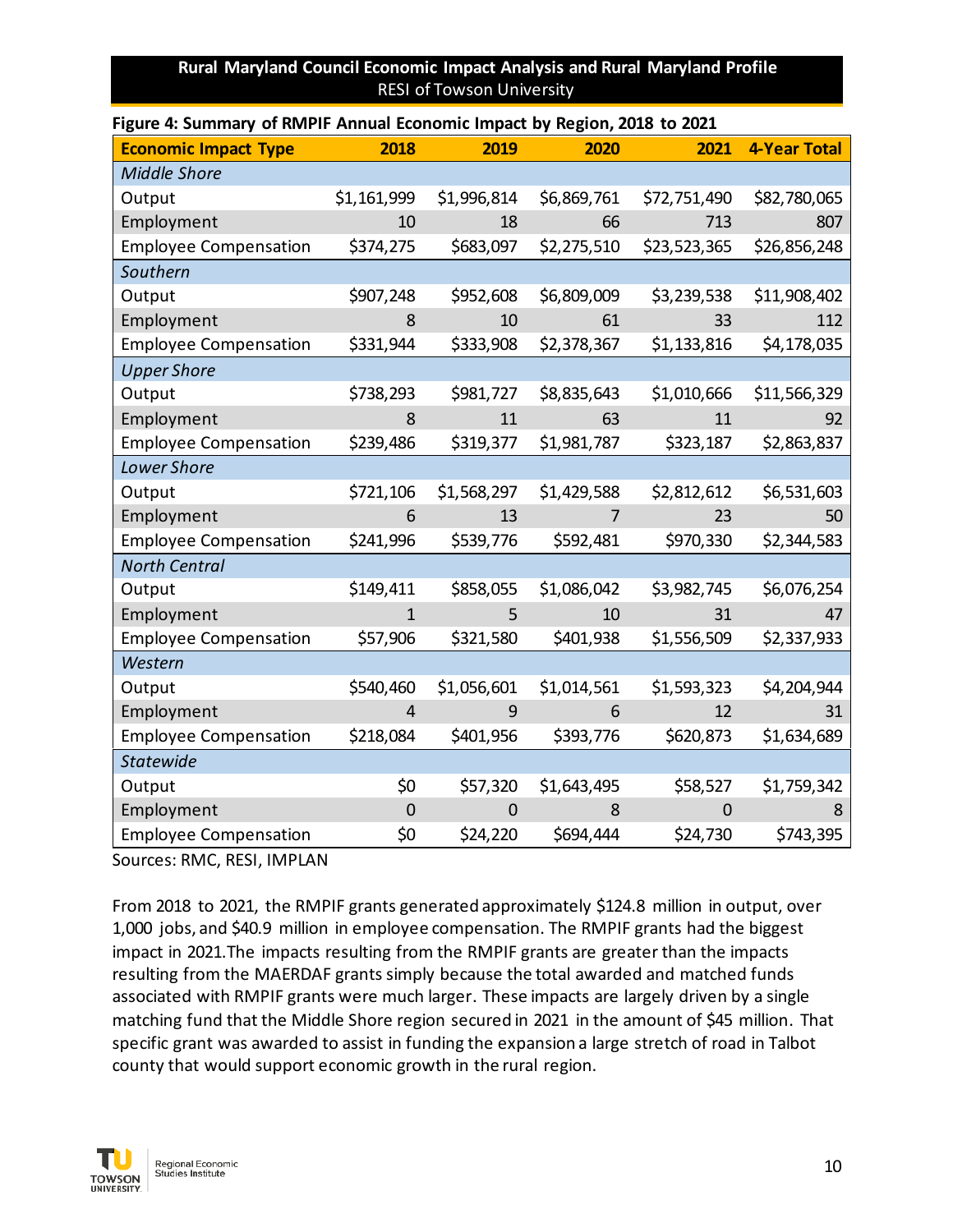The grant's economic impacts have generated both tax revenues for state and county governments. From 2018 to 2021:

- The MAERDAF grants have generated state and county tax revenues amounting to approximately \$759,886; and
- The RMPIF grants have generated state and county tax revenues amounting to approximately \$8.2 million.

In addition to conducting an economic and fiscal impact analysis, RESI has provided RMC with a rural Maryland profile. This profile presents key socioeconomic statistics that characterize Maryland's six rural regions and compare them amongst themselves and to the state as a whole.

Using data pulled from various economic databases on Maryland counties and information gathered from publications and other secondary sources, RESI created the rural Maryland profile. The following are key findings from the profile:

- On average, the rural regions of Maryland have significantly lower overall populations and population per square mile when compared to the state as a whole and the Urban region.
- Compared to the state as a whole and the Urban region, Maryland's rural regions have a less diverse population in terms of both race and Hispanic origin, being majority White and non-Hispanic or Latino.
- On average, Maryland's rural regions have a slightly older median age and a smaller proportion of working-age adults to seniors when compared to the Urban region.
- The average unemployment rate of rural regions is typically higher than both the Urban region and the state overall. However, the converse has been true since the pandemic began in late 2019 for all rural regions except the Lower Shore.
- Employees in rural regions have lower wages on average when compared to the Urban region, but the cost of living is also typically lower in rural regions.
- The rural regions, on average, have a larger percentage of their total employment in the agriculture, forestry, fishing and hunting, and mining, construction, manufacturing, and transportation and warehousing, and utilities industries.

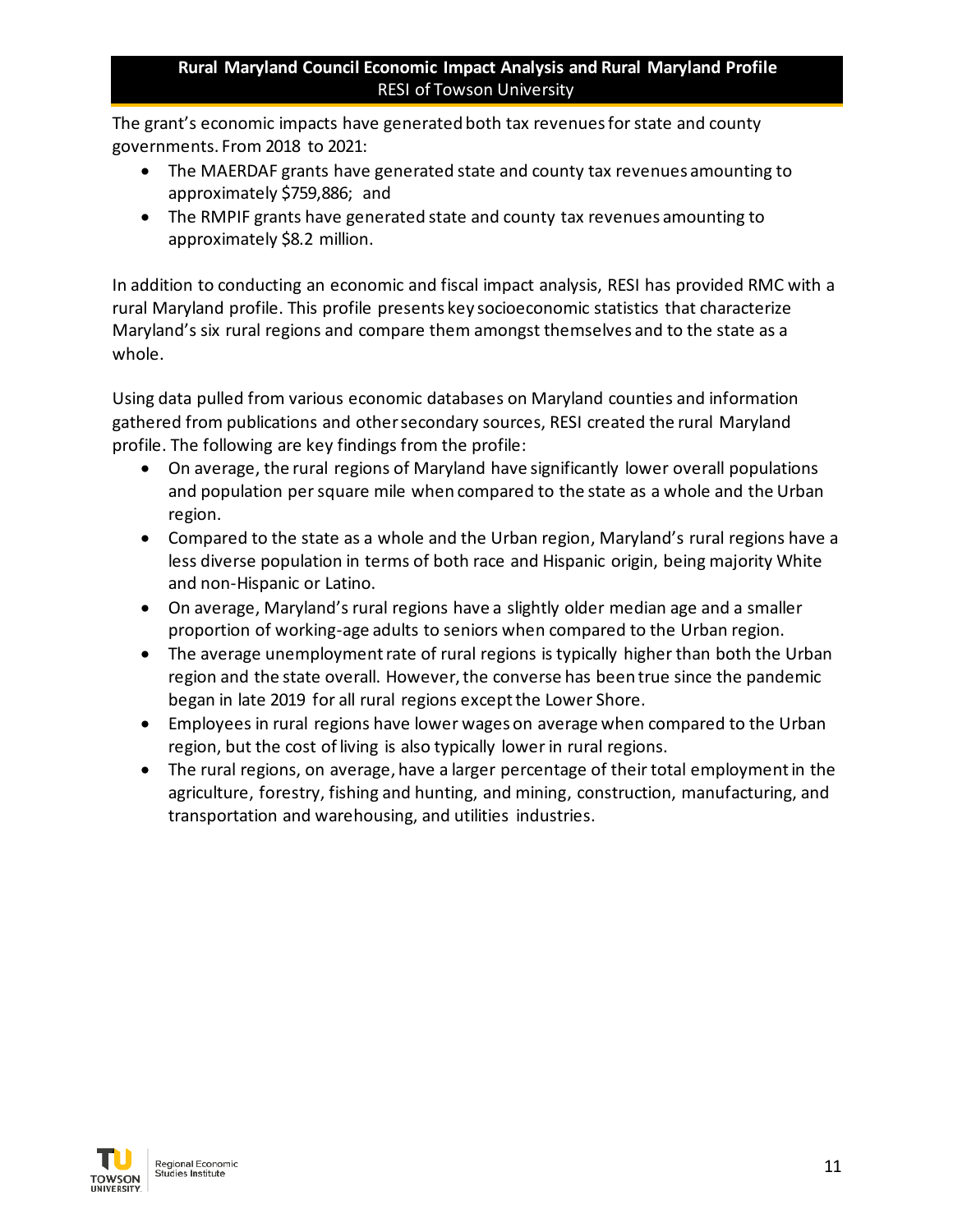# **2.0 Introduction**

The Rural Maryland Council (RMC) is a state agency whose mission is to "bring together citizens, community-based organizations, federal, state, county and municipal government officials as well as representatives of the for-profit and nonprofit sectors to collectively address the needs of rural Maryland." <sup>4</sup> RMC is an independent state agency within the Maryland Department of Agriculture, highlighting the predominant role that agriculture industries have in rural Maryland.<sup>5</sup>

RMC administers two grant programs that benefit the six rural jurisdictions in Maryland. The Rural Maryland Prosperity Investment Fund (RMPIF) provides funding intended to improve residents' standard of living, while the Maryland Agricultural Education and Rural Development Assistance Fund (MAERDAF) focuses on economic and community development, regional planning, and agricultural education.6, 7

While the RMC and grant awardees understand the benefits of these grant programs in the communities they serve, the RMC was interested in their impacts in terms of employment, output, employee compensation, and tax revenues. In addition, the RMC also sought to understand how rural Maryland compares to the state as a whole across a number of socioeconomic metrics that reflect residents' standard of living. For these reasons, RMC tasked Towson University's Regional Economic Studies Institute (RESI) with producing an economic impact analysis along with a rural Maryland profile.

The economic impact analysis was conducted using the IMPLAN model, an industry recognized tool for economic impact analyses. The modeling process consisted of the RMC providing grant funding data to RESI, RESI using these data to develop inputs to the IMPLAN model, running the IMPLAN model, and then tabulating the impacts. IMPLAN calculated both economic (employment, output, employee compensation) and fiscal (state and county tax revenue) impacts. To provide context to the findings from the economic impact analysis, RESI also created the rural Maryland profile. The rural Maryland profile presents several socioeconomic metrics over time, with data obtained from publicly available sources, such as the Bureau of Labor Statistics, the U.S. Census, and the Maryland Department of Labor. The findings from both of these analyses are detailed in this report.

The report continues as follows:

- Section 3.0 provides the methodology used to complete the analyses;
- Section 4.0 presents the results of the economic impact analysis;

<sup>7</sup> Rural Maryland Council, "Rural Maryland Prosperity Investment Fund Background," 1.



<sup>4</sup> Rural Maryland Council, "Annual Report FY2020," 2, December 29, 2020, accessed October 4, 2021, https://rural.maryland.gov/wp-content/uploads/sites/4/2020/10/FY2020-RMC-Annual-Report.pdf. 5 Ibid, 2.

<sup>6</sup> Rural Maryland Council, "Maryland Agricultural Education and Rural Development Assistance Fund Background," 1.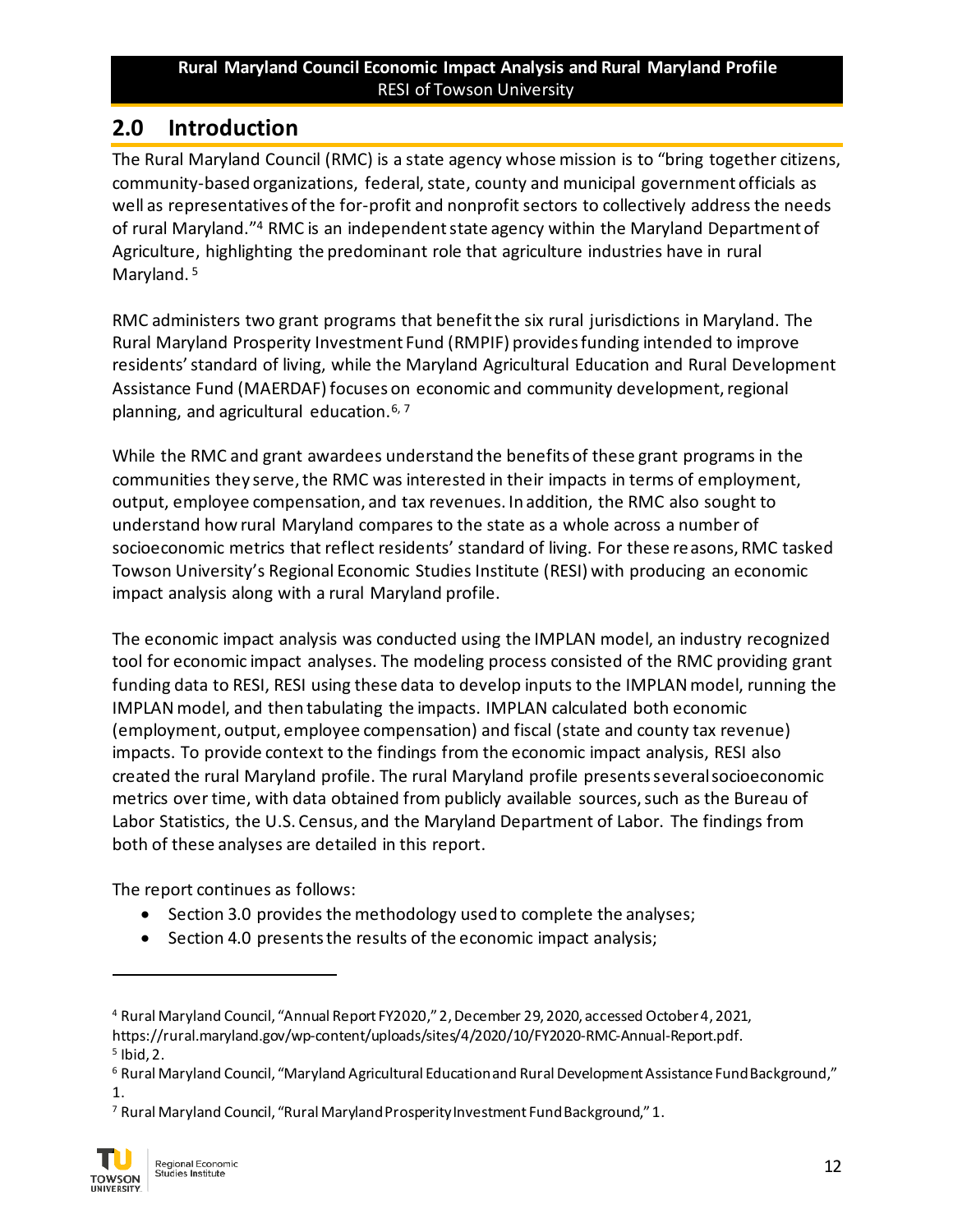- Section 5.0 details the rural Maryland profile; and
- Section 6.0 concludes the report.

In addition, the report contains one appendix that presents more detailed results from the economic and fiscal impact analysis.

# **3.0 Methodology**

The RMC awards grant funding to entities that support the needs of Maryland's rural regions, and in turn, spur economic activity in their localities. This activity supports additional businesses throughout Maryland's economy. Thus, the total influence of Maryland's rural regions extends beyond regional borders. This total activity can be quantified using economic impact models. This section will provide more context on the economic model used in the analysis, as well as RESI's modeling process.

## **3.1 Model Background**

The economic models for the current study are based on multipliers for a certain geographic region's economy—for this analysis that is the rural regions of Maryland. Based on the activity under consideration, the model can estimate the economic activity associated with suppliers/inputs as well as any additional activity that occurs because employees who carry out the activity or suppliers use their earnings to support their households. In economic terms, the direct effect is the activity under consideration, the indirect effects are associated with suppliers, and the induced effects are associated with increased household spending. In addition, all of these effects generate tax revenues for state and county jurisdictions.

Consider the following hypothetical example for an organization in rural Maryland: the direct effect is the grant awarded to that organization by the RMC (RMPIF or MAERDAF). The indirect effect would be spending on supplies or services by that organization (utilities, payroll, materials, etc.). The induced effect would be spending by the employees of the organization or any of the suppliers (buying groceries, going to a movie, paying rent, etc.).

Direct, indirect, and induced effects can be presented in a variety of ways—in terms of employee counts, economic output or state GDP, or employee compensation. Since these metrics represent different ways of measuring the same effect, they are not additive.

For the economic and fiscal analysis of the grants awarded by the RMC, RESI created models in IMPLAN for each rural region in Maryland by combining the counties that comprise them, and then represented the results in 2021 dollars.

# **4.0 Economic and Fiscal Impact Analysis**

RMC administers two grant programs that work to benefit the six rural jurisdictions in Maryland. The Rural Maryland Prosperity Investment Fund (RMPIF) provides funding intended to improve residents' standard of living, while the Maryland Agricultural Education and Rural

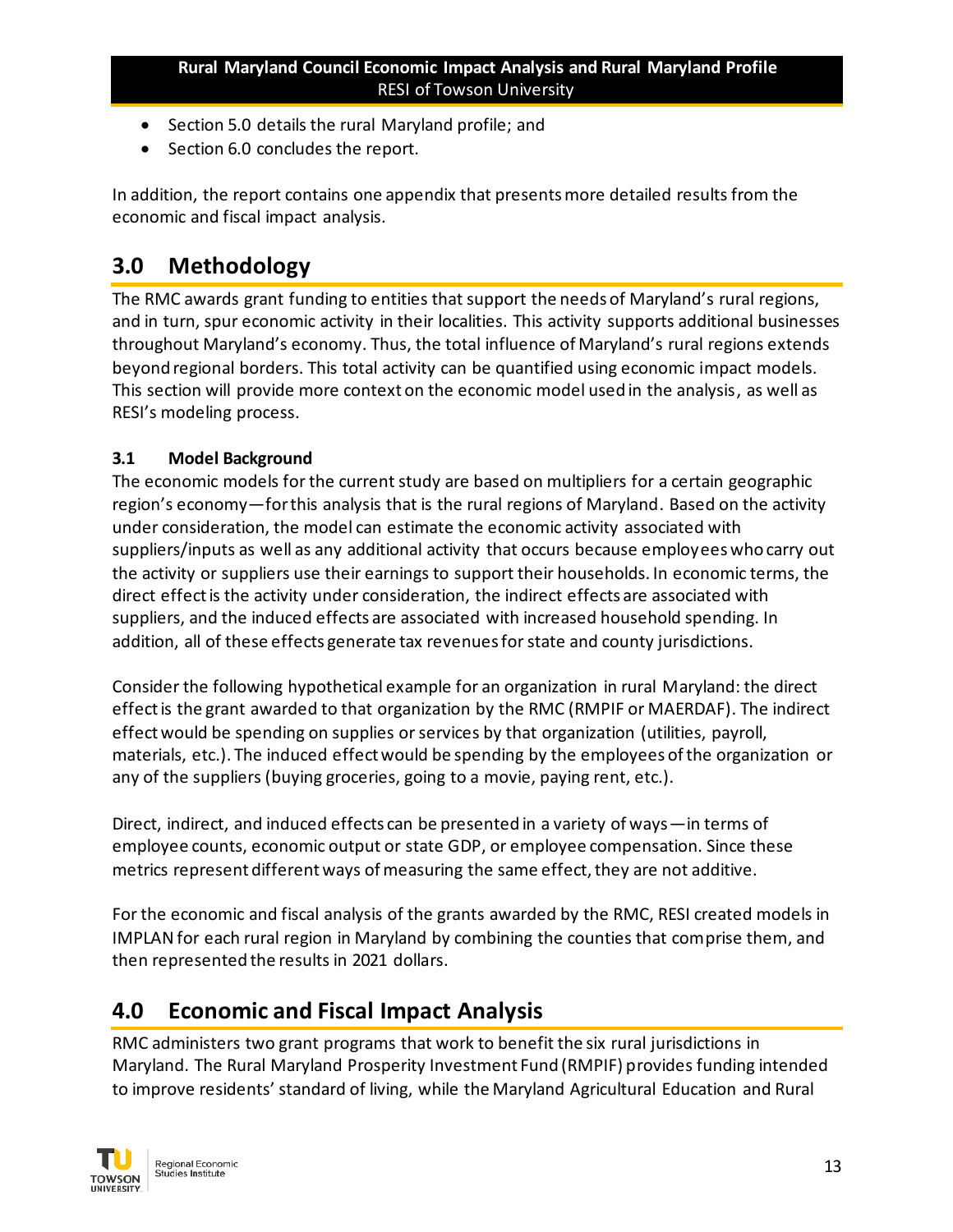Development Assistance Fund (MAERDAF) focuses on economic and community development, regional planning, and agricultural education.8, 9

RMC awarded 146 MAERDAF grants that amounted to approximately \$3.8 million in the period between 2018 and 2021. Additionally, approximately \$3.8 million in matching funds was then secured. RMPIF grants, however, were of larger amounts and higher frequency compared to MAERDAF grants. Over the same time period between 2018 and 2021, RMC awarded 151 RMPIF grants that totaled approximately \$15.8 million. In turn, rural jurisdictions were able to leverage these RMPIF funds to receive an additional \$64.1 million in matching funds. While the RMC and grant awardees understand the benefits of these programs in the communities they serve, the RMC was interested in the impacts that these grants have on the economy.

This section will detail the results of the economic and fiscal impact analyses RESI conducted to estimate the grants' economic impacts on rural Maryland as well as on each of Maryland's rural regions in terms of output, employment, and employee compensation and its fiscal impacts in terms of combined county and state taxes. Calculations are based on the 2019 IMPLAN Models for the counties of Maryland. For more detailed results, please see Appendix A.

## **4.1 Overall MAERDAF and RMPIF Economic Impacts on Rural Maryland**

This subsection provides the annual results of the overall estimated economic impacts associated with the MAERDAF and RMPIF grants between 2018 and 2021. These impacts are displayed in terms of output, employment, and employee compensation. The total annual economic impact of the MAERDAF grant is shown below in Figure 5.

| <b>Economic Impact</b> | 2018        | 2019        | 2020        | 2021        | <b>4-Year Total</b> |
|------------------------|-------------|-------------|-------------|-------------|---------------------|
| Output                 | \$1,121,900 | \$1,808,657 | \$4,095,633 | \$5,110,073 | \$12,136,263        |
| Employment             |             | 18          | 37          | 48          | 114                 |
| Employee               | \$418,951   | \$662,888   | \$1,528,046 | \$1,826,970 | \$4,436,854         |
| Compensation           |             |             |             |             |                     |
|                        |             |             |             |             |                     |

#### **Figure 5: MAERDAF Total Annual Economic Impact in Rural Maryland, 2018 to 2021**

Sources: RMC, RESI, IMPLAN

As seen above, from 2018 to 2021, the MAERDAF grants supported output amounting to approximately \$12.1 million, around 114 new jobs, and slightly over \$4.4 million in employee compensation in Maryland. Of particular importance are grants awarded in 2020 and 2021, accounting together for approximately 75 percent of the four-year total impact.

content/uploads/sites/4/2020/04/MAERDAF\_Background.pdf.

<sup>9</sup> Rural Maryland Council, "Rural Maryland Prosperity Investment Fund Background," 1, 2020, accessed October 14, 2021, https://rural.maryland.gov/wp-content/uploads/sites/4/2020/04/RMPIF\_Background.pdf.



<sup>8</sup> Rural Maryland Council, "Maryland Agricultural Education and Rural Development Assistance Fund Background," 1, 2020, accessed October 14, 2021, https://rural.maryland.gov/wp-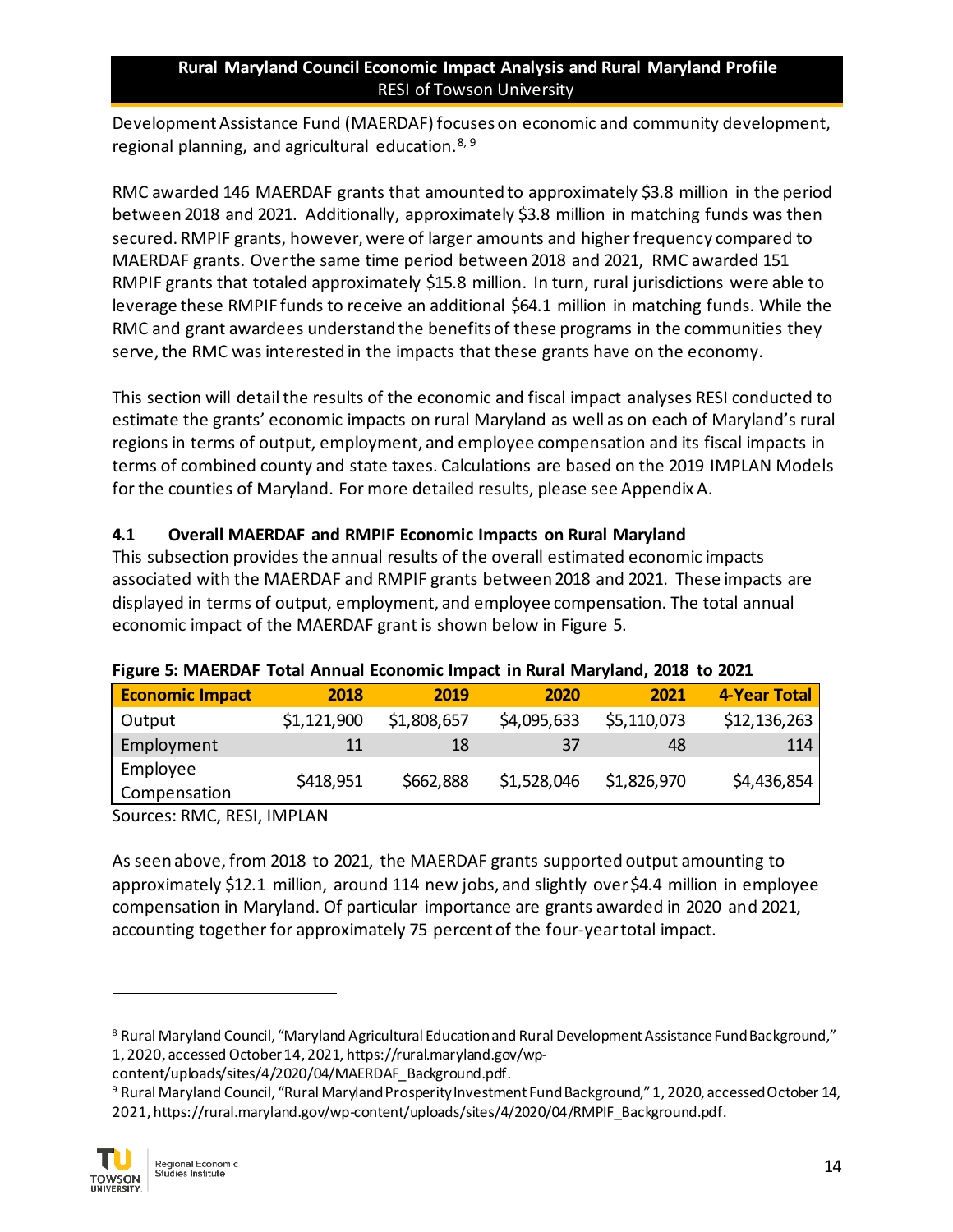Figure 6 below displays the total annual economic impact results of the RMPIF grants.

| <b>Economic Impact</b>   | 2018        | 2019        | 2020         | 2021         | 4-Year Total  |  |  |  |
|--------------------------|-------------|-------------|--------------|--------------|---------------|--|--|--|
| Output                   | \$4,218,516 | \$7,471,421 | \$27,688,100 | \$85,448,901 | \$124,826,939 |  |  |  |
| Employment               | 38          | 65          | 221          | 822          | 1,147         |  |  |  |
| Employee<br>Compensation | \$1,463,691 | \$2,623,914 | \$8,718,304  | \$28,152,811 | \$40,958,720  |  |  |  |
|                          |             |             |              |              |               |  |  |  |

#### **Figure 6: RMPIF Total Annual Economic Impact in Rural Maryland, 2018 to 2021**

Sources: RMC, RESI, IMPLAN

As shown above, the greater size of the RMPIF grant resulted in more substantial impacts on Maryland's economy. From 2018 to 2021, the grants supported \$124.8 million in output, approximately 1,150 jobs, and nearly \$50 million in employee compensation. The 2021 grants make up the greatest share of total output, employment and employee compensation impacts, amounting to 69, 72 and 69 percent of the total four-year impacts, respectively.

## **4.2 Overall MAERDAF and RMPIF Fiscal Impacts on Rural Maryland**

This subsection provides an estimation of the fiscal impacts by tax type associated with the MAERDAF and RMPIF grants from 2018 to 2021. These overall impacts show the combined value of county and state tax revenues. The definitions of all of IMPLAN'S different tax categories are defined in Figure 7 below.

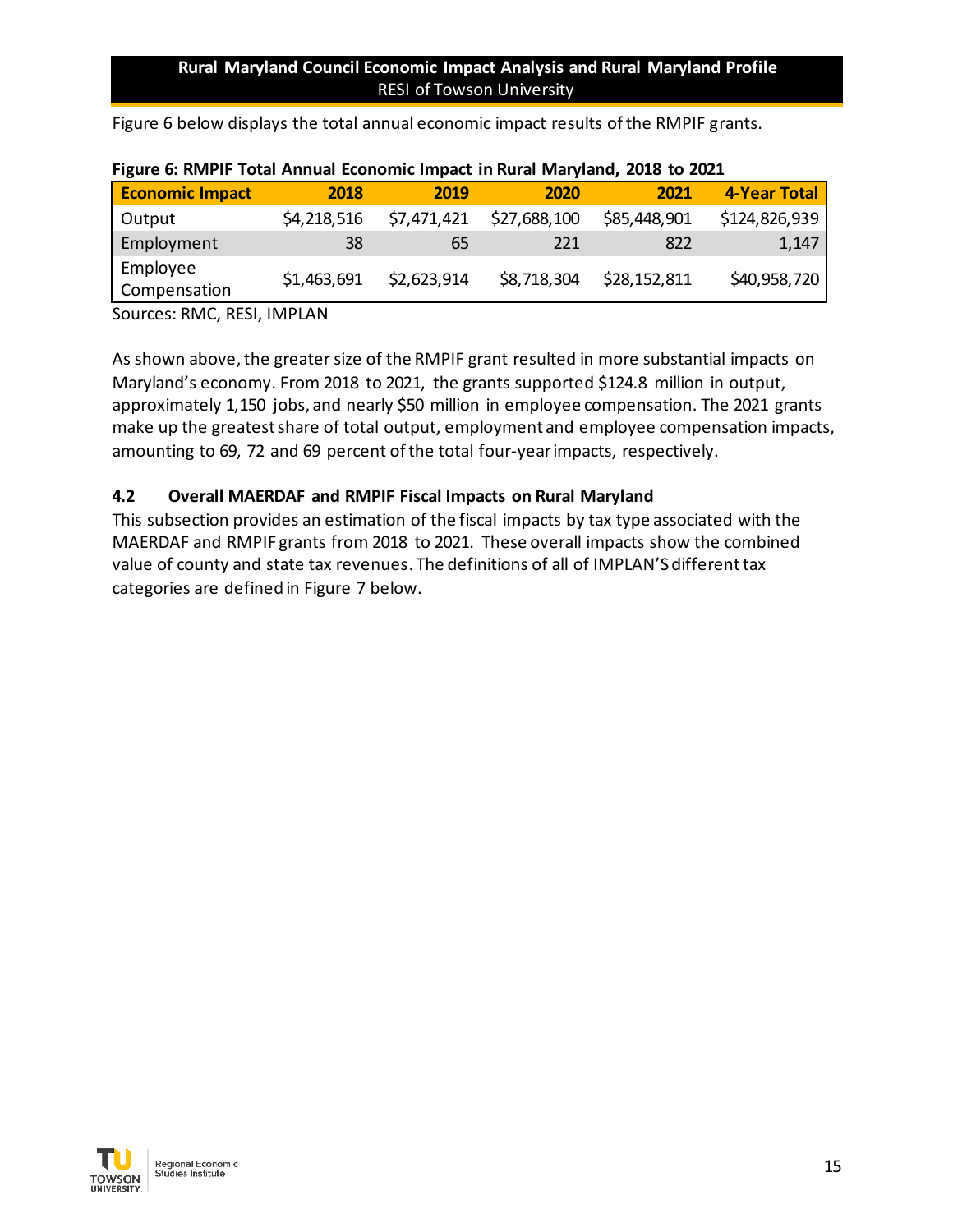## **Figure 7: IMPLAN Tax Category Descriptions**

| <b>Tax</b><br><b>Category</b> | <b>Type of Tax</b>                                          | <b>Specific Taxes Included</b>                                                                                                                                                                                                                                                                                                                                                                                                                                                                          | <b>Where Levied</b>                                                         |
|-------------------------------|-------------------------------------------------------------|---------------------------------------------------------------------------------------------------------------------------------------------------------------------------------------------------------------------------------------------------------------------------------------------------------------------------------------------------------------------------------------------------------------------------------------------------------------------------------------------------------|-----------------------------------------------------------------------------|
| Property                      | <b>TOPI: Property</b><br>Tax                                | Boats, business personal property, intangible property, machinery and<br>equipment, property, real estate, school                                                                                                                                                                                                                                                                                                                                                                                       | State, County, Sub<br>County General, Sub<br><b>County Special</b>          |
| Income                        | <b>Personal Tax:</b><br><b>Income Tax</b>                   | Alternative Minimum, capital gain, dividend, income, individual income,<br>interest income, Kiddie Tax (Tax on a Child's Investment and Other<br>Unearned Income), personal income, rental income, wage<br>income, withholding                                                                                                                                                                                                                                                                          | Federal, State, County,<br>Sub County General,<br><b>Sub County Special</b> |
| <b>Sales</b>                  | <b>TOPI: Sales</b><br>Tax                                   | Alcohol, amusement, bed, cigarettes, consumption, cosmetic medical<br>procedures, fuel, gallonage, gasoline, general sales, gross receipts, hotel,<br>insurance premium, internet, local general, lodging, liquor, luxury, meals,<br>occupancy, other selective, parimutuels, plastic surgery, public utilities,<br>recycling, sin tax, state general, sewer, ticket, tobacco, transfer,<br>occupancy, resort, sin, turnover, use, utilities, waste management, value<br>added (VAT), vanity tax, water | State, County, Sub<br>County General, Sub<br><b>County Special</b>          |
|                               | Social<br><b>Insurance Tax-</b><br>Employee<br>Contribution | Disability, Children's Health Insurance Program (CHIP), estimated<br>payments, Federal Insurance Contributions Act (FICA), IRA rollover,<br>Medicare, Medicaid, non-qualified health savings account distributions,<br>Old Age Survivors and Disability Insurance (OASDI), pay-as-you earn<br>(PAYE), pay-as-you-go (PAYG), penalty for underpayment of estimated<br>tax, retirement early withdrawal penalty, surtax, Social Security, survivors,<br><b>State Government Retirement</b>                | Federal, State, County                                                      |
| Payroll                       | Social<br><b>Insurance Tax-</b><br>Employer<br>Contribution | Disability, hospital, Children's Health Insurance Program (CHIP), Federal<br>Insurance Contributions Act (FICA), Federal Unemployment Tax Act<br>(FUTA), Medicaid, Medicare, Military medical, Old Age, Survivors and<br>Disability Insurance (OASDI), payroll, pension, Social Security, State<br>Government Retirement, Federal Insurance Contributions Act (FICA),<br>State Unemployment Tax Act (SUTA), survivors, retirement,<br>Unemployment, Workers' Compensation                               | Federal, State, County                                                      |

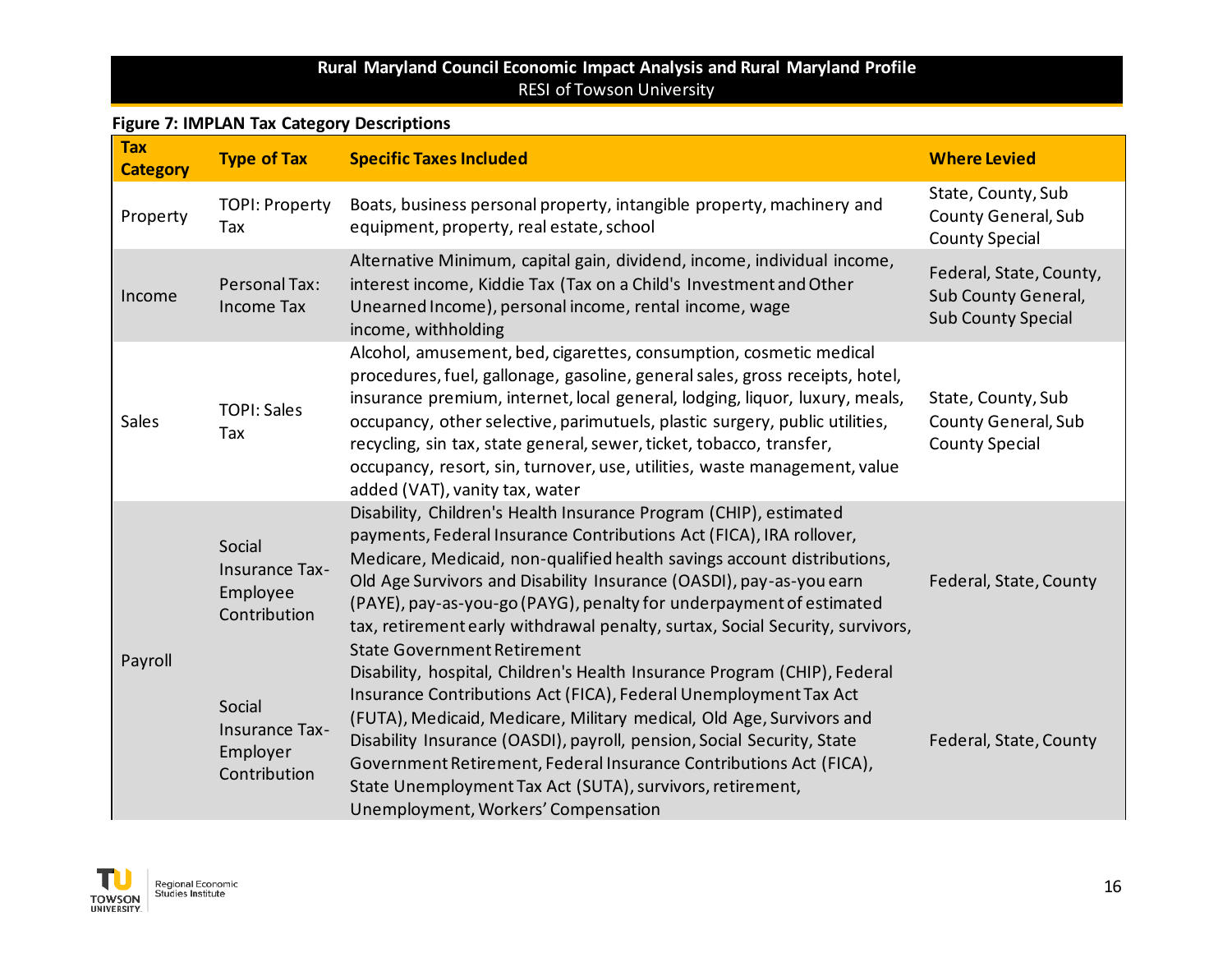|                               | Rural Maryland Council Economic Impact Analysis and Rural Maryland Profile<br><b>RESI of Towson University</b> |                                                                                                                                                                                                                                                                                                                                                                                                                                                                           |                                                                    |  |  |  |
|-------------------------------|----------------------------------------------------------------------------------------------------------------|---------------------------------------------------------------------------------------------------------------------------------------------------------------------------------------------------------------------------------------------------------------------------------------------------------------------------------------------------------------------------------------------------------------------------------------------------------------------------|--------------------------------------------------------------------|--|--|--|
| <b>Tax</b><br><b>Category</b> | <b>Type of Tax</b>                                                                                             | <b>Specific Taxes Included</b>                                                                                                                                                                                                                                                                                                                                                                                                                                            | <b>Where Levied</b>                                                |  |  |  |
|                               | <b>TOPI: Motor</b><br>Vehicle<br>License                                                                       | License fees - business, license plates, operators license - business,<br>registration fees - business, vehicle license - business                                                                                                                                                                                                                                                                                                                                        | State, County, Sub<br>County General, Sub<br><b>County Special</b> |  |  |  |
| Other                         | TOPI: Other<br><b>Taxes</b>                                                                                    | Alcoholic beverage license, amusements license, business license,<br>business registration renewal, concession license, corporation license,<br>documentary fee, documentary and stock transfer, fishing license,<br>franchise tax, food and beverage license fees, hunting license, gun license,<br>mortgage recording, Nonemployee Compensation (NEC), occupation and<br>business license, other license, permit, public utility license, tourism<br>license, stamp tax | State, Sub County<br>General, Sub County<br>Special                |  |  |  |
|                               | Corporate<br>Profits Tax                                                                                       | Corporate profits tax, corporate income tax, private enterprise tax, profits<br>tax                                                                                                                                                                                                                                                                                                                                                                                       | Federal, State, County,<br><b>Sub County General</b>               |  |  |  |
|                               | Personal Tax:<br>Motor Vehicle<br>License                                                                      | Cars - personal, motor vehicle - personal                                                                                                                                                                                                                                                                                                                                                                                                                                 | State, County, Sub<br>County General, Sub<br><b>County Special</b> |  |  |  |
|                               | Personal Tax:<br>Other Tax<br>(Fish/Hunt)                                                                      | Dog license, fishing license, hunting license, other personal license, pet<br>license                                                                                                                                                                                                                                                                                                                                                                                     | <b>State</b>                                                       |  |  |  |

Source: IMPLAN

As shown above taxes are split into five main categories by IMPLAN: Property, income, sales, payroll, and other. These categories are the aggregation of many different individual taxes and are levied at different levels of government. IMPLAN uses the collected and reported taxes within Maryland for the given data year to estimate the fiscal impact. The fiscal impacts detailed in the following subsection cannot be added to the previously reported impacts as they are included in the output results.<sup>10</sup>

<sup>&</sup>lt;sup>10</sup> Candy Clouse, "Taxes: Where's the Tax?" *IMPLAN*, 2021, accessed March 23, 2022, https://support.implan.com/hc/en-us/articles/360041584233-Taxes-Where-s-the-Tax-.

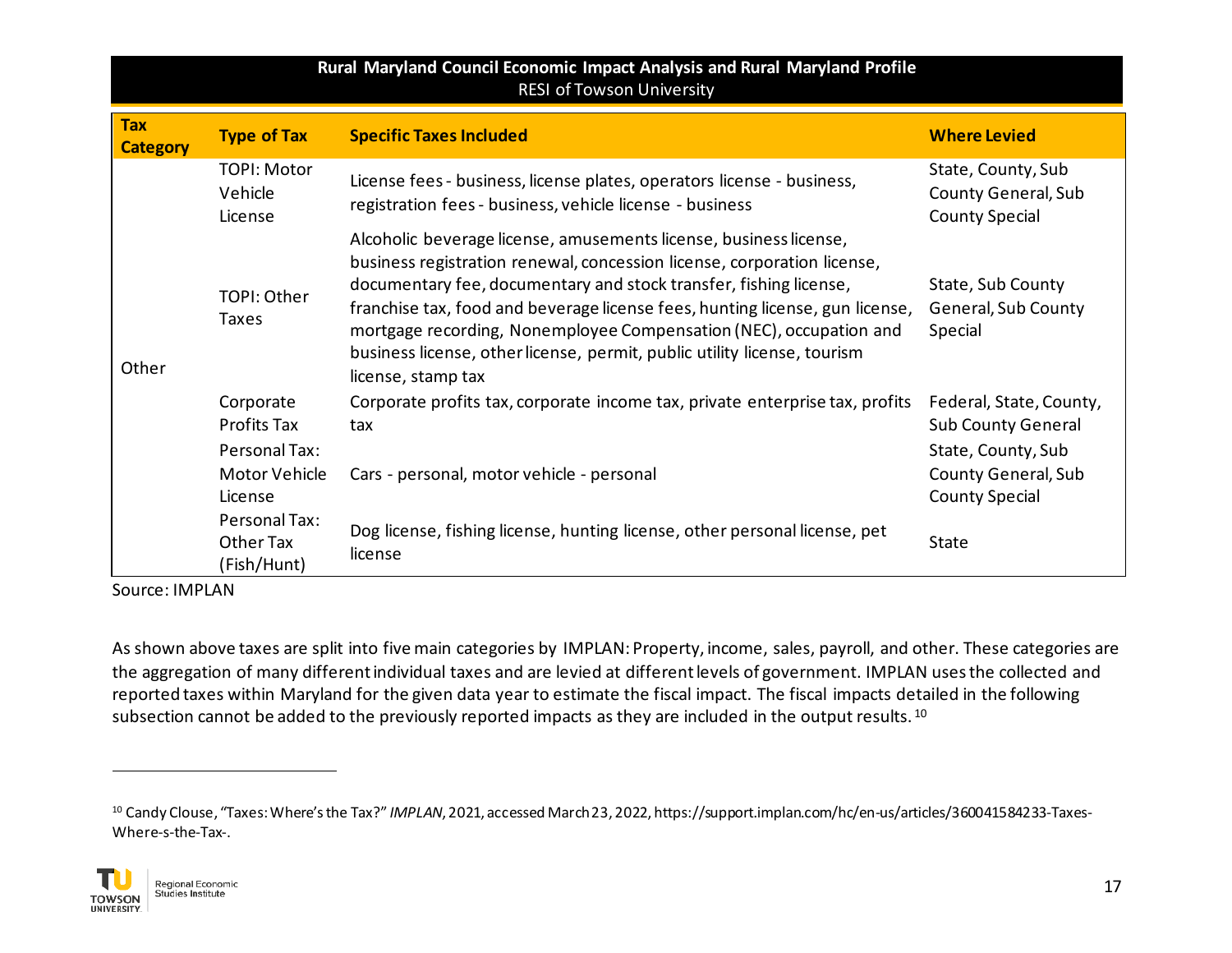| Figure 8: MAERDAF Annual Fiscal Impact, by year and revenue stream |                 |               |              |                |              |              |  |
|--------------------------------------------------------------------|-----------------|---------------|--------------|----------------|--------------|--------------|--|
| Year                                                               | <b>Property</b> | <b>Income</b> | <b>Sales</b> | <b>Payroll</b> | <b>Other</b> | <b>Total</b> |  |
| 2018                                                               | \$23,029        | \$12,772      | \$24,711     | \$189          | \$5,113      | \$65,815     |  |
| 2019                                                               | \$32,741        | \$22,678      | \$48,489     | \$374          | \$8,226      | \$112,506    |  |
| 2020                                                               | \$69,661        | \$52,591      | \$99,090     | \$838          | \$17,911     | \$240,092    |  |
| 2021                                                               | \$105,021       | \$66,228      | \$143,417    | \$1,050        | \$25,756     | \$341,472    |  |

The total annual fiscal impact of the MAERDAF grant is shown below in Figure 8.

Sources: RMC, RESI, IMPLAN

As estimated in the figure above, state and county governments received over \$0.7 million in tax revenue from 2018 to 2021 associated with the MAERDAF grant. Total tax revenues were the highest in 2020 and 2021, accounting for about 77 percent of the total four-year tax revenue. Property and sales tax impacts represented the greatest portions, accounting together for roughly 72 percent of total tax revenue.

Figure 9 below shows the total annual fiscal impacts of the RMPIF grants over the same period.

| Year | <b>Property</b> | <b>Income</b> | <b>Sales</b> | <b>Payroll</b> | <b>Other</b> | <b>Total</b> |
|------|-----------------|---------------|--------------|----------------|--------------|--------------|
| 2018 | \$80,395        | \$49,893      | \$106,976    | \$821          | \$19,156     | \$257,241    |
| 2019 | \$140,404       | \$88,702      | \$196,693    | \$1,471        | \$33,370     | \$460,640    |
| 2020 | \$511,252       | \$297,853     | \$616,432    | \$4,692        | \$125,459    | \$1,555,689  |
| 2021 | \$1,736,651     | \$1,047,554   | \$2,619,731  | \$16,796       | \$482,873    | \$5,903,606  |

#### **Figure 9: RMPIF Annual Fiscal Impact, by year and revenue stream**

Sources: RMC, RESI, IMPLAN

RMPIF grants resulted in a total of nearly \$8.2 million in county and state tax revenues. The largest amount of tax revenue, which accounted for around 72 percent of the four-year total impact, occurred in 2021. As with the MAERDAF grant fiscal impacts, property and sales tax from RMPIF grants comprised most of the fiscal impacts, accounting for 73.5 percent of the total tax revenue over the four-year period.

#### **4.3 MAERDAF Detailed Economic and Fiscal Impact Analysis in Rural Maryland**

This subsection provides a detailed analysis of the direct, indirect, and induced effects of the MAERDAF grant over time. It also shows output, employment, and employee compensation impact distribution among the different regions in Maryland.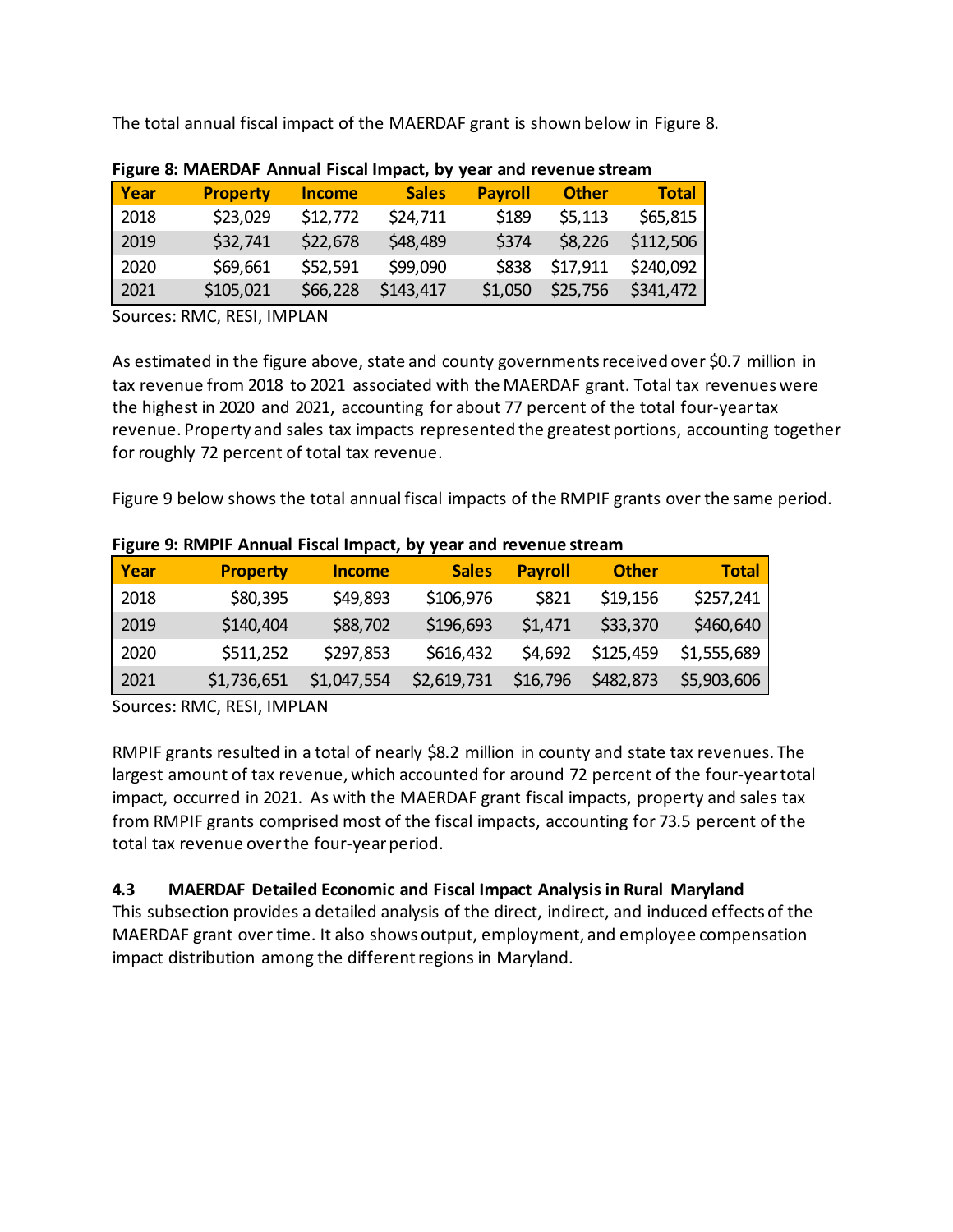Figure 10 below displays the detailed economic analysis associated with the MAERDAF grant over time.

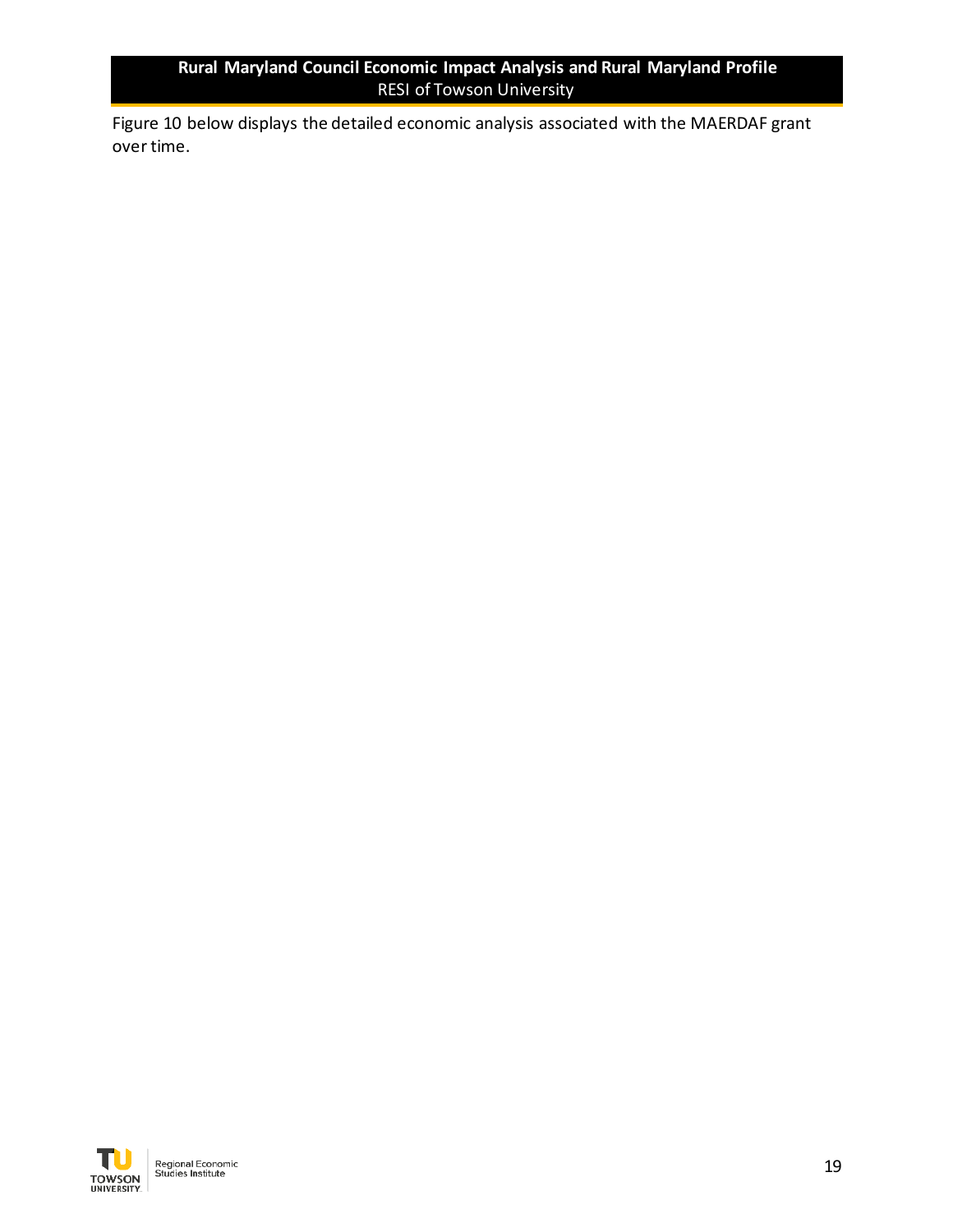| <b>Economic Impact Type</b>  | <b>Direct</b> | <b>Indirect</b> | <b>Induced</b>        | <b>Total</b> |
|------------------------------|---------------|-----------------|-----------------------|--------------|
| 2018                         |               |                 |                       |              |
| Output                       | \$712,704     | \$182,342       | \$226,854             | \$1,121,900  |
| Employment                   | 9             | 1               | $\overline{2}$        | 11           |
| <b>Employee Compensation</b> | \$321,352     | \$38,129        | \$59,470              | \$418,951    |
| 2019                         |               |                 |                       |              |
| Output                       | \$1,152,793   | \$287,660       | \$368,204             | \$1,808,657  |
| Employment                   | 14            | 2               | 2                     | 18           |
| <b>Employee Compensation</b> | \$505,791     | \$60,234        | \$96,862              | \$662,888    |
| 2020                         |               |                 |                       |              |
| Output                       | \$2,575,076   | \$658,550       | \$862,007             | \$4,095,633  |
| Employment                   | 28            | 4               | 6                     | 37           |
| <b>Employee Compensation</b> | \$1,165,782   | \$141,033       | \$221,232             | \$1,528,046  |
| 2021                         |               |                 |                       |              |
| Output                       | \$3,168,822   |                 | \$832,809 \$1,108,441 | \$5,110,073  |
| Employment                   | 36            | 4               | 7                     | 48           |
| <b>Employee Compensation</b> | \$1,341,474   | \$188,217       | \$297,279             | \$1,826,970  |

#### **Figure 10: MAERDAF Economic Impact Summary, by year**

Sources: RMC, RESI, IMPLAN

Between 2018 and 2021, the MAERDAF grant directly supportedmore than \$7.6 million in output, which accounts for 63 percent of the total output footprint. When accounting for indirect economic activity associated with suppliers to these direct activities, approximately \$2.0 million in additional output was supported. Additional induced impacts of \$2.6 million from employee spending resulted in the total state GDP footprint reaching approximately \$12.1 million for all four years. The total number of supported jobs was estimated to be 114 jobs, 76 percent of which were directly created, 9 percent were indirectly supported, and 15 percent were induced. Similar to the portion of direct employment impacts, directly generated employee compensation accounted for 75 percent of the four-year total employee compensation, which is estimated to be nearly \$4.5 million.

To better illustrate the distribution of the economic impacts across Maryland,

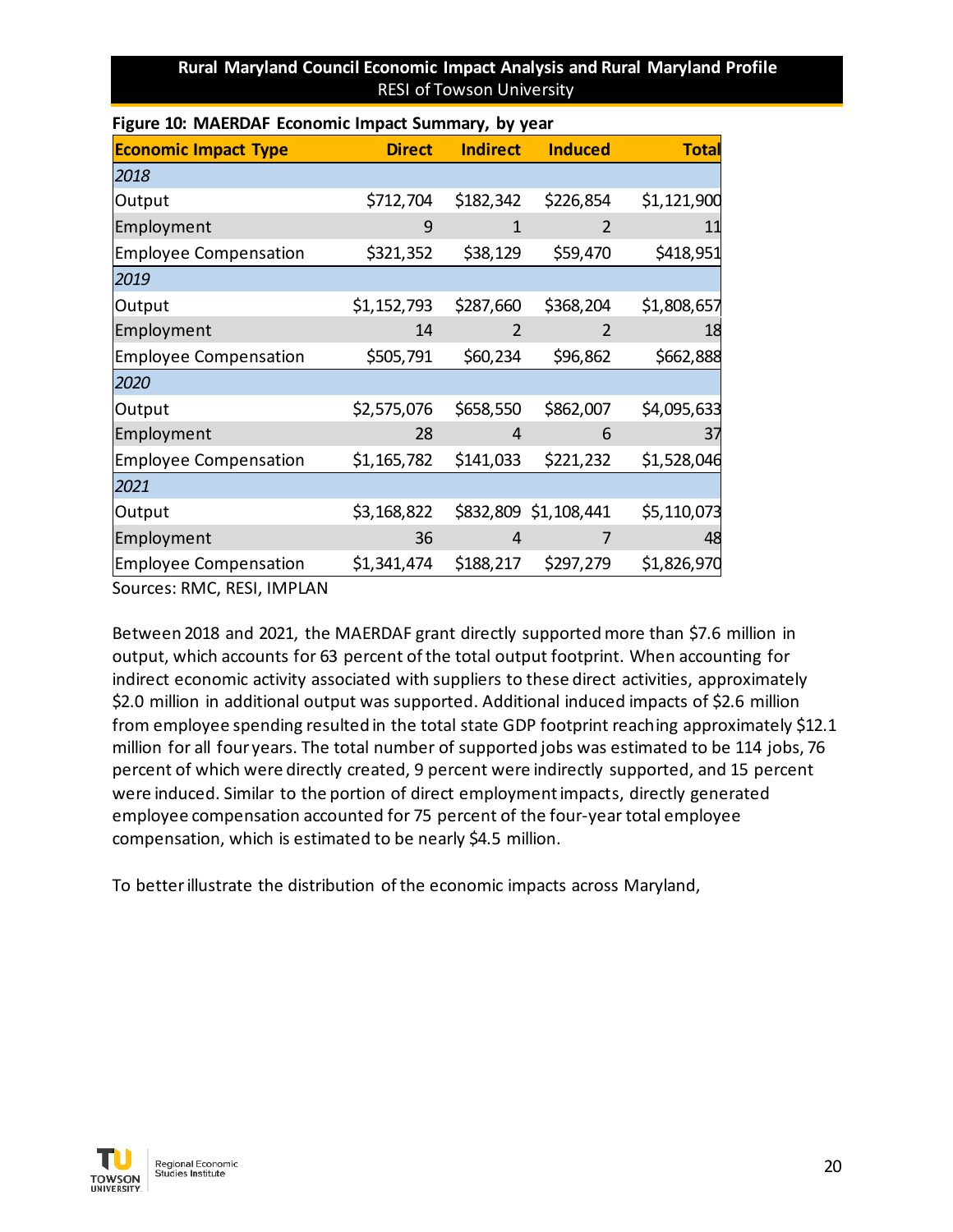Figure 11 shows the regional distribution of each impact component for every year between 2018 and 2021.

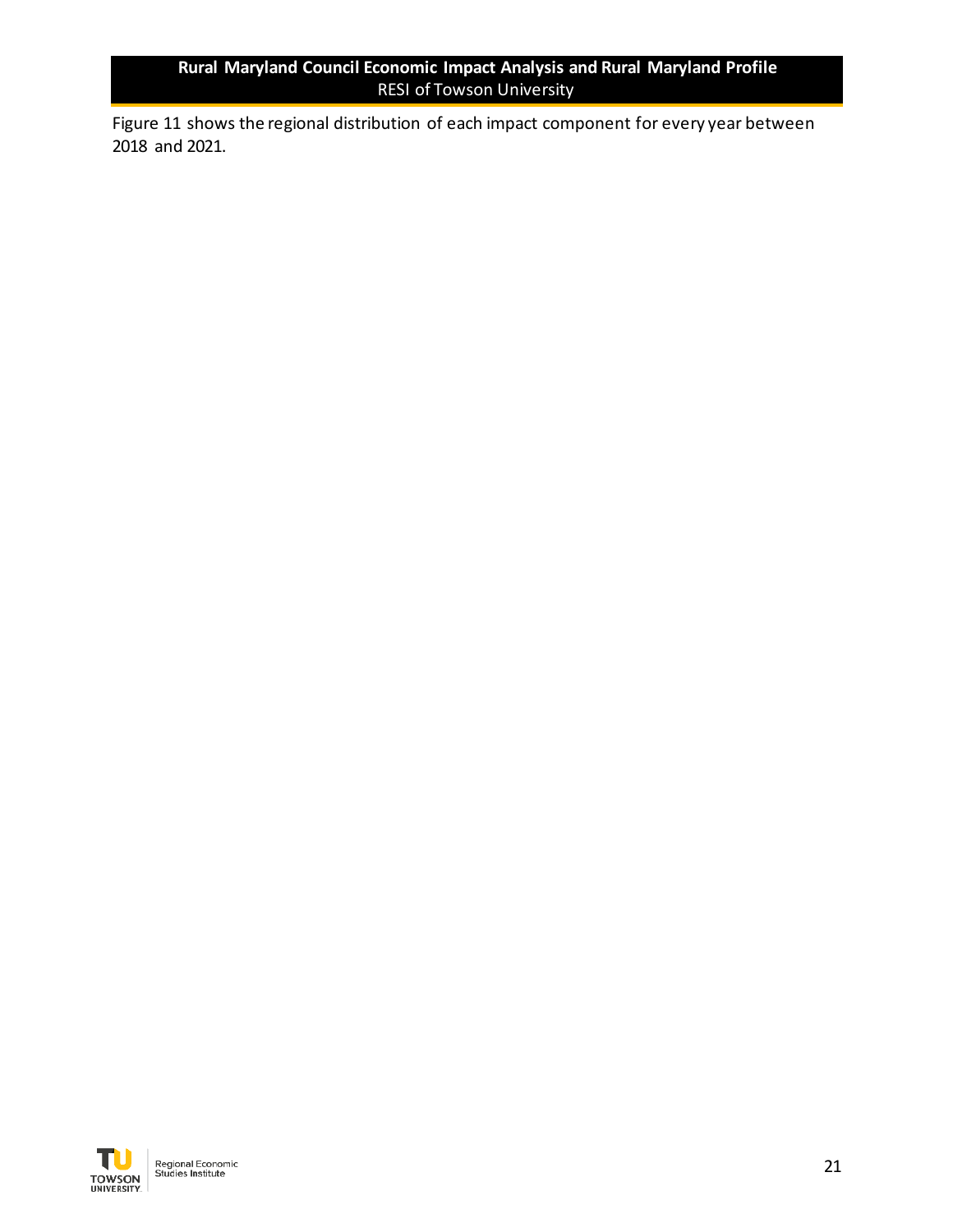#### **Figure 11: MAERDAF Economic Impact Summary, by region**

| <b>Region</b>                | 2018           | 2019           | 2020           | 2021           | 4-Year<br><b>Total</b> |
|------------------------------|----------------|----------------|----------------|----------------|------------------------|
| <b>Lower Shore</b>           |                |                |                |                |                        |
| Output                       | \$127,700      | \$257,326      | \$1,498,274    | \$991,331      | \$2,874,631            |
| Employment                   | $\mathbf{1}$   | 2              | 13             | 9              | 26                     |
| <b>Employee Compensation</b> | \$47,401       | \$87,039       | \$563,315      | \$312,716      | \$1,010,471            |
| <b>Statewide</b>             |                |                |                |                |                        |
| Output                       | \$201,327      | \$292,422      | \$585,437      | \$1,580,888    | \$2,660,073            |
| Employment                   | $\overline{2}$ | 3              | 5              | 14             | 23                     |
| <b>Employee Compensation</b> | \$80,226       | \$119,473      | \$244,912      | \$602,789      | \$1,047,400            |
| <b>Middle Shore</b>          |                |                |                |                |                        |
| Output                       | \$228,168      | \$415,892      | \$898,244      | \$696,415      | \$2,238,719            |
| Employment                   | $\overline{2}$ | 4              | 8              | 7              | 21                     |
| <b>Employee Compensation</b> | \$81,190       | \$137,313      | \$307,040      | \$239,268      | \$764,811              |
| <b>North Central</b>         |                |                |                |                |                        |
| Output                       | \$49,422       | \$118,742      | \$189,200      | \$1,064,709    | \$1,422,073            |
| Employment                   | $\overline{0}$ | $\mathbf{1}$   | $\overline{2}$ | 10             | 14                     |
| <b>Employee Compensation</b> | \$18,002       | \$43,252       | \$68,914       | \$387,814      | \$517,982              |
| Western                      |                |                |                |                |                        |
| Output                       | \$259,869      | \$441,638      | \$123,813      | \$384,029      | \$1,209,350            |
| Employment                   | 3              | 5              | $\mathbf{1}$   | $\overline{4}$ | 13                     |
| <b>Employee Compensation</b> | \$100,052      | \$168,374      | \$46,949       | \$145,689      | \$461,065              |
| Southern                     |                |                |                |                |                        |
| Output                       | \$144,516      | \$124,223      | \$549,822      | \$331,580      | \$1,150,141            |
| Employment                   | $\overline{2}$ | $\mathbf 1$    | 5              | 4              | 11                     |
| <b>Employee Compensation</b> | \$50,229       | \$45,795       | \$216,082      | \$116,446      | \$428,553              |
| <b>Upper Shore</b>           |                |                |                |                |                        |
| Output                       | \$110,897      | \$158,414      | \$250,844      | \$61,121       | \$581,276              |
| Employment                   | $\mathbf{1}$   | $\overline{2}$ | 3              | $\mathbf{1}$   | 6                      |
| <b>Employee Compensation</b> | \$41,851       | \$61,641       | \$80,835       | \$22,247       | \$206,574              |

Sources: RMC, RESI, IMPLAN

As shown in the figure above, the economic impacts were highest in the Middle and Lower Shore regions, accounting for a combined 42 percent of the total output impact, and around 41 percent of total employment and employee compensation impacts. Statewide (grants not specific to any single rural region) impacts were also high, accounting for 22 percent of output, 20 percent of employment, and 24 percent of employee compensation impacts.

Figure 12 below shows the combined state and county tax impacts and their distribution among rural regions in Maryland for each year between 2018 and 2021.

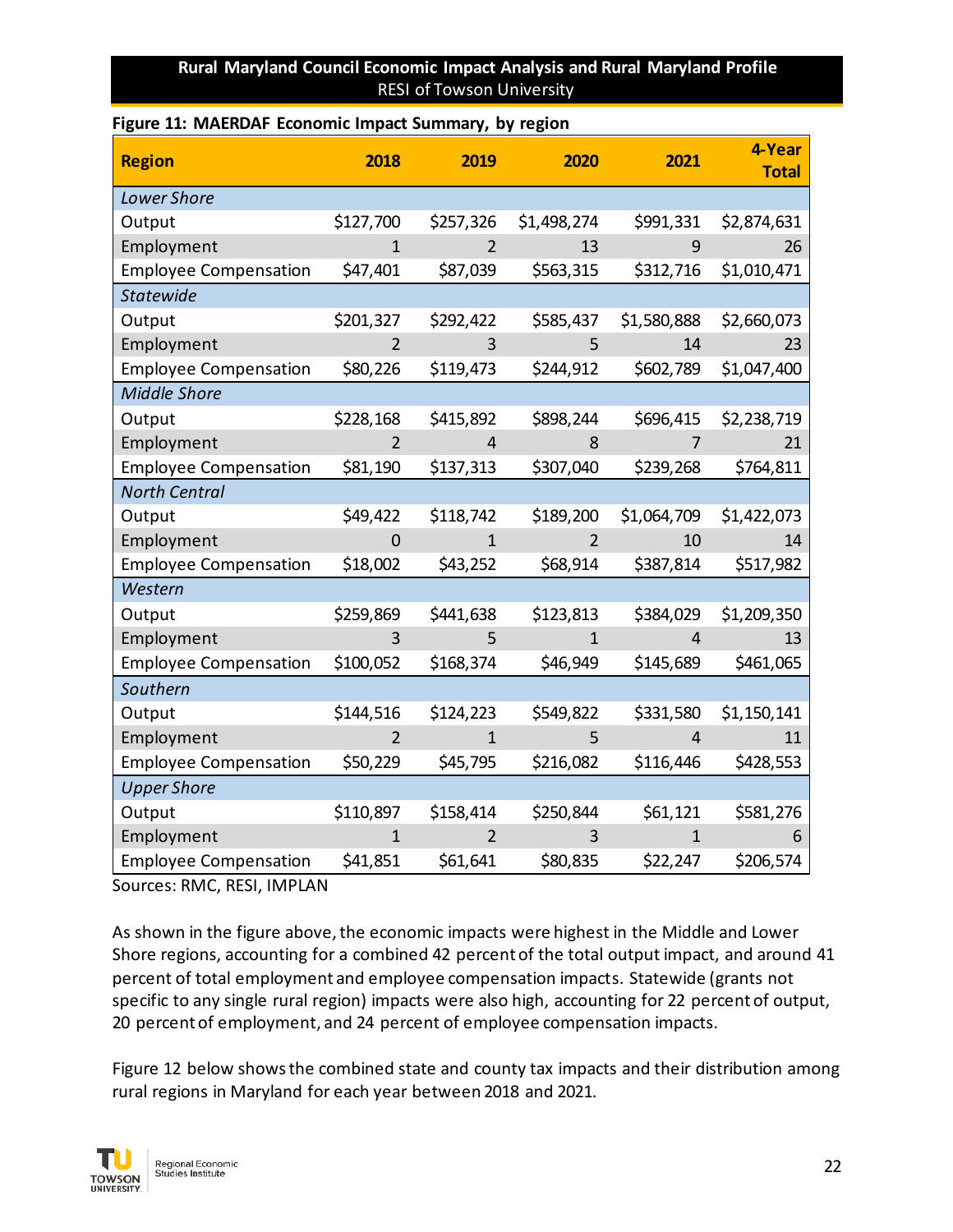| <b>Region</b>        | 2018     | 2019     | 2020     | 2021     | 4-Year<br><b>Total</b> |
|----------------------|----------|----------|----------|----------|------------------------|
| Lower Shore          | \$6,868  | \$16,893 | \$80,651 | \$73,213 | \$177,626              |
| Statewide            | \$9,486  | \$15,794 | \$32,038 | \$94,606 | \$151,924              |
| Middle Shore         | \$14,085 | \$29,405 | \$55,749 | \$44,268 | \$143,506              |
| <b>North Central</b> | \$3,498  | \$8,105  | \$13,393 | \$74,430 | \$99,426               |
| Southern             | \$11,044 | \$8,948  | \$31,574 | \$27,360 | \$78,926               |
| Western              | \$14,267 | \$24,555 | \$8,185  | \$23,615 | \$70,621               |
| <b>Upper Shore</b>   | \$6,567  | \$8,807  | \$18,503 | \$3,979  | \$37,856               |

#### **Figure 12: MAERDAF Fiscal Impacts, by region**

Sources: RMC, RESI, IMPLAN

Similar to economic impacts, grants to the Lower and Middle Shore regions supported the largest amounts in state and county tax revenues, accounting for 42 percent of total fiscal impacts, as is shown in Figure 12. Statewide grants also generated high fiscal impacts with a total of \$0.15 million in county and state tax revenues.

#### **4.4 RMPIF Detailed Economic and Fiscal Impact Analysis in Rural Maryland**

This section provides a detailed analysis of the direct, indirect, and induced effects of the RMPIF grant over time. It also shows output, employment, and employee compensation impact distribution among the different regions in Maryland.

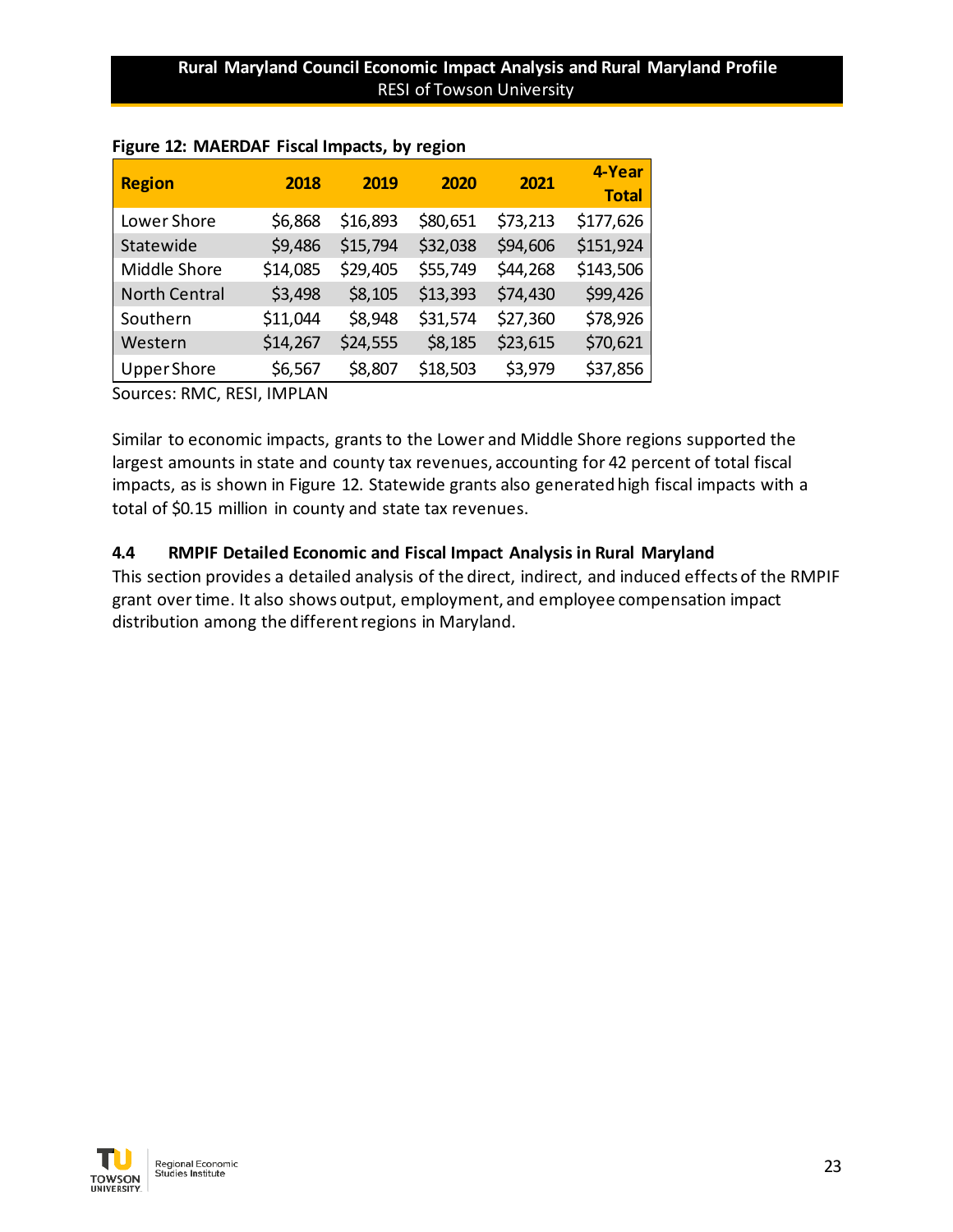Figure 13 below displays the detailed economic analysis associated with the RMPIF grant over time.

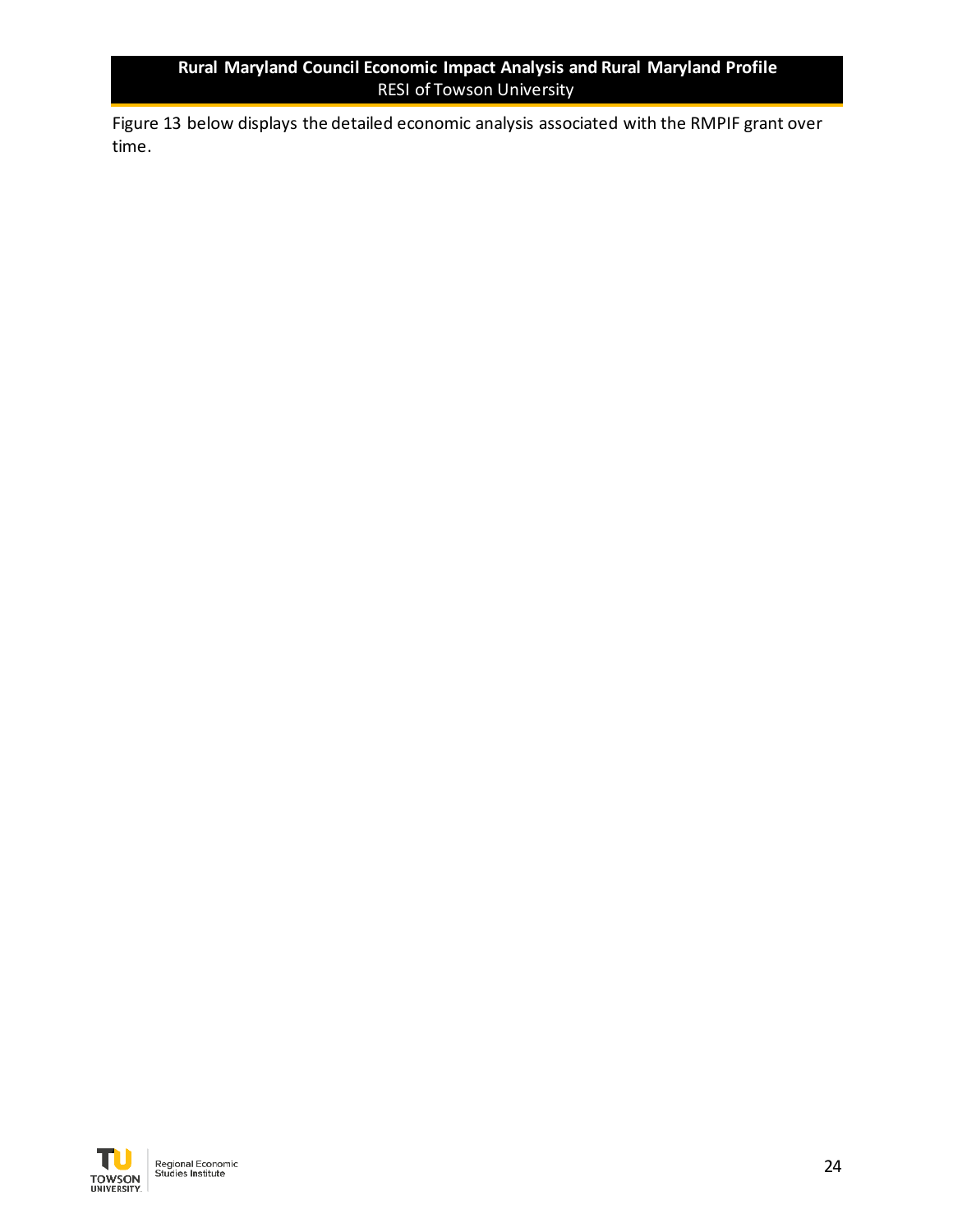| <b>Economic Impact Type</b>  | <b>Direct</b> | <b>Indirect</b> | <b>Induced</b> | <b>Total</b> |
|------------------------------|---------------|-----------------|----------------|--------------|
| 2018                         |               |                 |                |              |
| Output                       | \$2,745,247   | \$718,699       | \$754,570      | \$4,218,516  |
| Employment                   | 28            | 4               | 5              | 38           |
| <b>Employee Compensation</b> | \$1,125,140   | \$151,826       | \$186,724      | \$1,463,691  |
| 2019                         |               |                 |                |              |
| Output                       | \$4,813,796   | \$1,284,356     | \$1,373,269    | \$7,471,421  |
| Employment                   | 48            |                 | 10             | 65           |
| <b>Employee Compensation</b> | \$2,003,770   | \$274,365       | \$345,779      | \$2,623,914  |
| 2020                         |               |                 |                |              |
| Output                       | \$17,718,906  | \$5,637,361     | \$4,331,832    | \$27,688,100 |
| Employment                   | 158           | 33              | 30             | 221          |
| <b>Employee Compensation</b> | \$6,506,647   | \$1,142,477     | \$1,069,180    | \$8,718,304  |
| 2021                         |               |                 |                |              |
| Output                       | \$55,058,285  | \$13,936,834    | \$16,453,782   | \$85,448,901 |
| Employment                   | 621           | 85              | 117            | 822          |
| <b>Employee Compensation</b> | \$21,183,994  | \$2,843,087     | \$4,125,730    | \$28,152,811 |

## **Figure 13: RMPIF Economic Impact Summary, by year**

Sources: RMC, RESI, IMPLAN

As shown above, direct impacts constitute the largest portion of impacts, accounting for 64 percent of total output, 75 percent of employment and employee compensation impacts. Induced impacts show slightly higher figures than indirect impact figures, accounting for 18 percent of total output, 14 percent of employment as well as of employee compensation impacts.

In

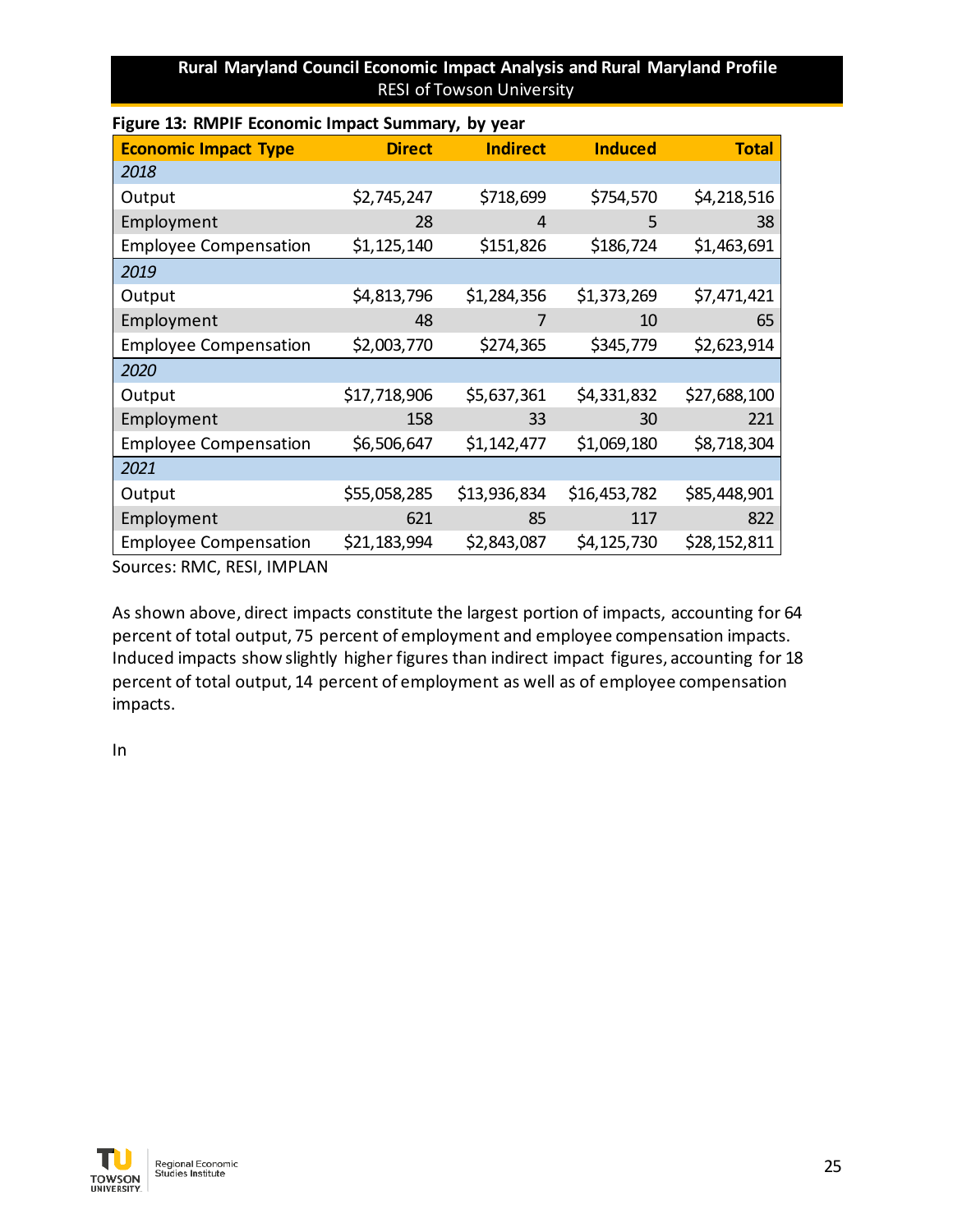Figure 14, the regional distribution of RMPIF's economic impacts over time is further explored.

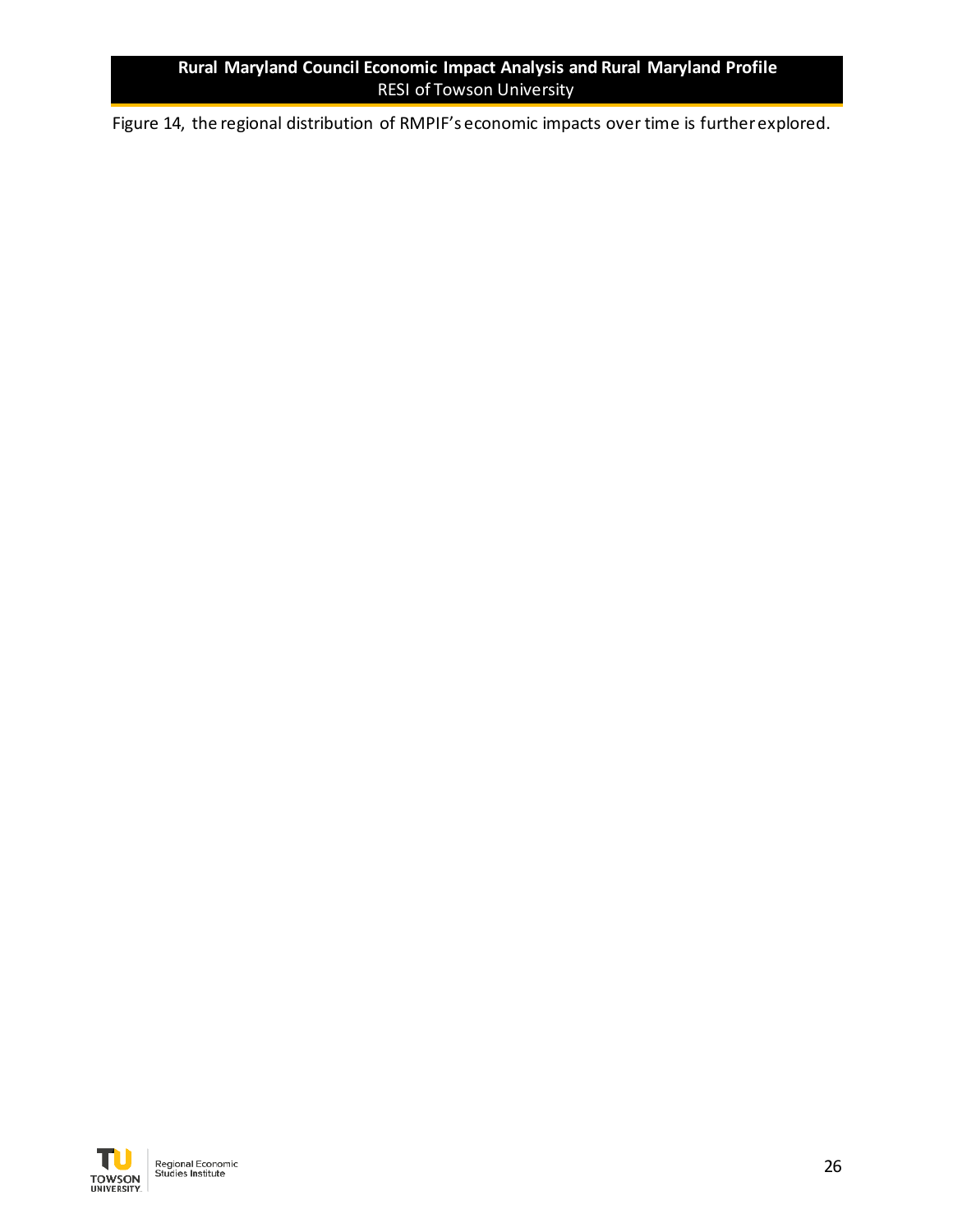#### **Figure 14: RMPIF Economic Impact Summary, by region**

| <b>Economic Impact Type</b>  | 2018           | 2019           | 2020           | 2021           | <b>4-Year Total</b> |
|------------------------------|----------------|----------------|----------------|----------------|---------------------|
| <b>Middle Shore</b>          |                |                |                |                |                     |
| Output                       | \$1,161,999    | \$1,996,814    | \$6,869,761    | \$72,751,490   | \$82,780,065        |
| Employment                   | 10             | 18             | 66             | 713            | 807                 |
| <b>Employee Compensation</b> | \$374,275      | \$683,097      | \$2,275,510    | \$23,523,365   | \$26,856,248        |
| Southern                     |                |                |                |                |                     |
| Output                       | \$907,248      | \$952,608      | \$6,809,009    | \$3,239,538    | \$11,908,402        |
| Employment                   | 8              | 10             | 61             | 33             | 112                 |
| <b>Employee Compensation</b> | \$331,944      | \$333,908      | \$2,378,367    | \$1,133,816    | \$4,178,035         |
| <b>Upper Shore</b>           |                |                |                |                |                     |
| Output                       | \$738,293      | \$981,727      | \$8,835,643    | \$1,010,666    | \$11,566,329        |
| Employment                   | 8              | 11             | 63             | 11             | 92                  |
| <b>Employee Compensation</b> | \$239,486      | \$319,377      | \$1,981,787    | \$323,187      | \$2,863,837         |
| <b>Lower Shore</b>           |                |                |                |                |                     |
| Output                       | \$721,106      | \$1,568,297    | \$1,429,588    | \$2,812,612    | \$6,531,603         |
| Employment                   | 6              | 13             | $\overline{7}$ | 23             | 50                  |
| <b>Employee Compensation</b> | \$241,996      | \$539,776      | \$592,481      | \$970,330      | \$2,344,583         |
| <b>North Central</b>         |                |                |                |                |                     |
| Output                       | \$149,411      | \$858,055      | \$1,086,042    | \$3,982,745    | \$6,076,254         |
| Employment                   | $\mathbf{1}$   | 5              | 10             | 31             | 47                  |
| <b>Employee Compensation</b> | \$57,906       | \$321,580      | \$401,938      | \$1,556,509    | \$2,337,933         |
| Western                      |                |                |                |                |                     |
| Output                       | \$540,460      | \$1,056,601    | \$1,014,561    | \$1,593,323    | \$4,204,944         |
| Employment                   | 4              | 9              | 6              | 12             | 31                  |
| <b>Employee Compensation</b> | \$218,084      | \$401,956      | \$393,776      | \$620,873      | \$1,634,689         |
| <b>Statewide</b>             |                |                |                |                |                     |
| Output                       | \$0            | \$57,320       | \$1,643,495    | \$58,527       | \$1,759,342         |
| Employment                   | $\overline{0}$ | $\overline{0}$ | 8              | $\overline{0}$ | 8                   |
| <b>Employee Compensation</b> | \$0            | \$24,220       | \$694,444      | \$24,730       | \$743,395           |

Sources: RMC, RESI, IMPLAN

The Middle Shore and Southern regions were the most economically impacted by the RMPIF grants. Economic impacts from the Middle Shore region accounted for 66 percent of total output as well as employee compensation, and 71 percent of total employment impacts. Each economic impact on the Southern region accounted for 10 percent of total impacts.

Similarly, the regional distribution of fiscal impacts over time is shown in Figure 15.

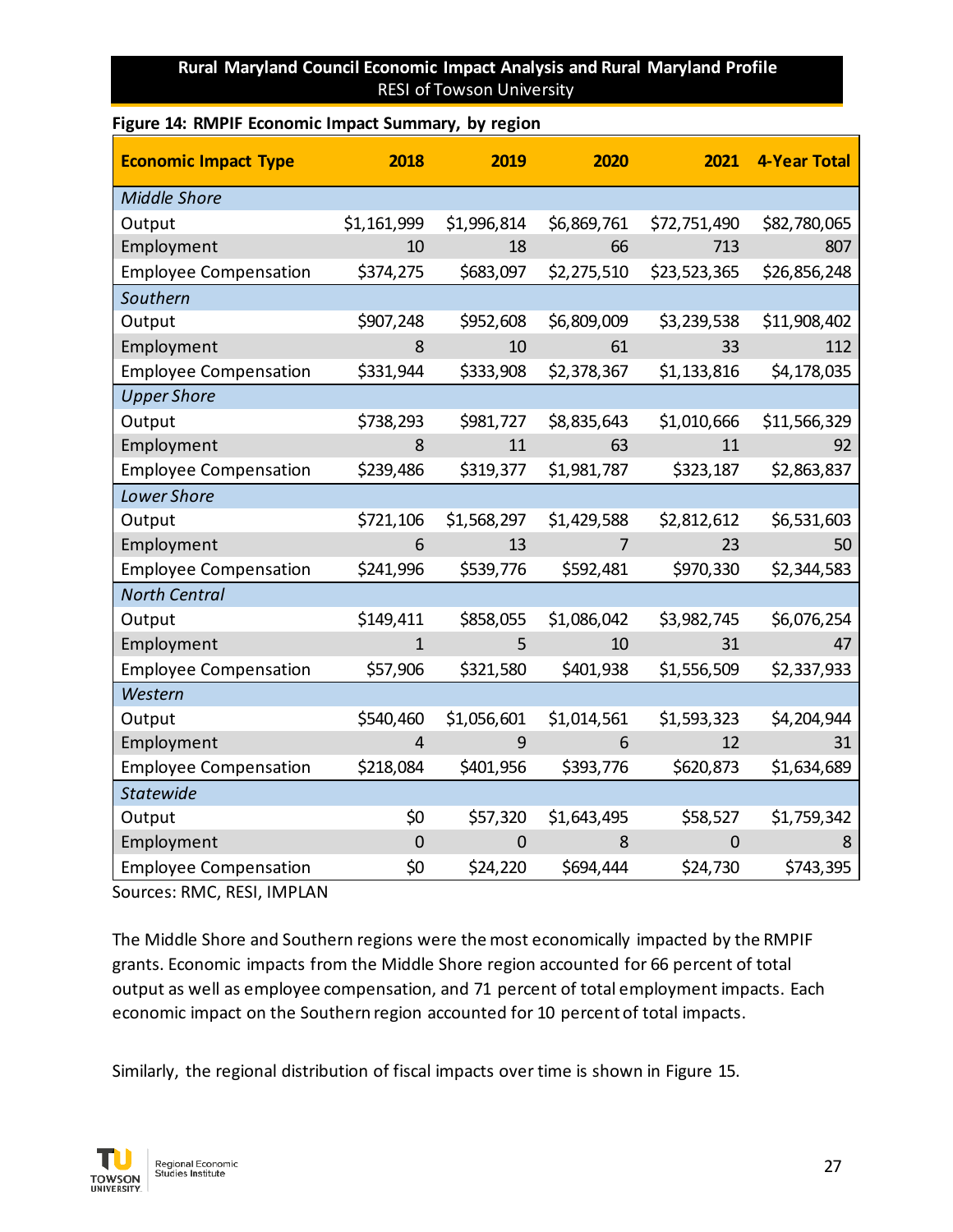| <b>Region</b>        | 2018     | 2019      | 2020      | 2021        | 4-Year Total |
|----------------------|----------|-----------|-----------|-------------|--------------|
| Middle Shore         | \$67,366 | \$114,528 | \$461,629 | \$5,163,749 | \$5,807,272  |
| Southern             | \$61,101 | \$77,556  | \$501,164 | \$258,357   | \$898,179    |
| <b>Upper Shore</b>   | \$53,512 | \$70,598  | \$359,789 | \$70,457    | \$554,355    |
| Lower Shore          | \$48,027 | \$99,873  | \$57,336  | \$178,409   | \$383,646    |
| <b>North Central</b> | \$5,884  | \$36,326  | \$68,017  | \$156,969   | \$267,196    |
| Western              | \$21,350 | \$59,388  | \$39,762  | \$73,244    | \$193,744    |
| Statewide            | \$0      | \$2,371   | \$67,992  | \$2,421     | \$72,784     |

#### **Figure 15: RMPIF Fiscal Impacts, by region**

Sources: RMC, RESI, IMPLAN

Shown above, tax revenues received by the state and county governments were remarkably high for the Middle Shore region, where over \$5.8 million were generated in a four-year period, with 2021 tax revenue alone estimated at over \$5.1 million. Following the Middle Shore, the Southern region received the second highest four-year total revenue amounting to nearly \$0.9 million.

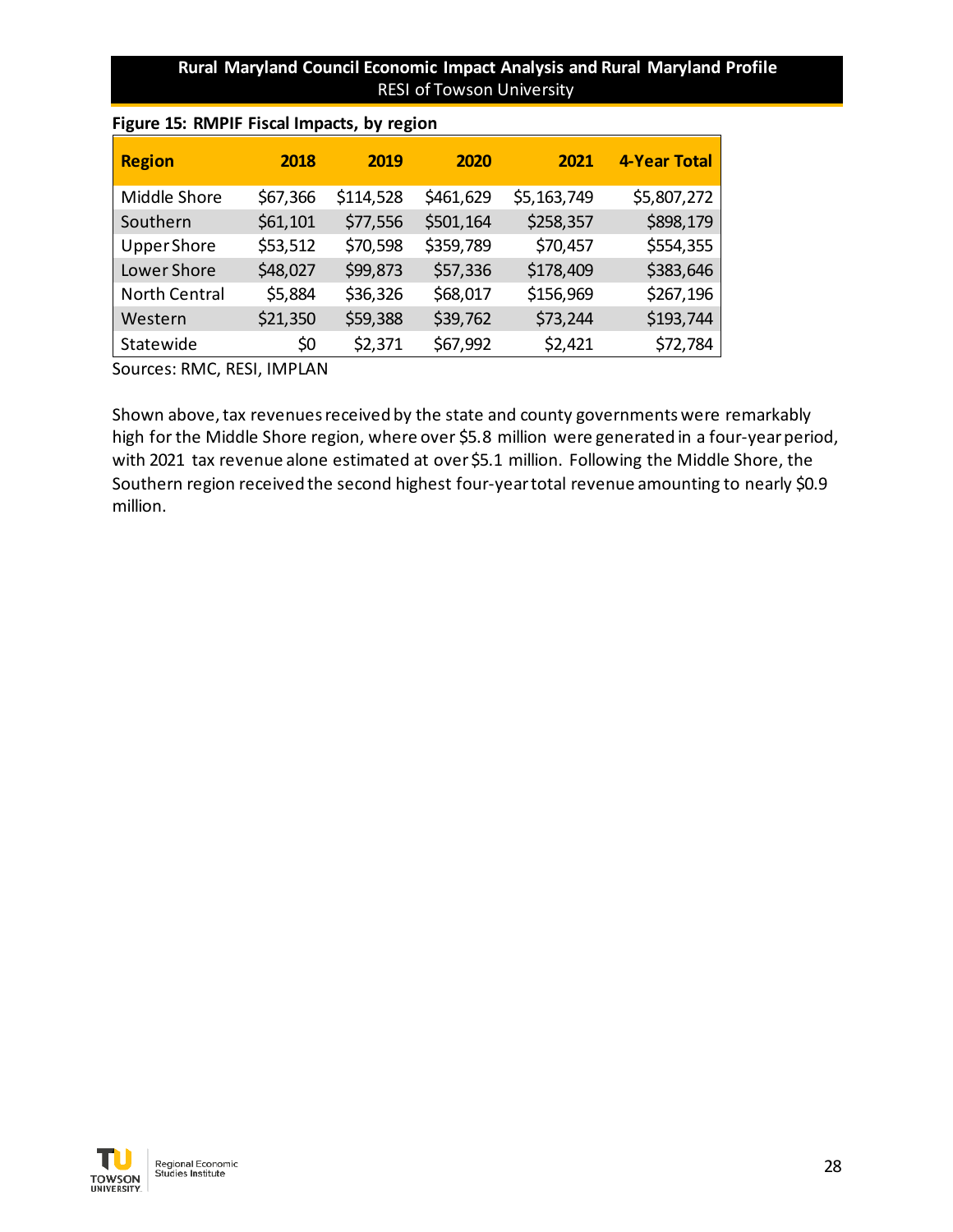# **5.0 Rural Maryland Profile**

Rural areas are often characterized by open land, few homes and other buildings, low population density, and agricultural industries.<sup>11</sup> The majority of counties in the U.S. are rural, but the population that resides in rural counties is shrinking each year. Figure 16 below is a map of RMC's six designated rural regions in Maryland and the counties that comprise them.





Sources: RESI, RMC, Yellow Maps

As depicted above, RMC defines rural Maryland in six geographical regions:

- Western (red): Garrett, Allegany, and Washington counties;
- North Central (green): Frederick, Carroll, and Harford counties;
- Upper Shore (light blue): Cecil, Kent, and Queen Anne's counties;
- Middle Shore (dark blue): Talbot, Caroline, and Dorchester counties;
- Lower Shore (purple): Wicomico, Worcester, and Somerset counties;
- Southern (orange): Charles, Calvert, and St. Mary's counties; and
- Urban (grey): Baltimore, Howard, Anne Arundel, Montgomery, and Prince George's counties as well as Baltimore City.

<sup>11</sup> National Geographic, "Rural area," accessed December 16, 2021, https://www.nationalgeographic.org/encyclopedia/rural-area/.

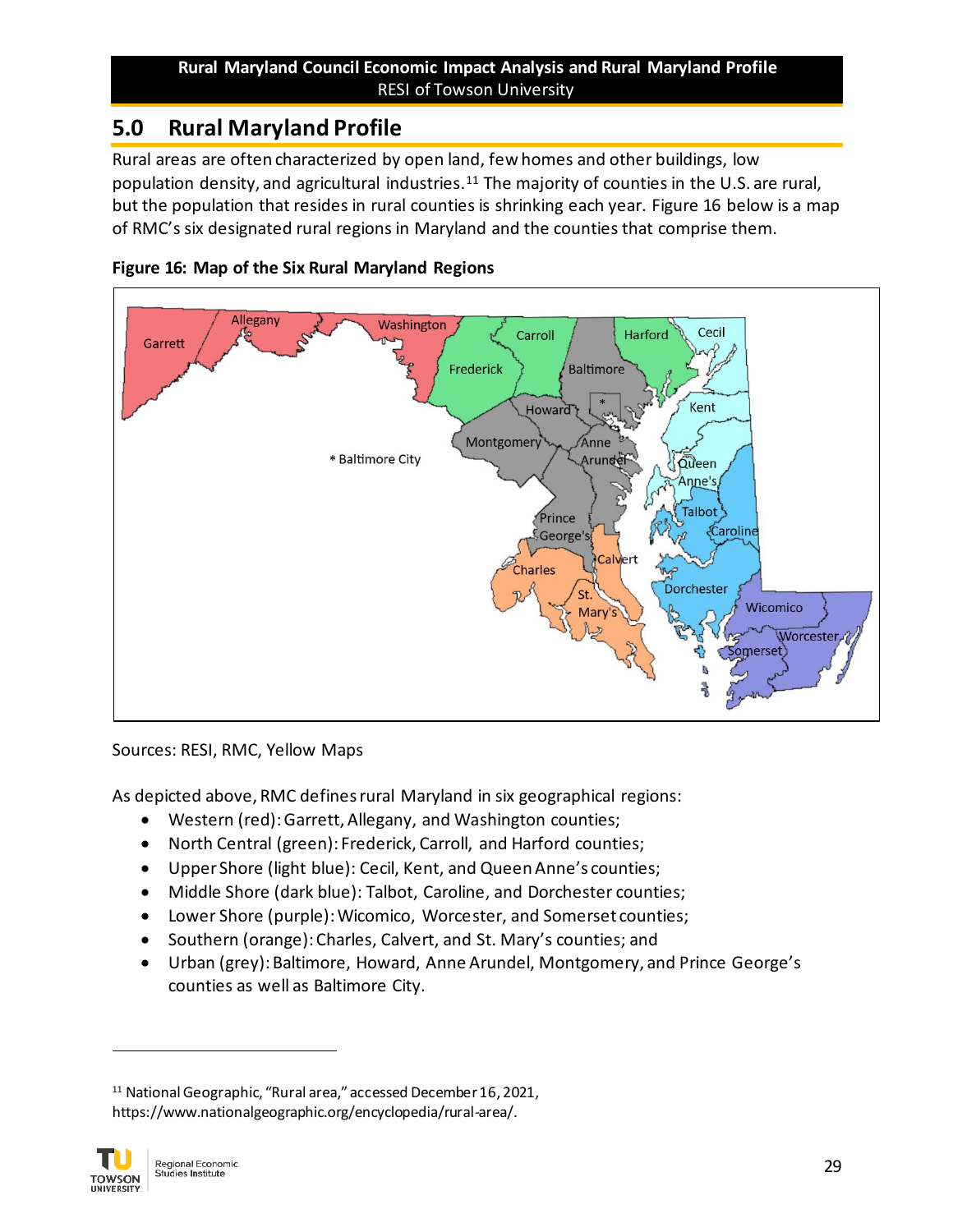Each of the six rural regions include three counties while the Urban region includes five counties and an independent city.

The subsections that follow will explore various characteristics and trends that define Maryland's rural regions.

## **5.1 Rural Region Demographic Profile**

Urban areas are commonly dense in population, while rural regions remain comparatively sparse. Maryland regions do not differ from that typical characteristic, as shown in Figure 17 below.<sup>12</sup>

| Region               | <b>Total</b><br><b>Population</b> | <b>Population Per</b><br><b>Square Mile</b> | <b>Percent of MD</b><br><b>Population</b> | <b>Percent Population</b><br>Growth (2014 to<br>2020) |
|----------------------|-----------------------------------|---------------------------------------------|-------------------------------------------|-------------------------------------------------------|
| Western              | 251,532                           | 165                                         | 4.1%                                      | $-0.7%$                                               |
| <b>North Central</b> | 683,684                           | 443                                         | 11.2%                                     | 3.3%                                                  |
| Southern             | 370,703                           | 361                                         | 6.1%                                      | 3.8%                                                  |
| <b>Upper Shore</b>   | 172,651                           | 174                                         | 2.8%                                      | 1.3%                                                  |
| Middle Shore         | 102,570                           | 91                                          | 1.7%                                      | $-0.7%$                                               |
| Lower Shore          | 181,751                           | 157                                         | 2.9%                                      | 1.3%                                                  |
| Urban                | 4,345,083                         | 1,874                                       | 71.1%                                     | 2.2%                                                  |
| Maryland             | 6,107,974                         | 629                                         | 100.0%                                    | 2.2%                                                  |

## **Figure 17: Population by Region, 2020**

Sources: Maryland Association of Counties, RESI

Maryland's Urban region holds 71 percent of the state's total population and is approximately three times as dense as the state's average population per square mile. Of the rural regions, the North Central is the most populated and most densely populated; it is home to approximately 11 percent of Maryland residents, with 443 residents per square mile. The least populated and most sparse rural region is the Middle Shore, with just over 100,000 residents (just under 2 percent of the state's population) and 91 residents per square mile.

Another common difference between rural and urban areas is in their population growth trends. Historically, the nation's population has been slowly but steadily moving out of rural areas and into suburban and urban areas.<sup>13</sup> This trend is shared by Maryland regions. From 2014 to 2020, both the state of Maryland and the Urban region each grew in population by 2.2 percent. However, the rural region's growth was less uniform, while some shrank (Western and Middle Shore regions), others grew more than the national average (North Central and

<sup>&</sup>lt;sup>12</sup> Kim Parker et al., "1. Demographic and Economic Trends in Urban, Suburban and Rural Communities," Pew Research, May 22, 2018, accessed December 16, 2021, https://www.pewresearch.org/socialtrends/2018/05/22/demographic-and-economic-trends-in-urban-suburban-and-rural-communities/.  $13$  Ibid.

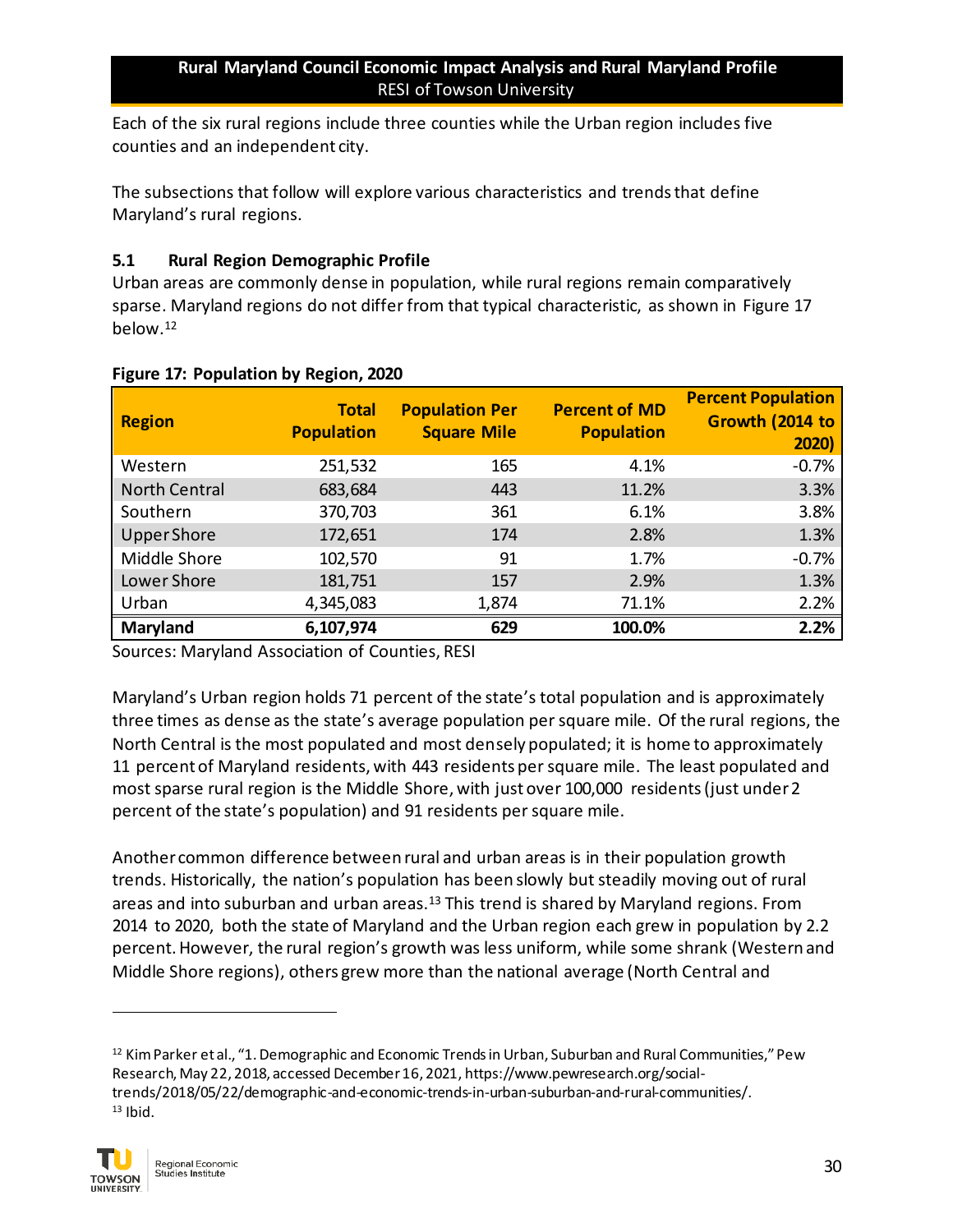Southern) and others grew at a lower rate but did not decline in overall population (Upper and Lower Shore).

Along with their growing dense populations, urban areas in the U.S. tend to be more racially diverse when compared to rural areas, as seen below in Figure 18. 14

| <b>Region</b>    | <b>White</b><br>alone | <b>Black or</b><br><b>African</b><br><b>American</b><br>alone | <b>American</b><br><b>Indian</b><br>and<br><b>Alaska</b><br><b>Native</b><br>alone | <b>Asian</b><br>alone | <b>Native</b><br><b>Hawaiian</b><br>and<br><b>Other</b><br><b>Pacific</b><br><b>Islander</b><br>alone | <b>Some</b><br><b>Other</b><br><b>Race</b><br>alone | <b>Two or</b><br>more<br>races |
|------------------|-----------------------|---------------------------------------------------------------|------------------------------------------------------------------------------------|-----------------------|-------------------------------------------------------------------------------------------------------|-----------------------------------------------------|--------------------------------|
| Western          | 80.8%                 | 9.3%                                                          | 0.3%                                                                               | 1.6%                  | 0.1%                                                                                                  | 2.1%                                                | 5.9%                           |
| North<br>Central | 74.9%                 | 10.2%                                                         | 0.3%                                                                               | 3.6%                  | 0.1%                                                                                                  | 3.3%                                                | 7.7%                           |
| Southern         | 56.4%                 | 29.6%                                                         | 0.5%                                                                               | 2.9%                  | 0.1%                                                                                                  | 2.4%                                                | 8.1%                           |
| Upper<br>Shore   | 81.9%                 | 7.8%                                                          | 0.3%                                                                               | 1.2%                  | 0.0%                                                                                                  | 2.2%                                                | 6.5%                           |
| Middle<br>Shore  | 70.7%                 | 17.3%                                                         | 0.4%                                                                               | 1.2%                  | 0.0%                                                                                                  | 4.4%                                                | 6.0%                           |
| Lower<br>Shore   | 64.4%                 | 24.2%                                                         | 0.4%                                                                               | 2.3%                  | 0.0%                                                                                                  | 2.9%                                                | 5.8%                           |
| Urban            | 39.5%                 | 35.1%                                                         | 0.6%                                                                               | 8.5%                  | 0.1%                                                                                                  | 8.2%                                                | 8.1%                           |
| <b>Maryland</b>  | 48.7%                 | 29.5%                                                         | 0.5%                                                                               | 6.8%                  | 0.1%                                                                                                  | 6.7%                                                | 7.8%                           |

## **Figure 18: Percent Population Race by Region, 2020**

Sources: RESI, U.S. Census Bureau

Maryland's population is nearly half white, 29 percent Black or African American, and the remaining 22 percent is mainly Asian or some other race(s). Compared to the state, Maryland's rural regions are generally whiter, have a smaller proportion of Asian residents, and, with the exception of the Southern region and Somerset and Dorchester Counties in the Lower Shore, are less Black or African American. <sup>15</sup> The Urban region is more diverse compared to the state overall with an almost equal proportion of white and Black or African American residents.

<sup>15</sup> According to the U.S. Census Bureau, Somerset and Dorchester County's populations were approximately 39 and 29 percent Black or African American alone, respectively.



 $14$  Ibid.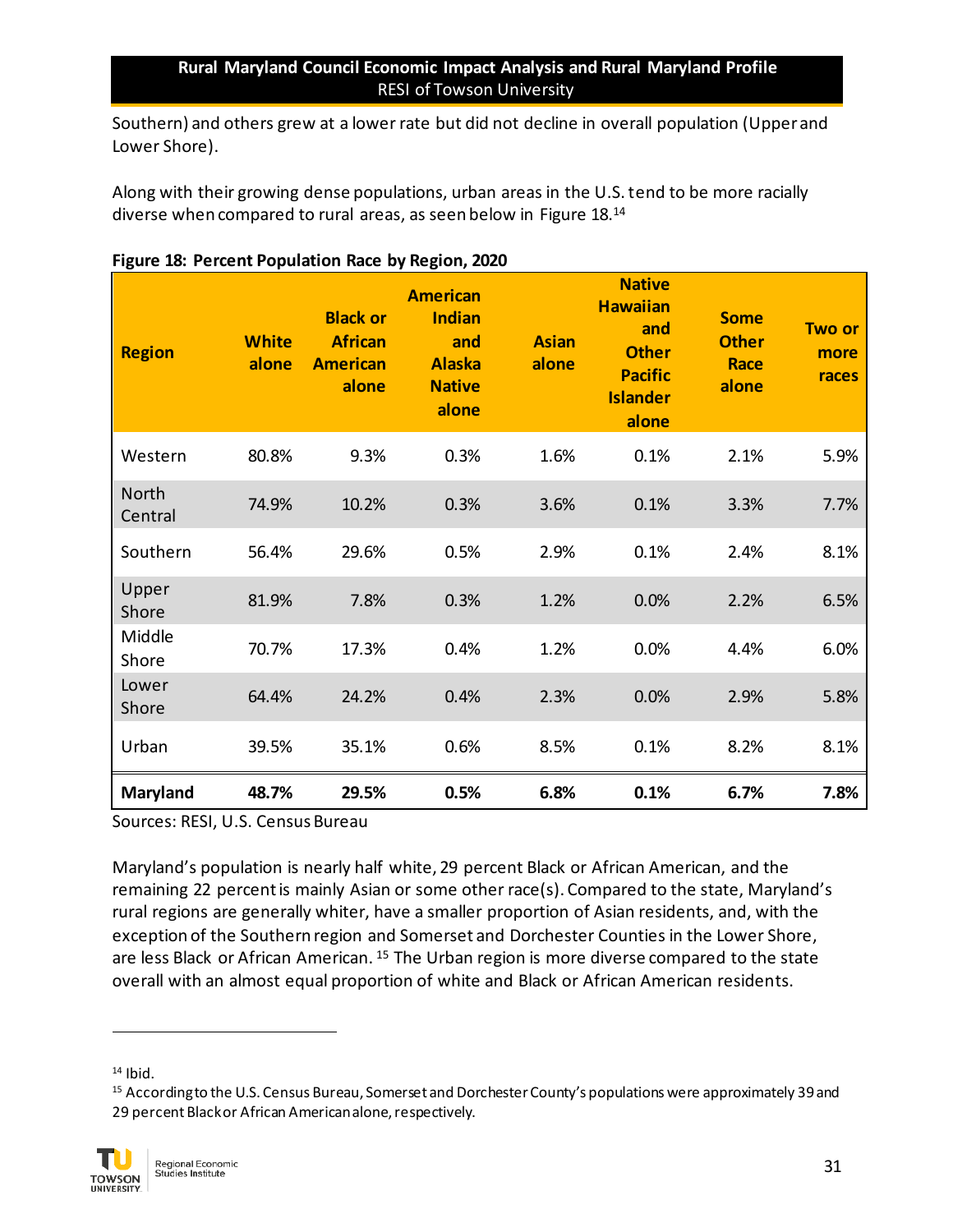This trend continues in the next table, Figure 19, which looks at the Hispanic and Latino population.

| <b>Region</b>        | <b>Percent Population Hispanic or Latino</b> |       |
|----------------------|----------------------------------------------|-------|
| Western              |                                              | 4.7%  |
| <b>North Central</b> |                                              | 7.6%  |
| Southern             |                                              | 6.0%  |
| <b>Upper Shore</b>   |                                              | 5.2%  |
| Middle Shore         |                                              | 7.7%  |
| Lower Shore          |                                              | 5.7%  |
| Urban                |                                              | 14.0% |
| <b>Maryland</b>      |                                              | 11.8% |

#### **Figure 19: Percent Population Hispanic or Latino by Region, 2020**

Sources: RESI, U.S. Census Bureau

While the U.S. is becoming more racially and ethnically diverse each year, this change has been slower in rural areas.<sup>16</sup> This trend is seen in the proportions of Hispanic or Latino populations in Maryland. While the Hispanic or Latino population represents nearly 12 percent of residents across the state and 14 percent in the Urban region, rural regions range from approximately 5 to 8 percent.

The final demographic characteristic included in this subsection covers statistics on age distribution among the state's regions. Historic data shows that the nation's population is getting older, however this trend is more pronounced in suburban and rural areas. In addition to an increase in the older population, rural areas are seeing a decline in the younger population. Summary statistics on age distribution among Maryland regions are displayed in

 $16$  Ibid.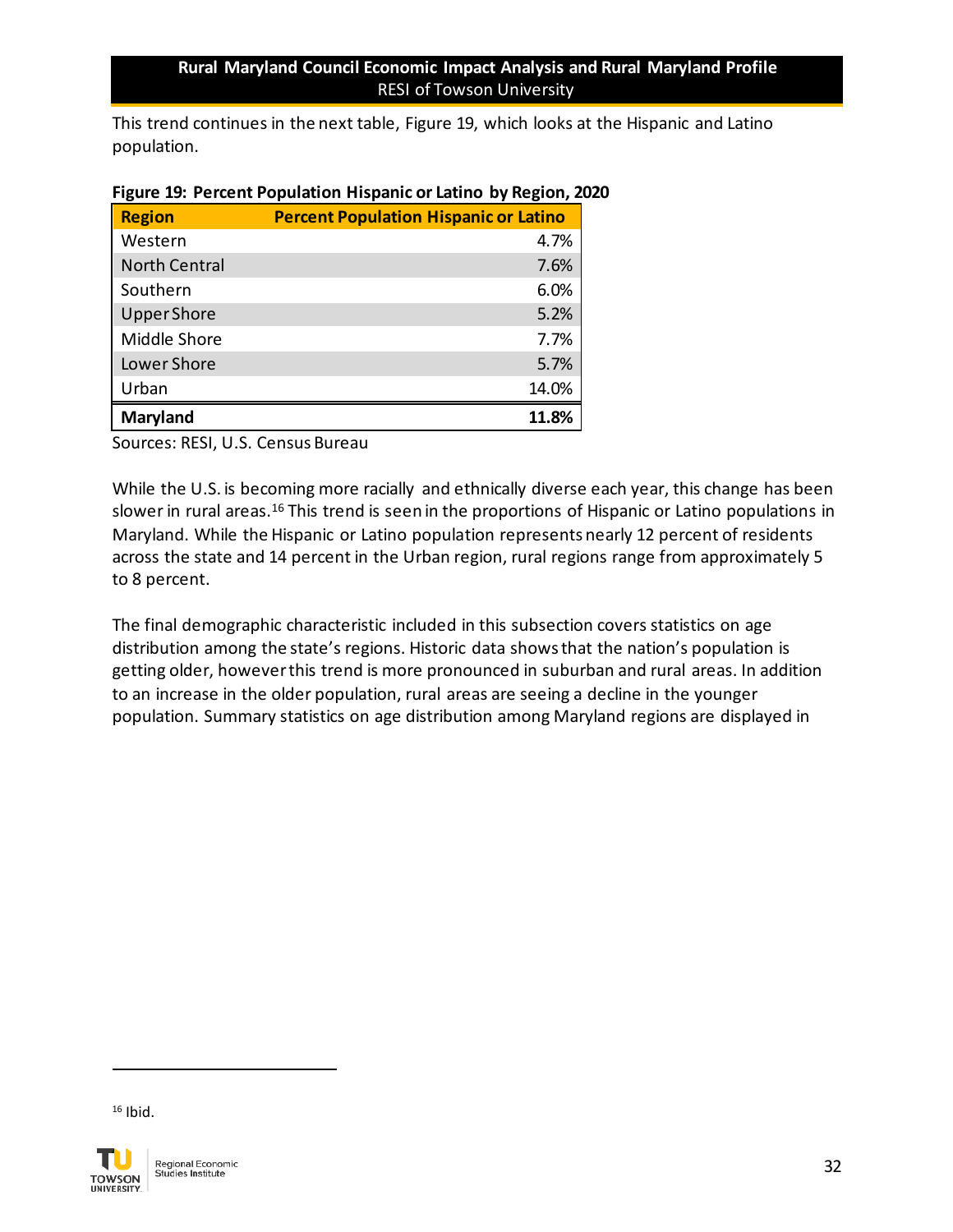Figure 20 below.

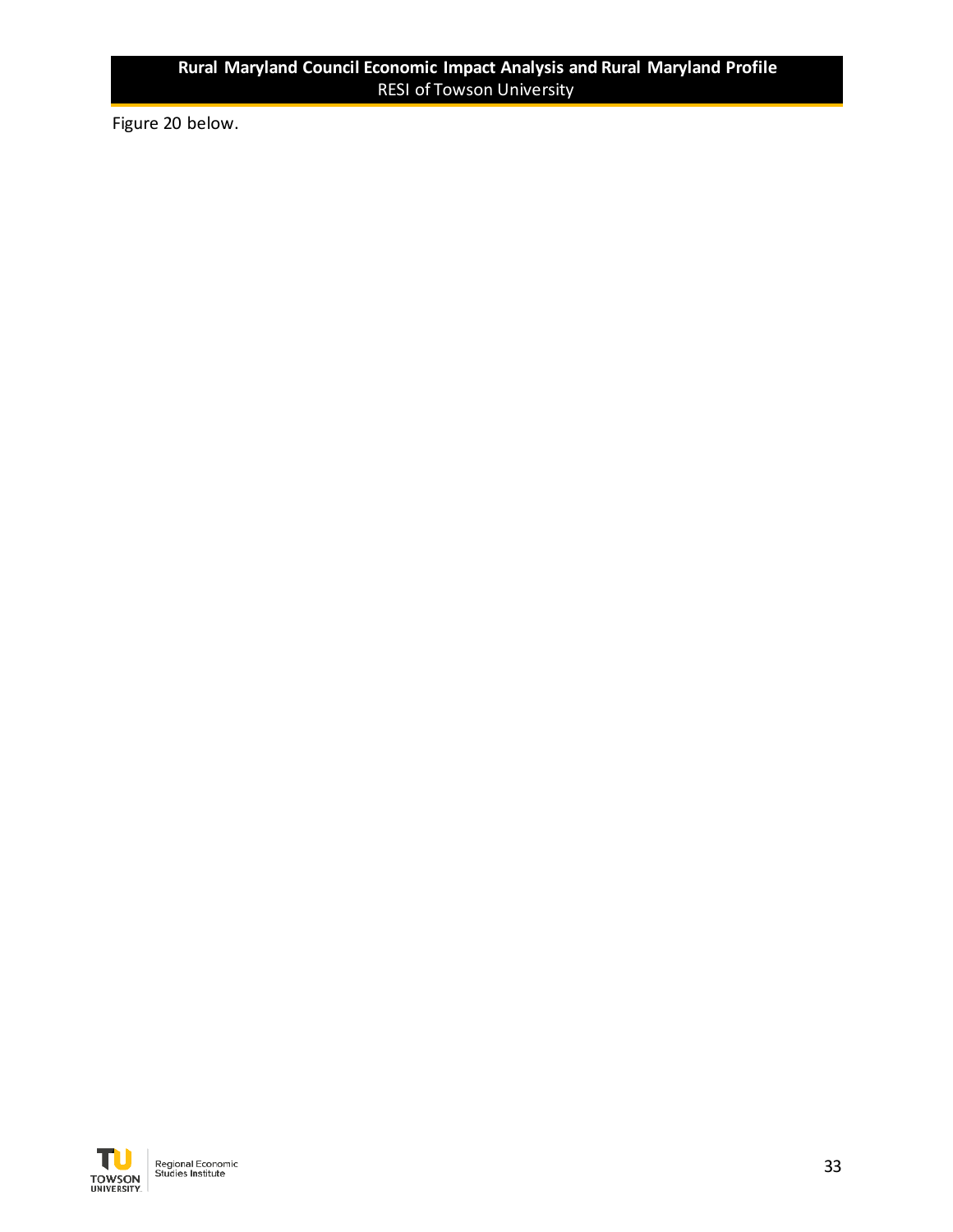| $\ldots$             |                   |                                    |                                         |
|----------------------|-------------------|------------------------------------|-----------------------------------------|
| <b>Region</b>        | <b>Median Age</b> | Old-Age<br><b>Dependency Ratio</b> | <b>Child Dependency</b><br><b>Ratio</b> |
| Western              | 41.5              | 29.8                               | 33.1                                    |
| <b>North Central</b> | 40.6              | 24.7                               | 36.5                                    |
| Southern             | 38.5              | 20.4                               | 38.0                                    |
| <b>Upper Shore</b>   | 42.7              | 28.7                               | 35.5                                    |
| Middle Shore         | 45.2              | 39.5                               | 36.9                                    |
| Lower Shore          | 40.2              | 31.7                               | 32.7                                    |
| Urban                | 38.1              | 23.0                               | 35.5                                    |
| <b>Maryland</b>      | 38.9              | 24.0                               | 35.6                                    |

#### **Figure 20: Population Age Summary Statistics, 2019**

Sources: RESI, U.S. Census Bureau

Shown above are three metrics that are commonly used to describe the age structure of a given population. These three metrics are defined as follows:

- **Median age** is the midpoint age of the population. This is calculated by finding the age at which half of the population is older and half are younger.
- **Old-age dependency ratio** expresses the population's proportion of seniors to adults. A higher number indicates that there are more seniors are compared to working-age adults. This is derived by "dividing the population 65 and over by the 18-to-64 population and multiplying by 100."<sup>17</sup>
- **Child dependency ratio** expresses the population's proportion of children to adults. The higher this number is, the more children there are compared to working-age adults. This is derived by "dividing the population under 18 by the 18-to-64 population and multiplying by 100." 18

The age distribution data in

<sup>17</sup> U.S. Census Bureau, "American Community Survey and Puerto Rico Community Survey 2019 Subject Definitions," 51, 2019, accessed December 20, 2021, https://www2.census.gov/programssurveys/acs/tech\_docs/subject\_definitions/2019\_ACSSubjectDefinitions.pdf.  $18$  Ibid, 51.

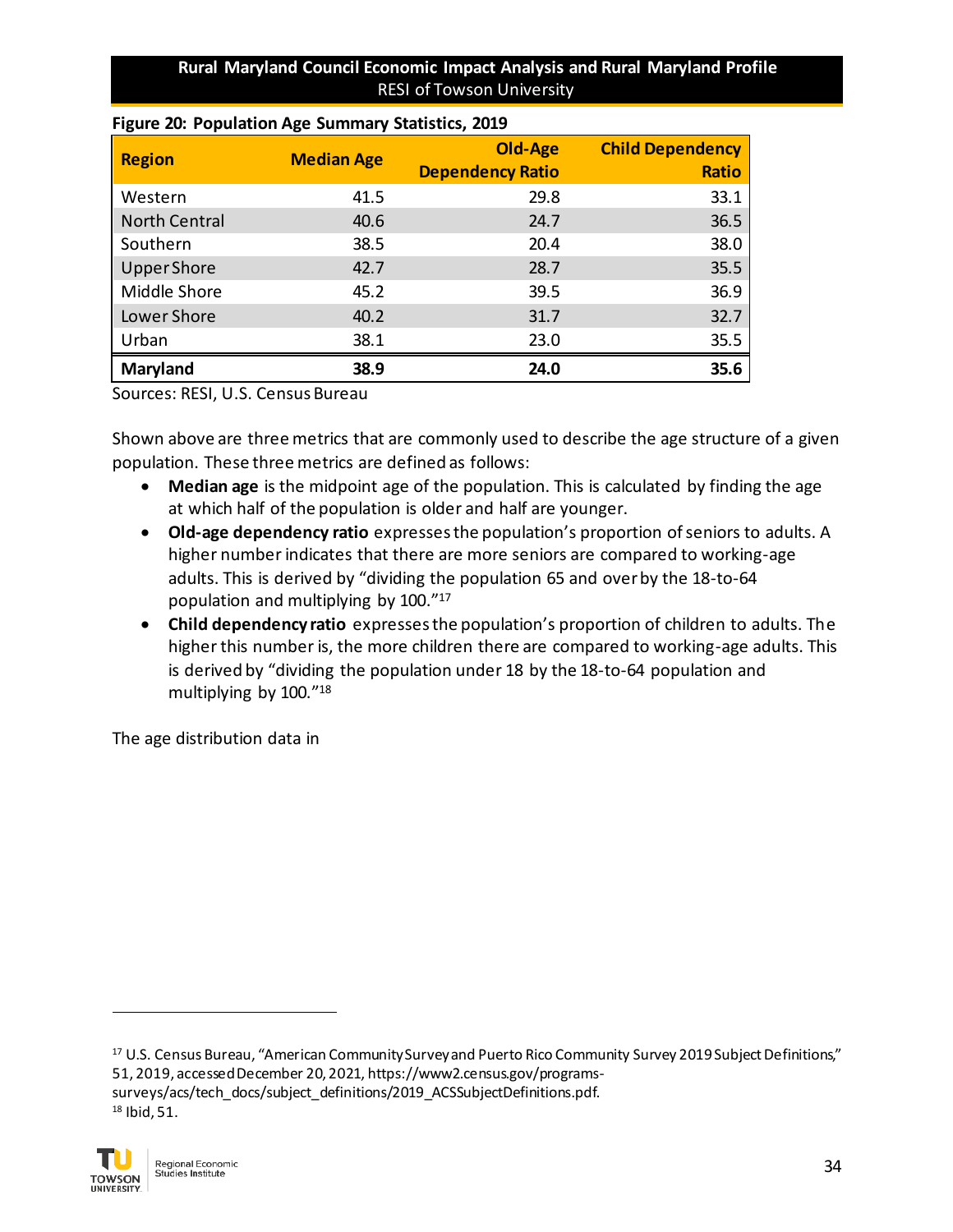Figure 20 above largely aligns with national historic trends. On average, Maryland's rural regions have a slightly older median age and a higher old-age dependency ratio compared to the state overall. While there is variation from region to region, rural Maryland's average child dependency ratio is roughly equal to the Urban region's, showing a deviation from national trends.

When looking at the individual rural regions, there are distinct trends and differences. Most notably, the Southern region's population is younger overall, having a lower median age and old-age dependency ratio compared to the state as a whole. Additionally, the Southern region has the highest child dependency ratio of any region evaluated. Conversely, the Middle Shore region's population has the oldest median age, highest old-age dependency ratio, and a relatively high child dependency ratio. In context, the Middle Shore's population has a high ratio of seniors and children compared to working-age adults.

The demographic profile of rural Maryland provides important context to the next subsection that explores labor force characteristics and trends in Maryland's rural regions.

## **5.2 Rural Region Labor Force and Industry Profile**

This subsection will explore multiple labor force metrics within Maryland, focusing on the prominent trends within rural and urban regions and how they differ from one another.

Figure 21 below contains each region's unemployment rate from 2015 to 2020. This dataset captures the onset of the COVID-19 pandemic, as seen in the increased unemployment rates in 2020.

| Figure 21: Annual Unemployment Rate by Region, 2015 to 2020 |      |      |      |      |      |      |
|-------------------------------------------------------------|------|------|------|------|------|------|
| <b>Region</b>                                               | 2015 | 2016 | 2017 | 2018 | 2019 | 2020 |
| Western                                                     | 5.9% | 5.3% | 4.9% | 4.6% | 4.2% | 7.0% |
| <b>North Central</b>                                        | 4.5% | 3.8% | 3.6% | 3.4% | 3.1% | 5.7% |
| Southern                                                    | 4.8% | 4.0% | 3.8% | 3.6% | 3.3% | 5.8% |
| <b>Upper Shore</b>                                          | 5.4% | 4.6% | 4.3% | 4.0% | 3.6% | 5.9% |
| Middle Shore                                                | 5.7% | 4.8% | 4.5% | 4.1% | 3.8% | 6.1% |
| Lower Shore                                                 | 7.9% | 7.0% | 6.6% | 6.1% | 5.5% | 8.7% |
| Urban                                                       | 4.9% | 4.2% | 4.0% | 3.8% | 3.4% | 7.0% |
| <b>Maryland</b>                                             | 5.0% | 4.3% | 4.1% | 3.8% | 3.5% | 6.8% |

### **Figure 21: Annual Unemployment Rate by Region, 2015 to 2020**

Sources: RESI, U.S. Bureau of Labor Statistics

The average unemployment rate of rural regions has typically been higher than both the Urban region and the state overall. However, since the pandemic began in 2020, rural regions have been less impacted (generally) compared to the Urban region and the state as a whole. One outlier, the Lower Shore, consistently had the highest unemployment rate of any region, and exceeded both the state average and Urban area in 2020 as well. As shown above, the Urban

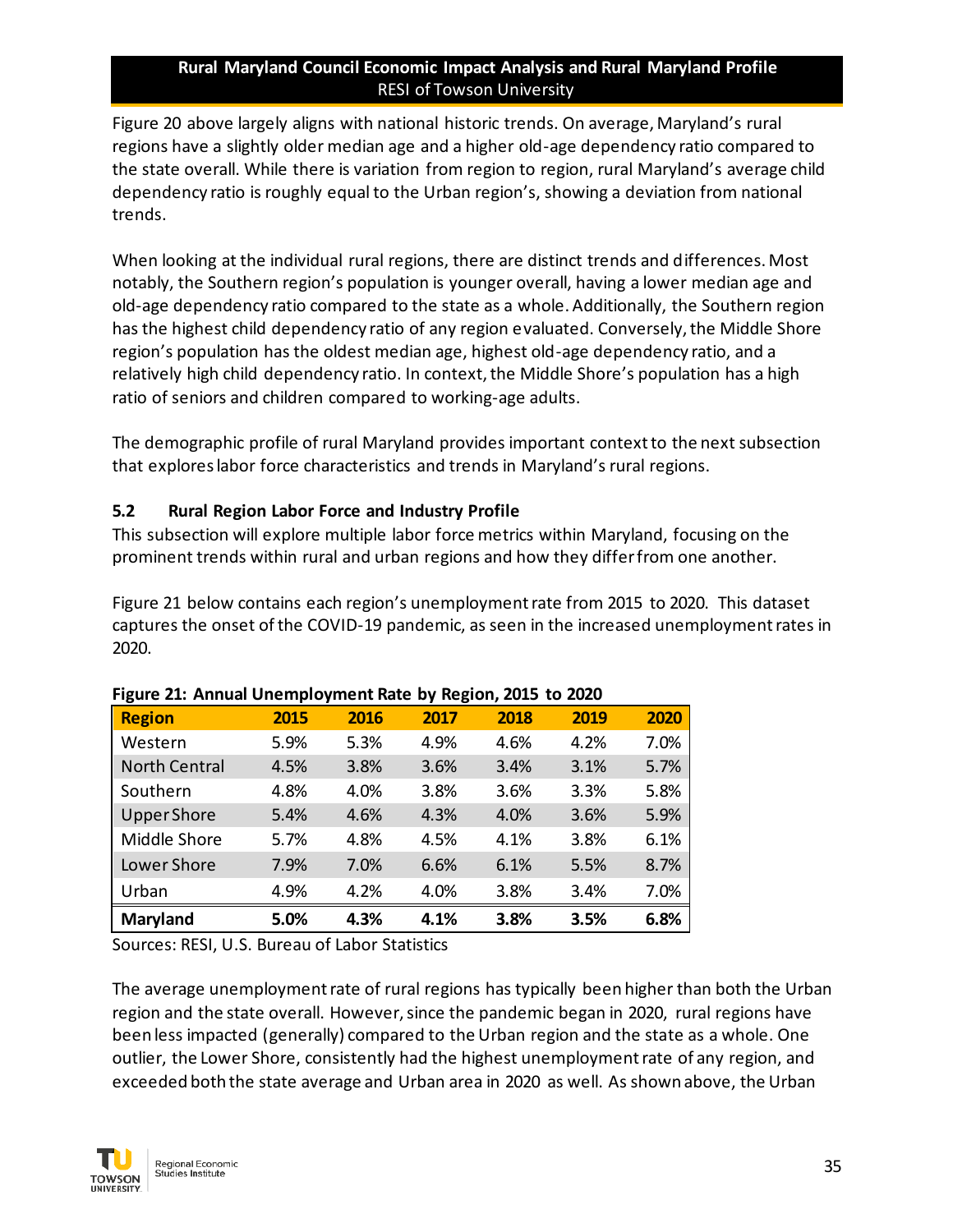region's unemployment rate tracks closely with that of the state, showing only minor deviations.

Another crucial metric examined when evaluating the impact that the pandemic has had on local economies is the labor force participation rate (LFPR). LFPR is the percentage of individuals that are age 16 or older and are able to work who are actively seeking employment or are currently employed. Since unemployment rates do not include individuals that are not actively looking for work in the labor force it can oftentimes be misleading. Examining LFPRs alongside unemployment rates provides a more complete picture of an economy's condition. The LFPRs of each region in Maryland over time is detailed in Figure 22 below. Unfortunately, county-level annual data on LFPR for 2020 is not yet available.

| <b>Region</b>        | 2015  | 2016  | 2017  | 2018  | 2019  |
|----------------------|-------|-------|-------|-------|-------|
| Western              | 59.1% | 58.2% | 57.6% | 57.3% | 57.1% |
| <b>North Central</b> | 69.9% | 69.7% | 69.4% | 68.8% | 68.6% |
| Southern             | 69.4% | 68.7% | 68.4% | 68.0% | 67.7% |
| <b>Upper Shore</b>   | 65.6% | 65.6% | 65.5% | 64.9% | 64.9% |
| Middle Shore         | 63.2% | 62.6% | 62.4% | 62.4% | 61.7% |
| Lower Shore          | 59.3% | 59.9% | 60.5% | 59.8% | 59.5% |
| Urban                | 69.3% | 69.1% | 69.0% | 68.9% | 68.8% |
| Maryland             | 68.4% | 68.2% | 68.1% | 67.8% | 67.7% |

#### **Figure 22: Annual Labor Force Participation Rate by Region, 2015 to 2019**

Sources: RESI, U.S. Census Bureau

While the impact of the pandemic cannot be seen by 2019 in the figure above, the typical trends of the regions can be. Similar to Figure 21 on unemployment rates, the Urban region follows closely to the state's average LFPR, hovering at around 68 percent. The Lower Shore and Western regions' LFPRs indicate that a smaller proportion of their working age population is employed or actively looking for work. While the Lower Shore region fluctuates, the Western region displays a downward trend, slowly declining by 2 percentage points over the five years.

Taking a closer look at the region's workforces and what characterizes them, Figure 23 below shows average wage per employee by region for the first quarter of 2021.

| <b>Region</b>        | <b>Number of</b><br><b>Employees</b> | <b>Weighted</b><br><b>Average Hourly</b><br><b>Wage</b> | <b>Weighted</b><br><b>Average Weekly</b><br><b>Wage</b> | <b>Weighted</b><br><b>Average Annual</b><br><b>Wage</b> |
|----------------------|--------------------------------------|---------------------------------------------------------|---------------------------------------------------------|---------------------------------------------------------|
| Western              | 98,090                               | \$22                                                    | \$871                                                   | \$45,306                                                |
| <b>North Central</b> | 240,008                              | \$27                                                    | \$1,069                                                 | \$55,583                                                |
| Southern             | 104,577                              | \$30                                                    | \$1,194                                                 | \$62,072                                                |
| Upper Shore          | 58,368                               | \$22                                                    | \$889                                                   | \$46,231                                                |

## **Figure 23: Employment Wage Statistics by Region, 2021 Q1**

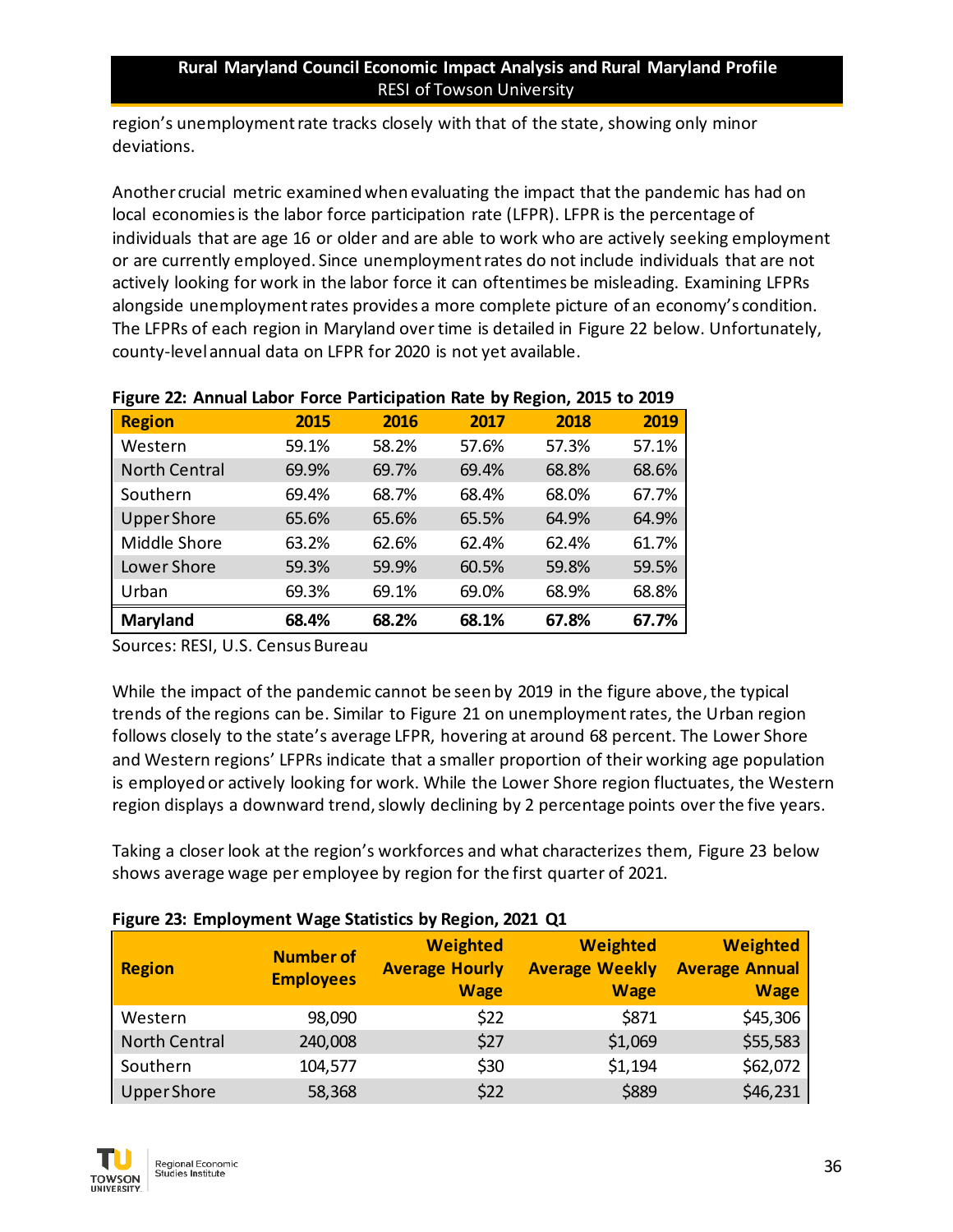| Rural Maryland Council Economic Impact Analysis and Rural Maryland Profile<br><b>RESI of Towson University</b> |                  |              |                |                      |  |
|----------------------------------------------------------------------------------------------------------------|------------------|--------------|----------------|----------------------|--|
| Middle Shore<br>Lower Shore                                                                                    | 36,789<br>69,004 | \$22<br>\$21 | \$868<br>\$852 | \$45,123<br>\$44,280 |  |
| Urban                                                                                                          | 1,820,308        | \$37         | \$1,479        | \$76,903             |  |
| Maryland                                                                                                       | 2,427,144        | \$34         | \$1,360        | \$70,732             |  |

Sources: RESI, U.S. Bureau of Labor Statistics

The findings above are weighted by the number of employees in each region to account for the population differences between them. Employees in the Urban region, on average, make about \$3 more an hour than the average Maryland employee. Employees in the rural regions make, on average, at least \$4 less an hour less than the average Maryland employee. Employees in the Lower Shore region make the least, at an average of \$21 dollars an hour, \$13 less than the state average and \$16 less than the Urban region average. Despite this apparent wage gap, residents of rural areas may not have to spend as much on every-day expenses when compared to residents of urban areas. Many studies show that most rural areas have a lower cost of living compared to urban areas.19, 20, 21

This apparent wage gap might also be caused by the different industries that are prevalent in each region. Figure 24 below shows the employment by industry for each of the regions.

<sup>21</sup> William Hawk, "Expenditures of Urban and Rural Households in 2011," *Beyond the Numbers* 2, no. 5 (U.S. Bureau of Labor Statistics, February 2013), accessed December 21, 2021, https://www.bls.gov/opub/btn/volume-2/expenditures-of-urban-and-rural-households-in-2011.htm.



 $19$  While these studies all show that most rural areas have a lower cost of living compared to urban areas they all also agree that outlier rural regions do exist where the cost of living is equal to or greater than urban regions nearby.

<sup>20</sup> James A. Kurre, "Is the Cost of Living Less in Rural Areas? ," *International Regional Science Review*26, no. 1 (2003): 109, accessed December 21, 2021, http://proxy-

tu.researchport.umd.edu/login?ins=tu&url=https://search.ebscohost.com/login.aspx?direct=true&db=ecn&AN=06 35454&site=eds-live&scope=site.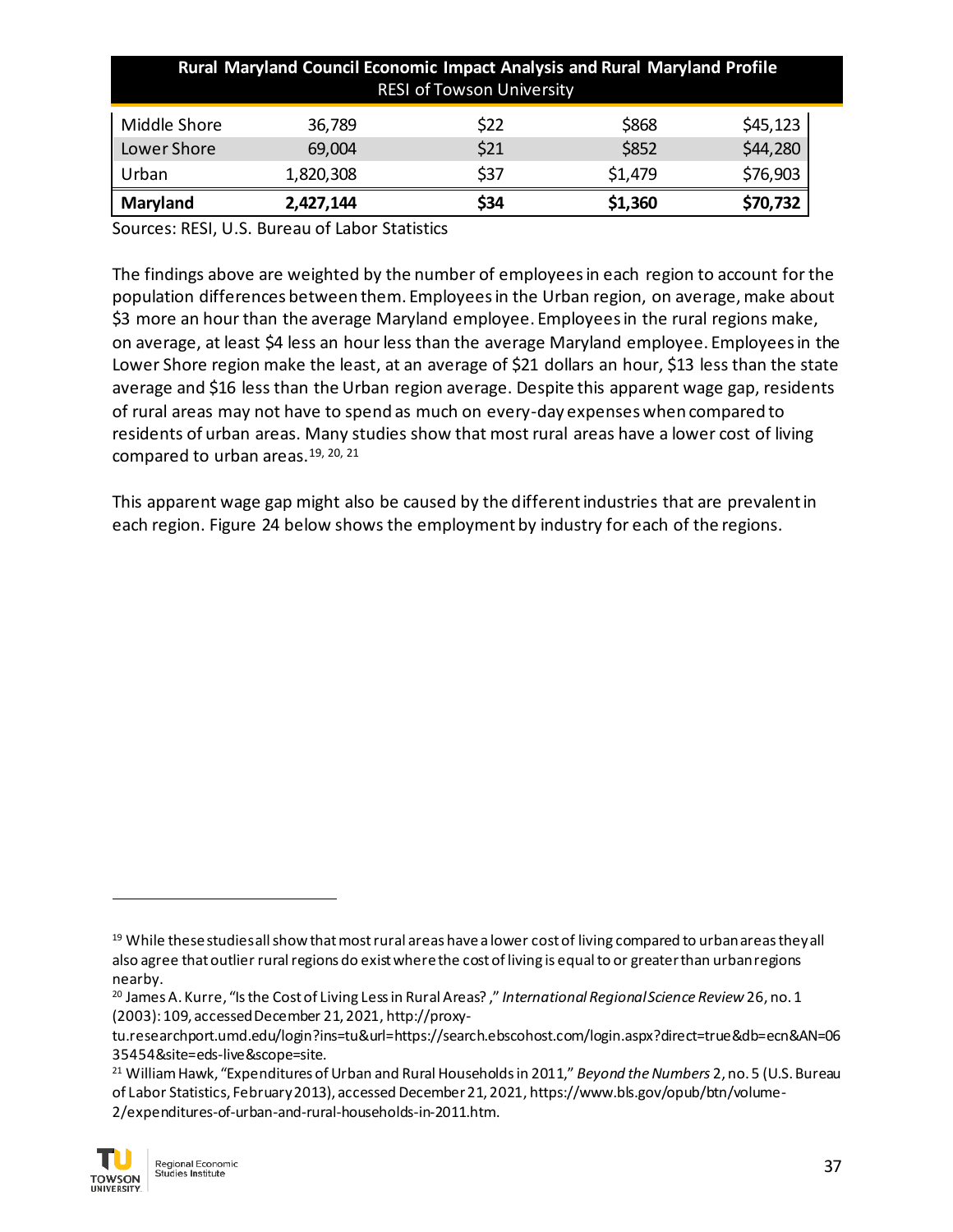## **Figure 24: Percent Annual Average Employment by Industry and Region, 2019**

| <b>Region</b>                                                                                    | <b>Western</b> | <b>North</b><br><b>Central</b> | <b>Southern</b> | <b>Upper</b><br><b>Shore</b> | <b>Middle</b><br><b>Shore</b> | <b>Lower</b><br><b>Shore</b> | <b>Urban</b> | <b>Maryland</b> |
|--------------------------------------------------------------------------------------------------|----------------|--------------------------------|-----------------|------------------------------|-------------------------------|------------------------------|--------------|-----------------|
| Agriculture, forestry, fishing and<br>hunting, and mining                                        | 1.3%           | 0.7%                           | 0.5%            | 2.3%                         | 3.0%                          | 1.8%                         | 0.2%         | 0.5%            |
| Construction                                                                                     | 8.0%           | 8.2%                           | 9.7%            | 8.7%                         | 8.8%                          | 7.4%                         | 6.2%         | 6.9%            |
| Manufacturing                                                                                    | 8.0%           | 6.1%                           | 3.7%            | 8.6%                         | 7.5%                          | 6.9%                         | 3.7%         | 4.4%            |
| Wholesale trade                                                                                  | 2.1%           | 2.2%                           | 1.3%            | 2.3%                         | 2.4%                          | 1.9%                         | 1.6%         | 1.7%            |
| Retail trade                                                                                     | 11.4%          | 10.6%                          | 9.3%            | 10.8%                        | 11.2%                         | 12.0%                        | 8.9%         | 9.4%            |
| Transportation and warehousing, and<br>utilities                                                 | 7.2%           | 3.9%                           | 5.5%            | 5.2%                         | 4.4%                          | 4.3%                         | 4.7%         | 4.8%            |
| Information                                                                                      | 1.8%           | 2.0%                           | 1.5%            | 1.4%                         | 1.8%                          | 1.6%                         | 2.1%         | 2.0%            |
| Finance and insurance, and real estate<br>and rental and leasing                                 | 5.6%           | 6.9%                           | 4.1%            | 6.6%                         | 5.0%                          | 4.9%                         | 6.1%         | 6.0%            |
| Professional, scientific, and<br>management, and administrative and<br>waste management services | 10.1%          | 14.8%                          | 14.6%           | 10.9%                        | 11.3%                         | 8.1%                         | 16.8%        | 15.7%           |
| Educational services, and health care<br>and social assistance                                   | 22.9%          | 22.9%                          | 19.8%           | 21.8%                        | 23.6%                         | 26.3%                        | 24.2%        | 23.7%           |
| Arts, entertainment, and recreation,<br>and accommodation and food services                      | 9.0%           | 7.1%                           | 7.0%            | 8.5%                         | 8.8%                          | 13.8%                        | 8.6%         | 8.5%            |
| Other services, except public<br>administration                                                  | 5.1%           | 5.1%                           | 4.6%            | 4.6%                         | 5.9%                          | 4.6%                         | 5.8%         | 5.6%            |
| Public administration                                                                            | 7.6%           | 9.5%                           | 18.4%           | 8.2%                         | 6.4%                          | 6.3%                         | 11.0%        | 10.9%           |
| <b>Total</b>                                                                                     | 100.0%         | 100.0%                         | 100.0%          | 100.0%                       | 100.0%                        | 100.0%                       | 100.0%       | 100.0%          |

Sources: RESI, U.S. Census Bureau

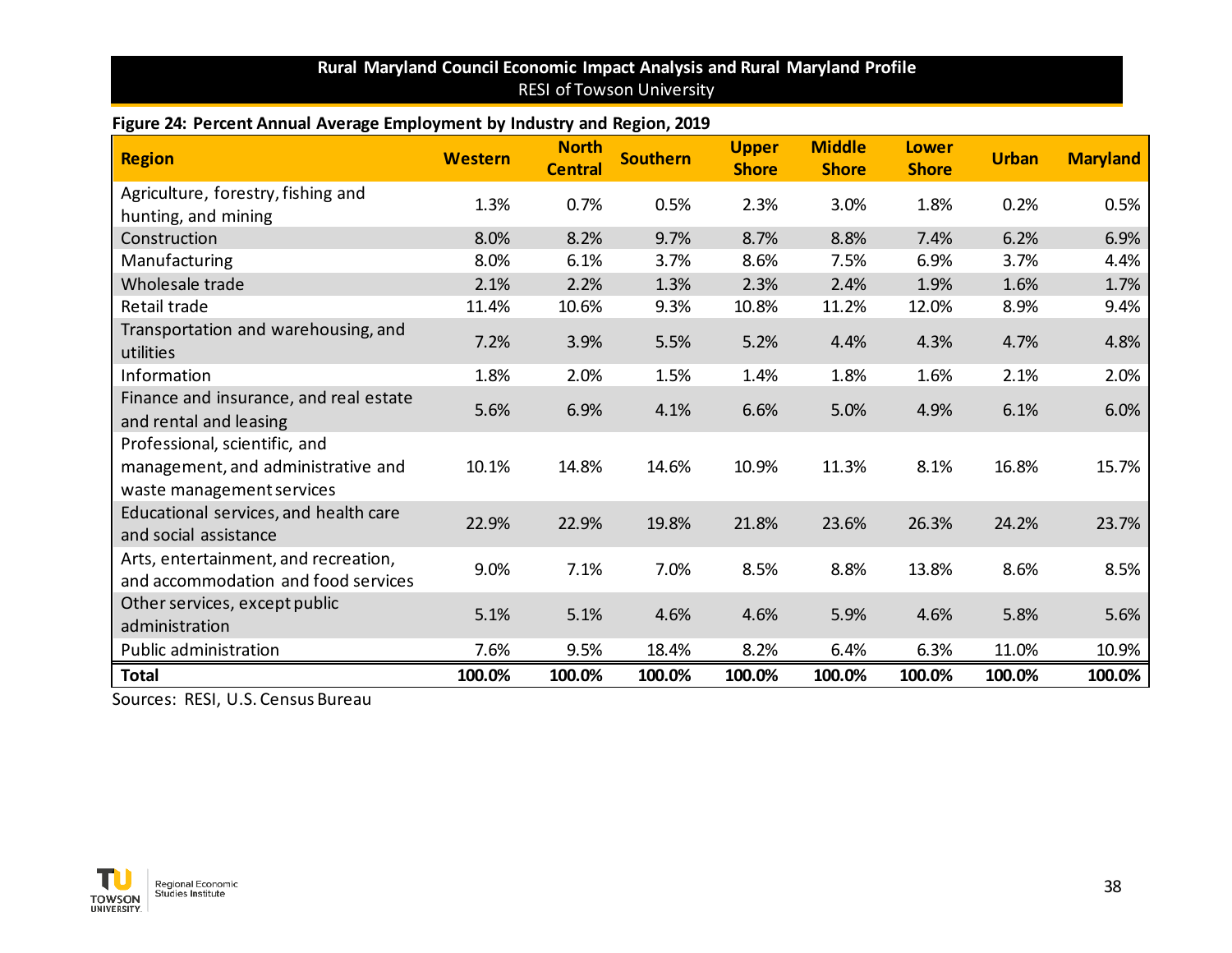The figure above breaks down employment in each region by industry. As seen above, employment in the *agriculture, forestry, fishing and hunting, and mining* industry is most prevalent in the Upper, Middle, and Lower Shore regions. They also have the lowest weighted annual wages as seen in Figure 23 previously. The Urban region still closely follows, or rather has the largest influence in population, on the prevalent industries in the state as a whole. A few industries are notably more prevalent in the rural regions, including: *construction*, *manufacturing*, and *transportation and warehousing, and utilities*. Conversely, two industries are notably more prevalent in the Urban region, those are: *professional, scientific, and management*, and *administrative and waste management services, and public administration*. The largest industry in all of the regions is the *educational services, and health care and social assistance industry*, holding around 20 percent of employment in every region.

# **6.0 Conclusion**

As has been seen in the above sections, rural Maryland differs from urban Maryland in demographics, labor force, and prominent industries. For this reason, the services and support that the regions need differ as well. Through their grant programs, RMPIF and MAERDAF, RMC provides significant support to Maryland's rural regions. The support they provide goes well beyond the initial dollar value of the grant as that money moves and multiplies in local economies.

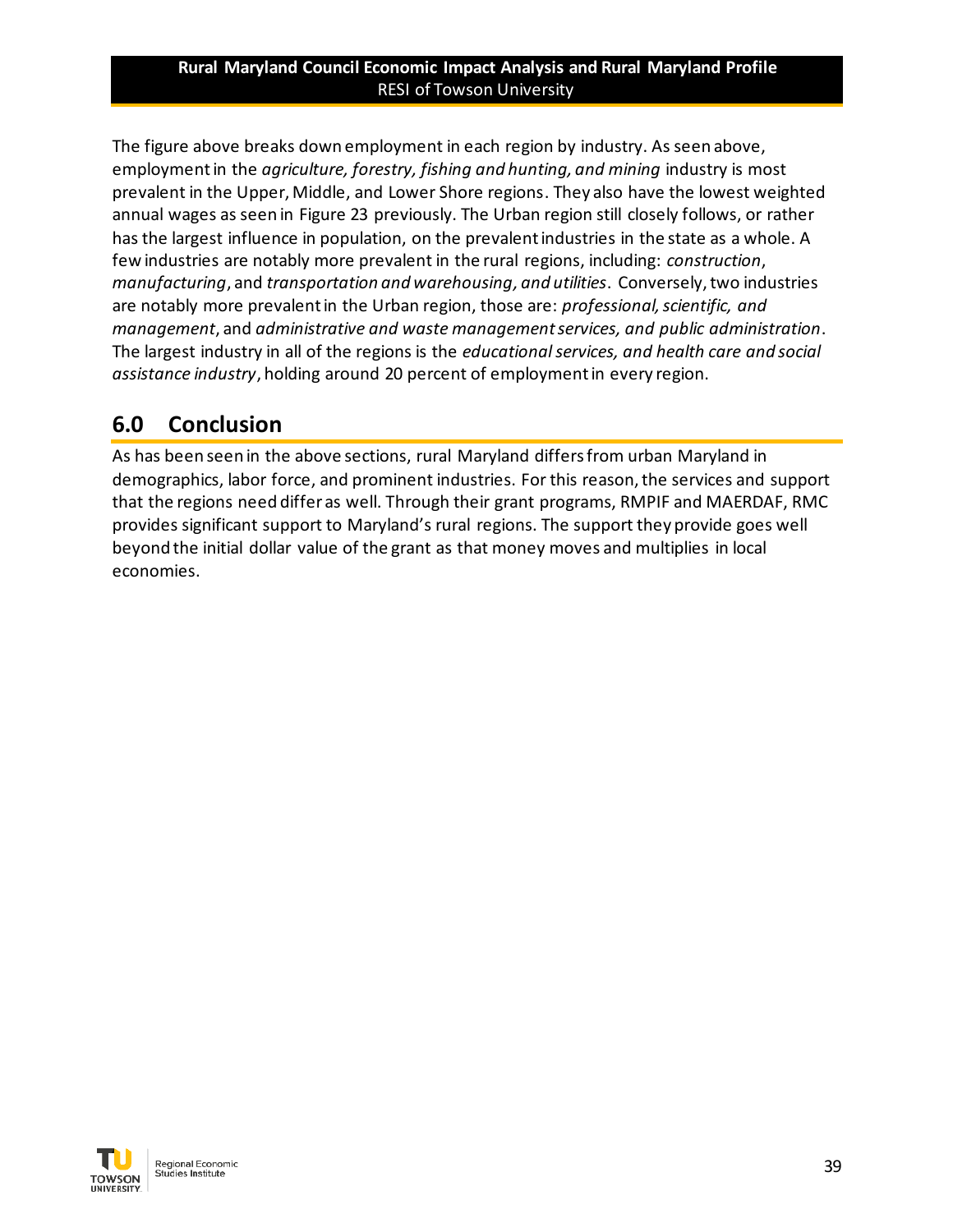# **7.0 References**

- Clouse, Candy. "Taxes: Where's the Tax?" *IMPLAN*. 2021. Accessed March 23, 2022. https://support.implan.com/hc/en-us/articles/360041584233-Taxes-Where-s-the-Tax-.
- Hawk, William. "Expenditures of Urban and Rural Households in 2011." *Beyond the Numbers* 2. No. 5 (U.S. Bureau of Labor Statistics, February 2013). Accessed December 21, 2021. https://www.bls.gov/opub/btn/volume-2/expenditures-of-urban-and-rural-householdsin-2011.htm.
- Kurre, James A.. "Is the Cost of Living Less in Rural Areas?" *International Regional Science Review* 26. No. 1 (2003): 86-116. Accessed December 21, 2021. http://proxytu.researchport.umd.edu/login?ins=tu&url=https://search.ebscohost.com/login.aspx?di rect=true&db=ecn&AN=0635454&site=eds-live&scope=site.
- National Geographic. "Rural area." Accessed December 16, 2021. https://www.nationalgeographic.org/encyclopedia/rural-area/.
- Parker, Kim, Juliana Menasce Horowitz, Anna Brown, Richard Fry, D'Vera Cohn, and Ruth Igielnik. "1. Demographic and economic trends in urban, suburban and rural communities." Pew Research. May 22, 2018. Accessed December 16, 2021. https://www.pewresearch.org/social-trends/2018/05/22/demographic-and-economictrends-in-urban-suburban-and-rural-communities/.
- Rural Maryland Council. "Annual Report FY2020." December 29, 2020. Accessed October 4, 2021. https://rural.maryland.gov/wp-content/uploads/sites/4/2020/10/FY2020-RMC-Annual-Report.pdf.
- Rural Maryland Council. "Maryland Agricultural Education and Rural Development Assistance Fund Background." 2020. Accessed October 14, 2021. https://rural.maryland.gov/wpcontent/uploads/sites/4/2020/04/MAERDAF\_Background.pdf.
- Rural Maryland Council. "Rural Maryland Prosperity Investment Fund Background." 2020. Accessed October 14, 2021. https://rural.maryland.gov/wpcontent/uploads/sites/4/2020/04/RMPIF\_Background.pdf.
- U.S. Census Bureau. "American Community Survey and Puerto Rico Community Survey 2019 Subject Definitions." 2019. Accessed December 20, 2021. https://www2.census.gov/programssurveys/acs/tech\_docs/subject\_definitions/2019\_ACSSubjectDefinitions.pdf.

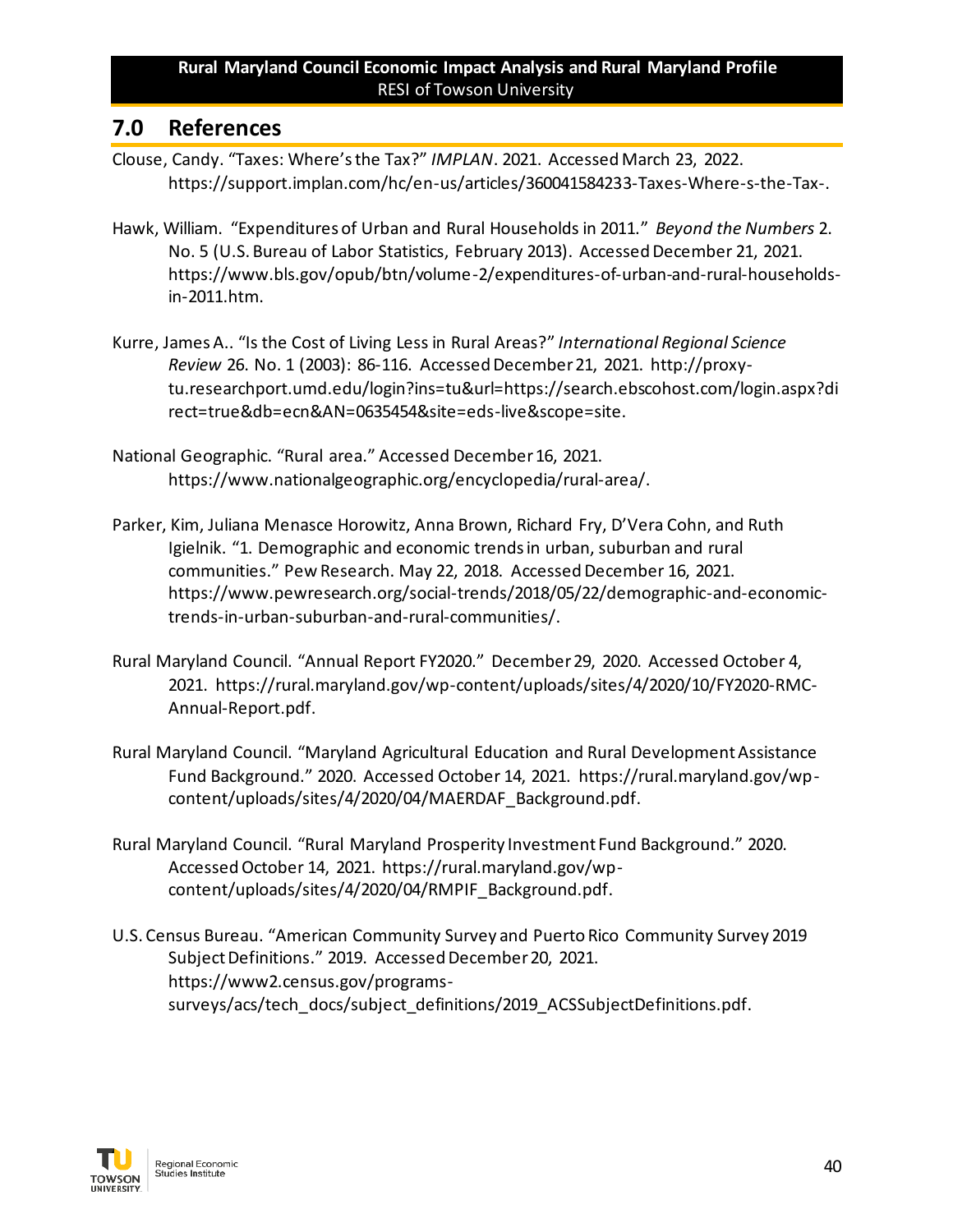# **Appendix A—Detailed IMPLAN Results**

Appendix A presents detailed economic impacts at the regional level.

#### **A.1 2018 MAERDAF Tables**

This subsection contains detailed economic impact results from MAERDAF grants in 2018.

| Region                | <b>Direct</b> | <b>Indirect</b> | <b>Induced</b> | <b>Total</b> |
|-----------------------|---------------|-----------------|----------------|--------------|
| Western               | \$168,784     | \$43,103        | \$47,982       | \$259,869    |
| <b>North Central</b>  | \$32,164      | \$8,142         | \$9,116        | \$49,422     |
| Southern              | \$96,986      | \$23,207        | \$24,322       | \$144,516    |
| <b>Upper Shore</b>    | \$76,862      | \$16,677        | \$17,358       | \$110,897    |
| Middle Shore          | \$145,476     | \$37,091        | \$45,600       | \$228,168    |
| Lower Shore           | \$79,413      | \$20,398        | \$27,889       | \$127,700    |
| Statewide             | \$113,018     | \$33,724        | \$54,585       | \$201,327    |
| <b>Maryland Total</b> | \$712,704     | \$182,342       | \$226,854      | \$1,121,900  |

#### **Figure 25: MAERDAF Output, 2018**

Sources: RMC, RESI, IMPLAN

#### **Figure 26: MAERDAF Employment, 2018**

| <b>Region</b>         |   | Direct Indirect Induced | <b>Total</b> |
|-----------------------|---|-------------------------|--------------|
| Western               | 2 |                         |              |
| <b>North Central</b>  |   |                         |              |
| Southern              |   |                         |              |
| <b>Upper Shore</b>    |   |                         |              |
| Middle Shore          | 2 |                         |              |
| Lower Shore           |   |                         |              |
| Statewide             |   |                         |              |
| <b>Maryland Total</b> |   |                         |              |

Sources: RMC, RESI, IMPLAN

#### **Figure 27: MAERDAF Employee Compensation, 2018**

| <b>Region</b>         | <b>Direct</b> | <b>Indirect</b> | <b>Induced</b> | <b>Total</b> |
|-----------------------|---------------|-----------------|----------------|--------------|
| Western               | \$77,566      | \$9,173         | \$13,313       | \$100,052    |
| <b>North Central</b>  | \$13,745      | \$1,841         | \$2,416        | \$18,002     |
| Southern              | \$40,792      | \$3,822         | \$5,616        | \$50,229     |
| <b>Upper Shore</b>    | \$35,146      | \$2,757         | \$3,948        | \$41,851     |
| Middle Shore          | \$62,153      | \$7,621         | \$11,416       | \$81,190     |
| Lower Shore           | \$35,712      | \$4,618         | \$7,072        | \$47,401     |
| Statewide             | \$56,239      | \$8,297         | \$15,690       | \$80,226     |
| <b>Maryland Total</b> | \$321,352     | \$38,129        | \$59,470       | \$418,951    |

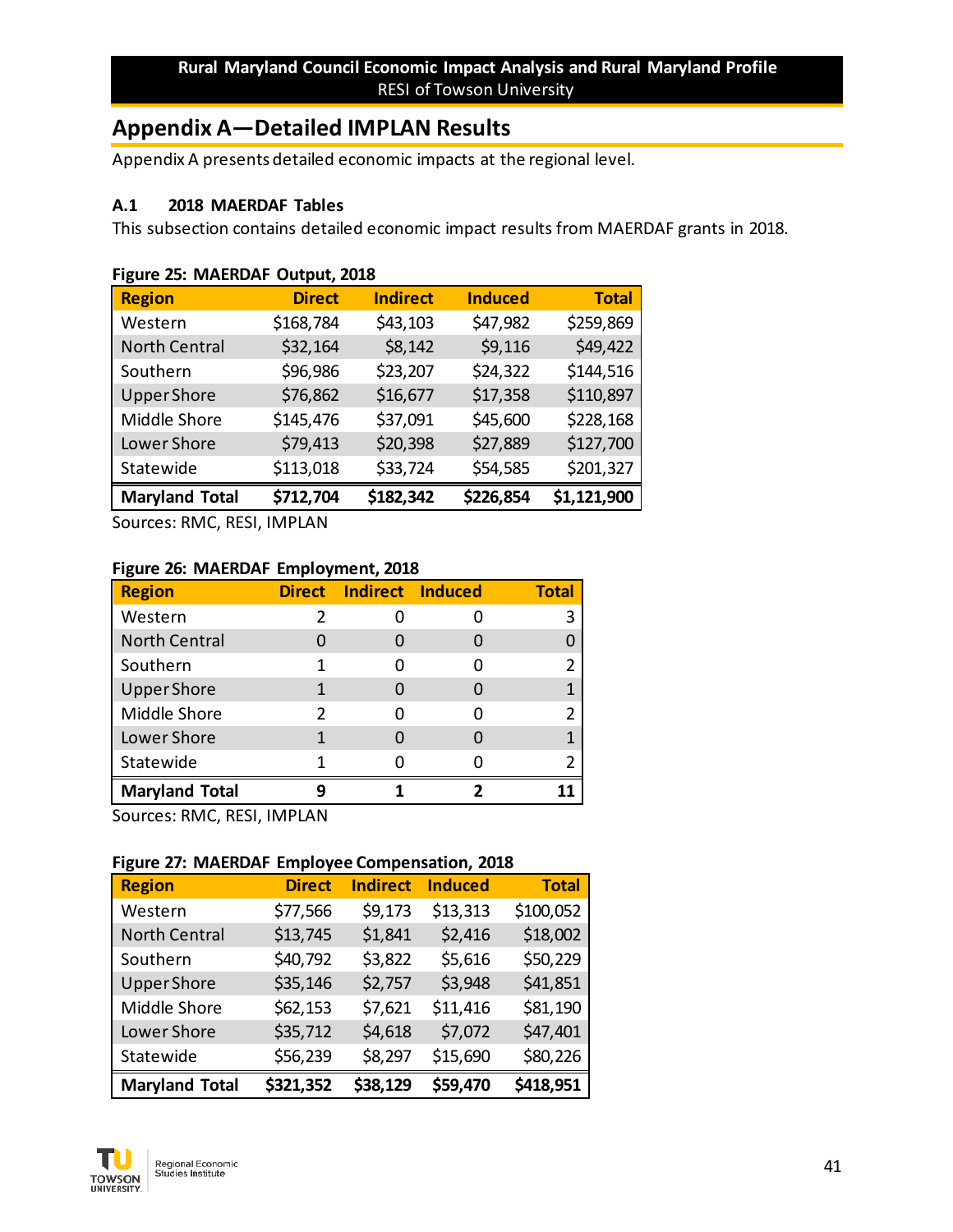Sources: RMC, RESI, IMPLAN

| <b>Region</b>         | <b>Property</b> | <b>Income</b> | <b>Sales</b> | <b>Payroll</b> | <b>Other</b> | <b>Total</b> |
|-----------------------|-----------------|---------------|--------------|----------------|--------------|--------------|
| Western               | \$3,505         | \$2,949       | \$6,974      | \$55           | \$785        | \$14,267     |
| <b>North Central</b>  | \$1,199         | \$619         | \$1,399      | \$11           | \$271        | \$3,498      |
| Southern              | \$4,191         | \$1,853       | \$4,075      | \$28           | \$898        | \$11,044     |
| <b>Upper Shore</b>    | \$2,276         | \$1,302       | \$2,493      | \$24           | \$472        | \$6,567      |
| Middle Shore          | \$3,915         | \$2,905       | \$6,057      | \$46           | \$1,160      | \$14,085     |
| Lower Shore           | \$1,742         | \$1,119       | \$3,092      | \$26           | \$889        | \$6,868      |
| Statewide             | \$6,202         | \$2,025       | \$621        | \$0            | \$638        | \$9,486      |
| <b>Maryland Total</b> | \$23,029        | \$12,772      | \$24,711     | \$189          | \$5,113      | \$65,815     |

#### **Figure 28: MAERDAF State and County Tax Revenue, 2018**

Sources: RMC, RESI, IMPLAN

#### **A.2 2018 RMPIF Tables**

This subsection contains detailed economic impact results from RMPIF grants in 2018.

#### **Figure 29: RMPIF Output, 2018**

| <b>Region</b>         | <b>Direct</b> | <b>Indirect</b> | <b>Induced</b> | <b>Total</b> |
|-----------------------|---------------|-----------------|----------------|--------------|
| Western               | \$356,798     | \$88,629        | \$95,032       | \$540,460    |
| <b>North Central</b>  | \$96,647      | \$28,601        | \$24,163       | \$149,411    |
| Southern              | \$607,760     | \$142,429       | \$157,058      | \$907,248    |
| <b>Upper Shore</b>    | \$502,008     | \$124,167       | \$112,117      | \$738,293    |
| Middle Shore          | \$726,057     | \$226,712       | \$209,230      | \$1,161,999  |
| Lower Shore           | \$455,976     | \$108,161       | \$156,969      | \$721,106    |
| Statewide             | \$0           | \$0             | \$0            | \$0          |
| <b>Maryland Total</b> | \$2,745,247   | \$718,699       | \$754,570      | \$4,218,516  |

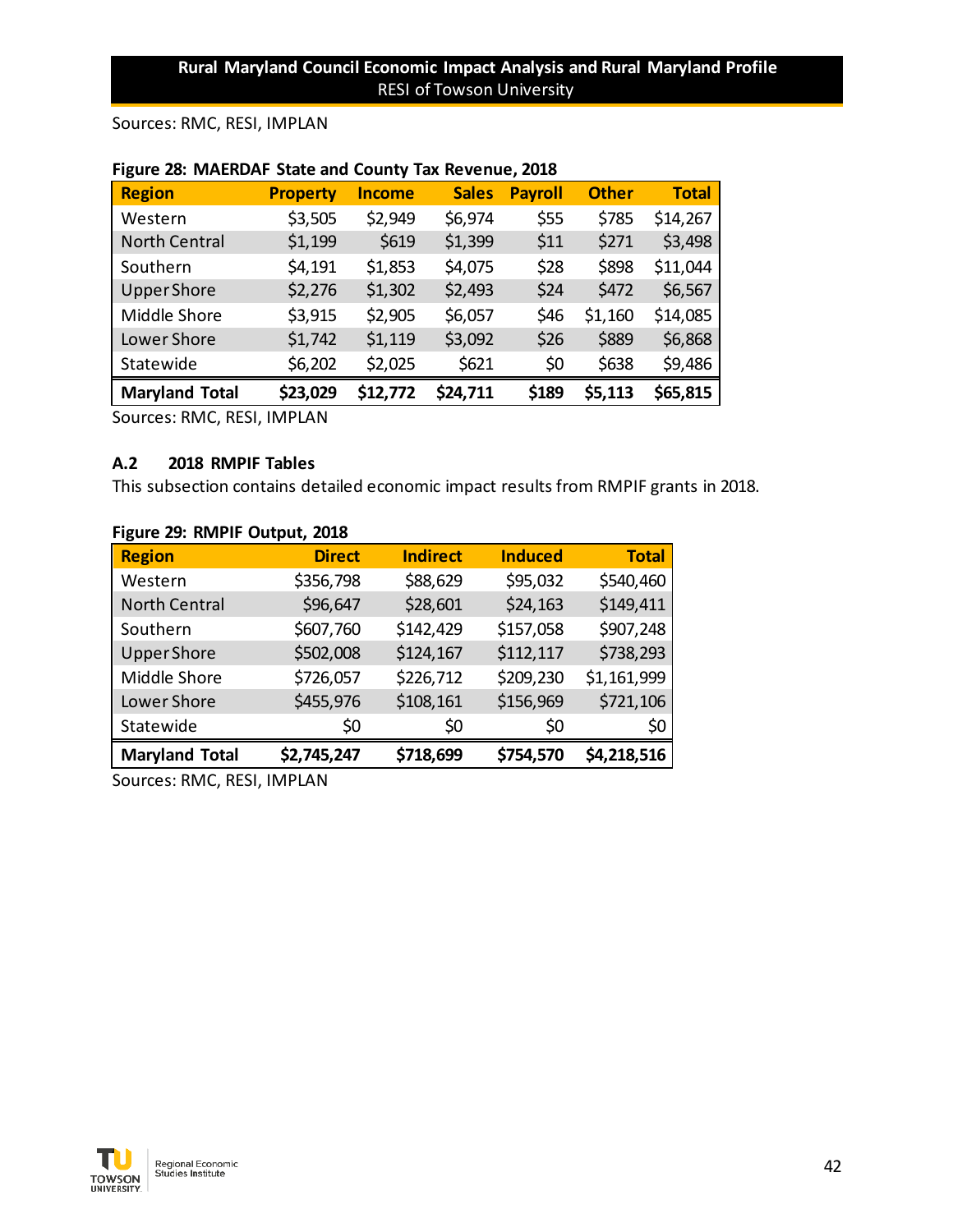| <b>Region</b>         | <b>Direct</b> | <b>Indirect</b> | <b>Induced</b> | <b>Total</b> |
|-----------------------|---------------|-----------------|----------------|--------------|
| Western               | 3             |                 |                |              |
| <b>North Central</b>  |               |                 |                |              |
| Southern              | 6             |                 |                |              |
| <b>Upper Shore</b>    | 6             |                 |                | 8            |
| Middle Shore          |               |                 |                | 10           |
| Lower Shore           | 5             |                 |                | 6            |
| Statewide             |               |                 |                |              |
| <b>Maryland Total</b> | 28            |                 |                | 38           |

**Figure 30: RMPIF Employment, 2018**

Sources: RMC, RESI, IMPLAN

#### **Figure 31: RMPIF Employee Compensation, 2018**

| <b>Region</b>         | <b>Direct</b> | <b>Indirect</b> | <b>Induced</b> | <b>Total</b> |
|-----------------------|---------------|-----------------|----------------|--------------|
| Western               | \$169,181     | \$22,547        | \$26,356       | \$218,084    |
| <b>North Central</b>  | \$43,998      | \$7,510         | \$6,399        | \$57,906     |
| Southern              | \$265,379     | \$30,309        | \$36,255       | \$331,944    |
| <b>Upper Shore</b>    | \$192,730     | \$21,232        | \$25,524       | \$239,486    |
| Middle Shore          | \$275,454     | \$46,444        | \$52,376       | \$374,275    |
| Lower Shore           | \$178,399     | \$23,783        | \$39,814       | \$241,996    |
| Statewide             | \$0           | \$0             | \$0            | \$0          |
| <b>Maryland Total</b> | \$1,221,339   | \$159,588       | \$196,623      | \$1,577,550  |

Sources: RMC, RESI, IMPLAN

#### **Figure 32: RMPIF State and County Tax Revenue, 2018**

| <b>Region</b>         | <b>Property</b> | <b>Income</b> | <b>Sales</b> | <b>Payroll</b> | <b>Other</b> | Total     |
|-----------------------|-----------------|---------------|--------------|----------------|--------------|-----------|
| Western               | \$4,630         | \$6,002       | \$9,211      | \$111          | \$1,396      | \$21,350  |
| <b>North Central</b>  | \$1,667         | \$1,722       | \$1,946      | \$30           | \$520        | \$5,884   |
| Southern              | \$22,340        | \$11,990      | \$21,720     | \$179          | \$4,873      | \$61,101  |
| <b>Upper Shore</b>    | \$19,830        | \$8,183       | \$21,725     | \$149          | \$3,625      | \$53,512  |
| Middle Shore          | \$18,876        | \$13,383      | \$29,202     | \$211          | \$5,694      | \$67,366  |
| Lower Shore           | \$13,052        | \$8,613       | \$23,173     | \$142          | \$3,047      | \$48,027  |
| Statewide             | \$0             | \$0           | \$0          | \$0            | \$0          | \$0       |
| <b>Maryland Total</b> | \$80,395        | \$49,893      | \$106,976    | \$821          | \$19,156     | \$257,241 |

Sources: RMC, RESI, IMPLAN

#### **A.3 2019 MAERDAF Tables**

This subsection contains detailed economic impact results from MAERDAF grants in 2019.

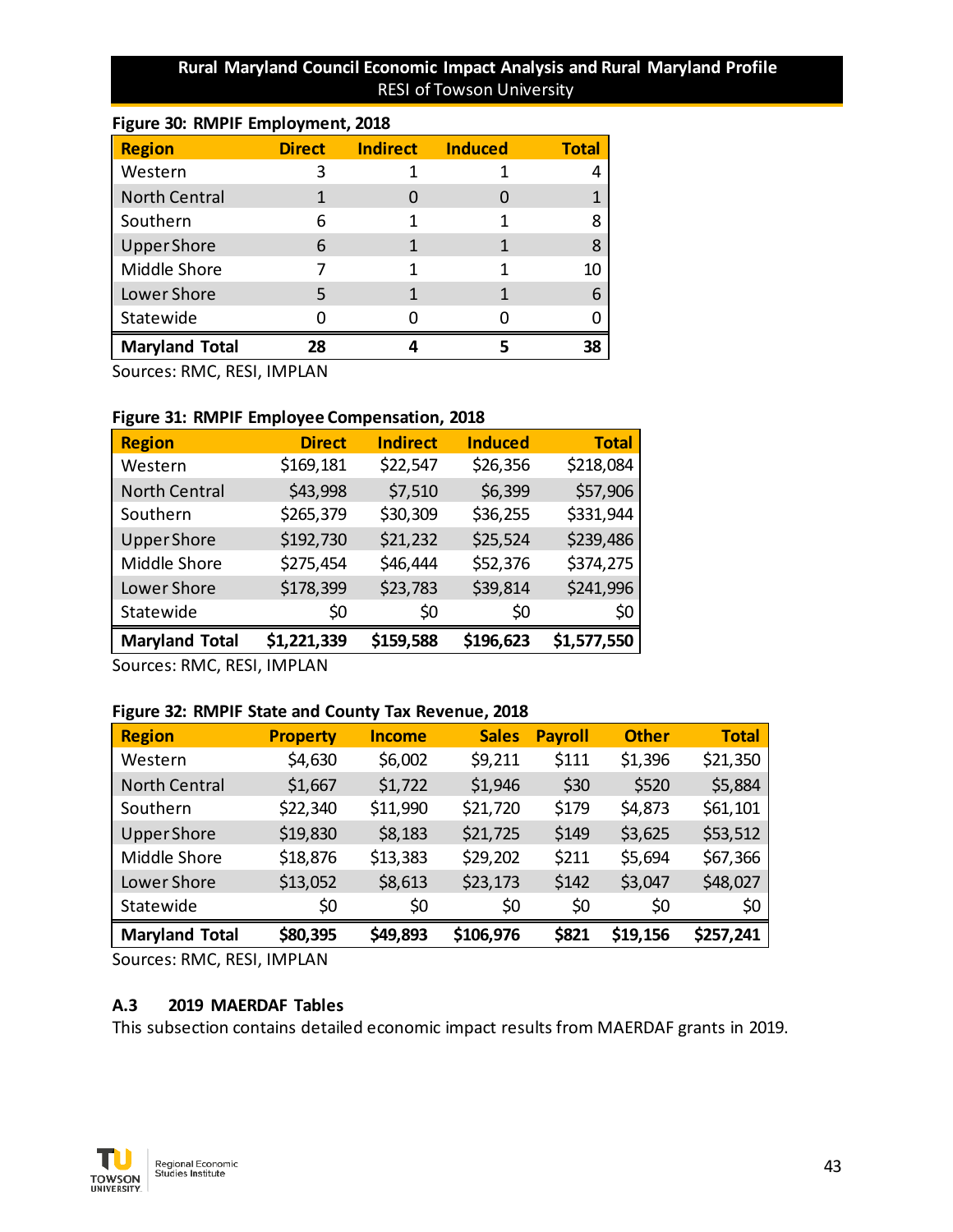| Figure 33: MAERDAF Output, 2019 |               |                 |                |              |  |  |
|---------------------------------|---------------|-----------------|----------------|--------------|--|--|
| <b>Region</b>                   | <b>Direct</b> | <b>Indirect</b> | <b>Induced</b> | <b>Total</b> |  |  |
| Western                         | \$287,799     | \$71,882        | \$81,958       | \$441,638    |  |  |
| <b>North Central</b>            | \$77,424      | \$19,904        | \$21,414       | \$118,742    |  |  |
| Southern                        | \$83,959      | \$18,073        | \$22,191       | \$124,223    |  |  |
| <b>Upper Shore</b>              | \$110,245     | \$23,285        | \$24,884       | \$158,414    |  |  |
| Middle Shore                    | \$267,082     | \$66,926        | \$81,885       | \$415,892    |  |  |
| Lower Shore                     | \$162,514     | \$38,784        | \$56,028       | \$257,326    |  |  |
| Statewide                       | \$163,770     | \$48,806        | \$79,845       | \$292,422    |  |  |
| <b>Maryland Total</b>           | \$1,152,793   | \$287,660       | \$368,204      | \$1,808,657  |  |  |
| Sources: RMC, RESI, IMPLAN      |               |                 |                |              |  |  |

# **Figure 34: MAERDAF Employment, 2019**

| <b>Region</b>         |               | Direct Indirect Induced | Total |
|-----------------------|---------------|-------------------------|-------|
| Western               |               |                         |       |
| <b>North Central</b>  |               |                         |       |
| Southern              |               |                         |       |
| <b>Upper Shore</b>    |               |                         |       |
| Middle Shore          | З             |                         |       |
| Lower Shore           | $\mathcal{P}$ |                         |       |
| Statewide             | 2             |                         |       |
| <b>Maryland Total</b> | 14            |                         |       |

Sources: RMC, RESI, IMPLAN

#### **Figure 35: MAERDAF Employee Compensation, 2019**

| <b>Region</b>         | <b>Direct</b> | <b>Indirect</b> | <b>Induced</b> | <b>Total</b> |
|-----------------------|---------------|-----------------|----------------|--------------|
| Western               | \$131,225     | \$14,409        | \$22,740       | \$168,374    |
| <b>North Central</b>  | \$33,218      | \$4,358         | \$5,676        | \$43,252     |
| Southern              | \$37,037      | \$3,635         | \$5,124        | \$45,795     |
| <b>Upper Shore</b>    | \$52,136      | \$3,846         | \$5,659        | \$61,641     |
| Middle Shore          | \$103,469     | \$13,337        | \$20,507       | \$137,313    |
| Lower Shore           | \$64,280      | \$8,548         | \$14,211       | \$87,039     |
| Statewide             | \$84,426      | \$12,100        | \$22,947       | \$119,473    |
| <b>Maryland Total</b> | \$505,791     | \$60,234        | \$96,862       | \$662,888    |

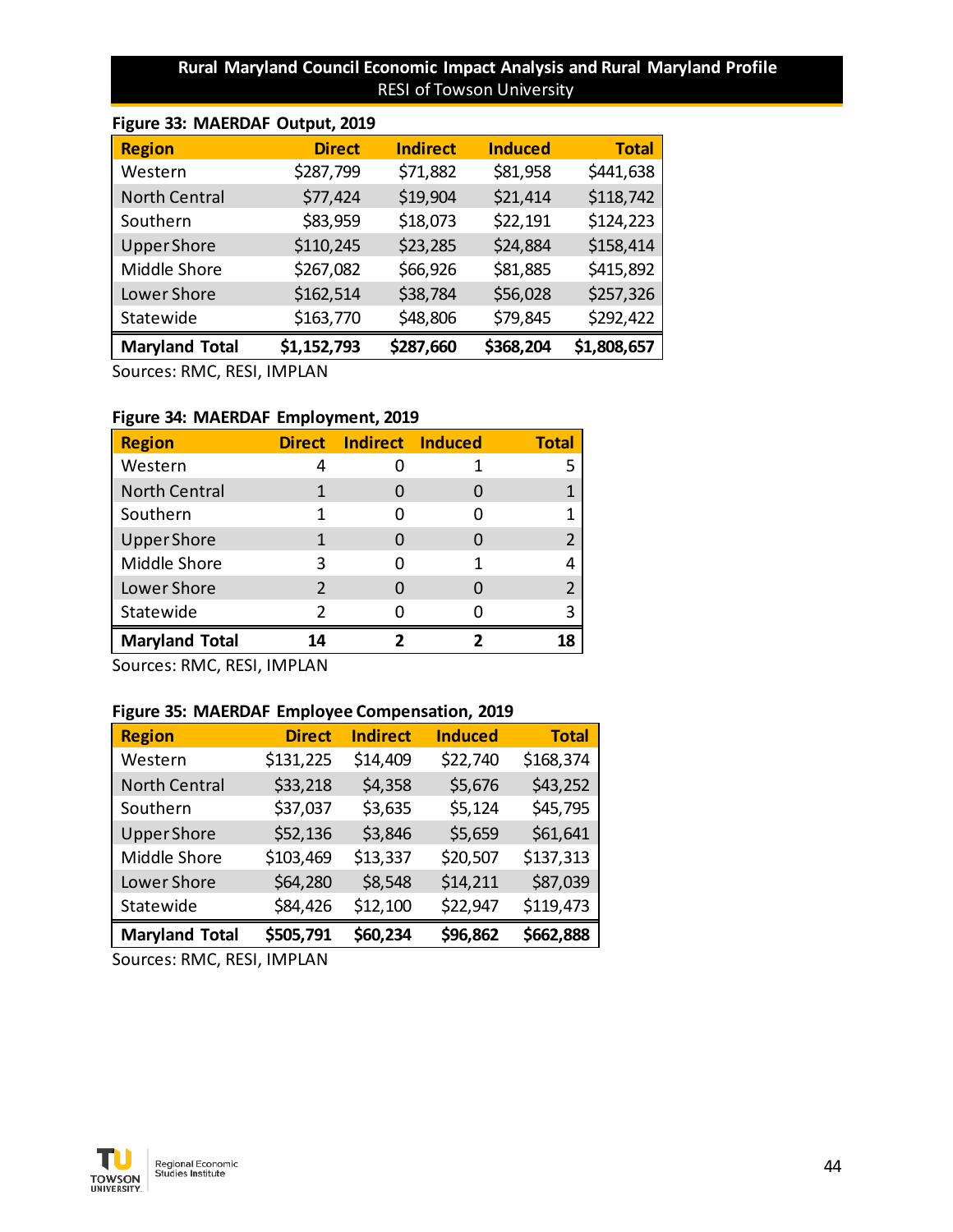| i igult 30. IVIALINDAI DIALE ahu County Tax INTVENUE, 2013 |                 |               |              |                |              |              |
|------------------------------------------------------------|-----------------|---------------|--------------|----------------|--------------|--------------|
| <b>Region</b>                                              | <b>Property</b> | <b>Income</b> | <b>Sales</b> | <b>Payroll</b> | <b>Other</b> | <b>Total</b> |
| Western                                                    | \$6,048         | \$5,016       | \$12,033     | \$93           | \$1,365      | \$24,555     |
| <b>North Central</b>                                       | \$2,760         | \$1,461       | \$3,222      | \$25           | \$637        | \$8,105      |
| Southern                                                   | \$3,310         | \$1,689       | \$3,218      | \$25           | \$706        | \$8,948      |
| <b>Upper Shore</b>                                         | \$2,981         | \$1,879       | \$3,266      | \$35           | \$646        | \$8,807      |
| Middle Shore                                               | \$8,528         | \$5,175       | \$13,193     | \$83           | \$2,427      | \$29,405     |
| Lower Shore                                                | \$4,572         | \$3,079       | \$8,117      | \$51           | \$1,074      | \$16,893     |
| Statewide                                                  | \$4,542         | \$4,379       | \$5,440      | \$63           | \$1,371      | \$15,794     |
| <b>Maryland Total</b>                                      | \$32,741        | \$22,678      | \$48,489     | \$374          | \$8,226      | \$112,506    |

## **Figure 36: MAERDAF State and County Tax Revenue, 2019**

Sources: RMC, RESI, IMPLAN

#### **A.4 2019 RMPIF Tables**

This subsection contains detailed economic impact results from RMPIF grants in 2019.

| <b>IGUIT JI. INTII II OULDUL, LUIJ</b> |               |                 |                |              |
|----------------------------------------|---------------|-----------------|----------------|--------------|
| <b>Region</b>                          | <b>Direct</b> | <b>Indirect</b> | <b>Induced</b> | <b>Total</b> |
| Western                                | \$680,086     | \$188,511       | \$188,004      | \$1,056,601  |
| <b>North Central</b>                   | \$542,051     | \$185,335       | \$130,669      | \$858,055    |
| Southern                               | \$642,260     | \$141,619       | \$168,728      | \$952,608    |
| <b>Upper Shore</b>                     | \$667,731     | \$165,053       | \$148,943      | \$981,727    |
| Middle Shore                           | \$1,262,892   | \$353,243       | \$380,679      | \$1,996,814  |
| Lower Shore                            | \$988,170     | \$238,923       | \$341,204      | \$1,568,297  |
| Statewide                              | \$30,605      | \$11,672        | \$15,042       | \$57,320     |
| <b>Maryland Total</b>                  | \$4,813,796   | \$1,284,356     | \$1,373,269    | \$7,471,421  |
|                                        |               |                 |                |              |

#### **Figure 37: RMPIF Output, 2019**

Sources: RMC, RESI, IMPLAN

#### **Figure 38: RMPIF Employment, 2019**

| <b>Region</b>         | <b>Direct</b> | <b>Indirect</b> | <b>Induced</b> | <b>Total</b> |
|-----------------------|---------------|-----------------|----------------|--------------|
| Western               | 6             |                 | 1              |              |
| <b>North Central</b>  | 3             |                 |                | 5            |
| Southern              | 8             |                 |                | 10           |
| <b>Upper Shore</b>    | 9             |                 |                | 11           |
| Middle Shore          | 13            |                 | 3              | 18           |
| Lower Shore           | 9             |                 |                | 13           |
| Statewide             |               |                 |                |              |
| <b>Maryland Total</b> | 48            |                 |                |              |

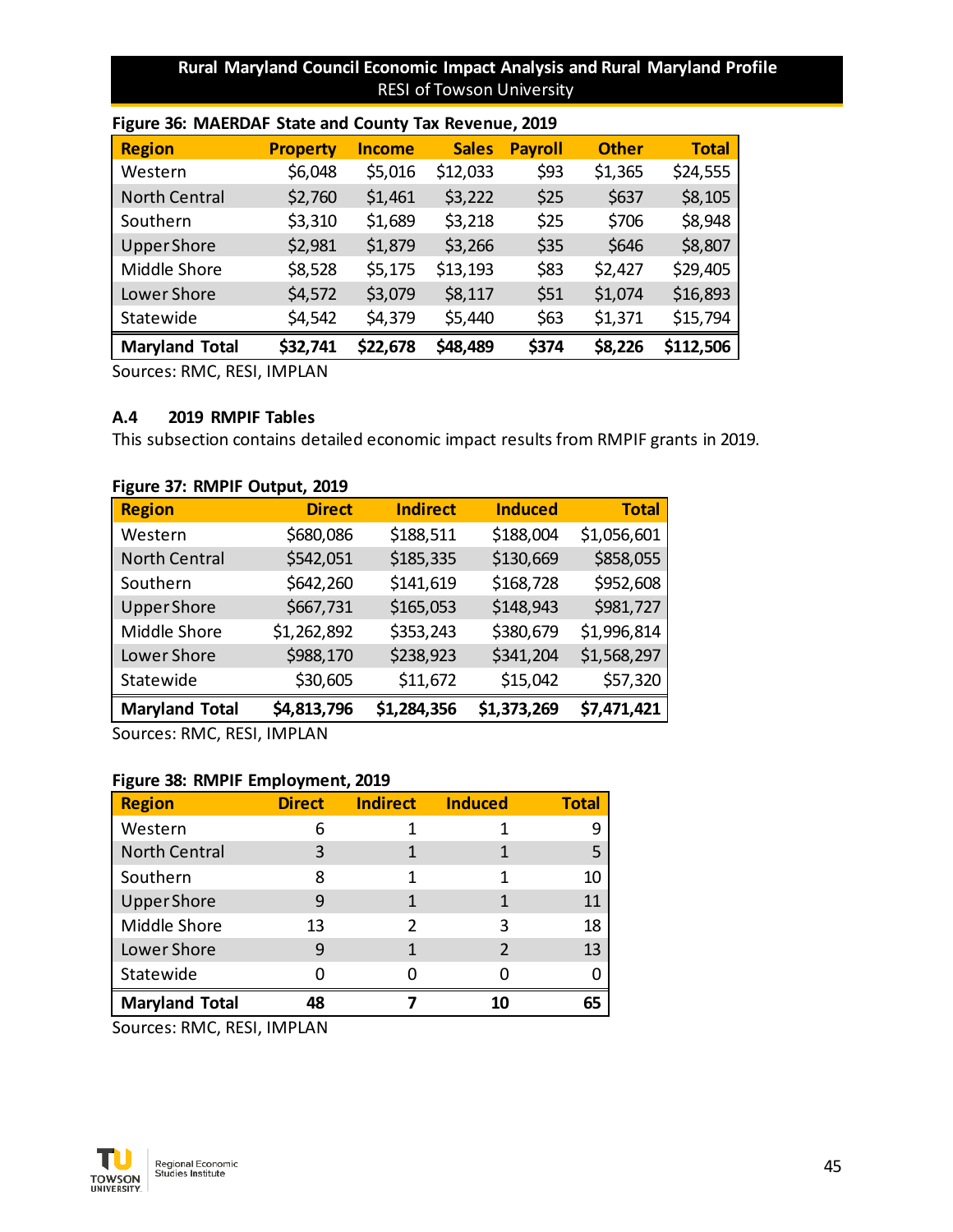| I ISUIT JJ. INVII II<br>Employee compensation, 2019 |               |                 |                |              |  |  |
|-----------------------------------------------------|---------------|-----------------|----------------|--------------|--|--|
| <b>Region</b>                                       | <b>Direct</b> | <b>Indirect</b> | <b>Induced</b> | <b>Total</b> |  |  |
| Western                                             | \$309,787     | \$40,013        | \$52,156       | \$401,956    |  |  |
| <b>North Central</b>                                | \$238,063     | \$48,921        | \$34,596       | \$321,580    |  |  |
| Southern                                            | \$267,112     | \$27,826        | \$38,970       | \$333,908    |  |  |
| <b>Upper Shore</b>                                  | \$257,173     | \$28,296        | \$33,907       | \$319,377    |  |  |
| Middle Shore                                        | \$514,125     | \$73,679        | \$95,293       | \$683,097    |  |  |
| Lower Shore                                         | \$400,939     | \$52,300        | \$86,536       | \$539,776    |  |  |
| Statewide                                           | \$16,570      | \$3,330         | \$4,320        | \$24,220     |  |  |
| <b>Maryland Total</b>                               | \$2,003,770   | \$274,365       | \$345,779      | \$2,623,914  |  |  |

## **Figure 39: RMPIF Employee Compensation, 2019**

Sources: RMC, RESI, IMPLAN

## **Figure 40: RMPIF State and County Tax Revenue, 2019**

| <b>Region</b>         | <b>Property</b> | <b>Income</b> | <b>Sales</b> | <b>Payroll</b> | <b>Other</b> | <b>Total</b> |
|-----------------------|-----------------|---------------|--------------|----------------|--------------|--------------|
| Western               | \$14,831        | \$11,665      | \$29,506     | \$214          | \$3,171      | \$59,388     |
| <b>North Central</b>  | \$10,885        | \$9,402       | \$12,706     | \$161          | \$3,173      | \$36,326     |
| Southern              | \$29,685        | \$12,797      | \$28,860     | \$191          | \$6,023      | \$77,556     |
| <b>Upper Shore</b>    | \$26,117        | \$10,880      | \$28,613     | \$198          | \$4,789      | \$70,598     |
| Middle Shore          | \$31,496        | \$24,315      | \$48,725     | \$386          | \$9,606      | \$114,528    |
| Lower Shore           | \$26,793        | \$18,811      | \$47,567     | \$309          | \$6,394      | \$99,873     |
| Statewide             | \$597           | \$833         | \$716        | \$12           | \$214        | \$2,371      |
| <b>Maryland Total</b> | \$140,404       | \$88,702      | \$196,693    | \$1,471        | \$33,370     | \$460,640    |

Sources: RMC, RESI, IMPLAN

#### **A.5 2020 MAERDAF Tables**

This subsection contains detailed economic impact results from MAERDAF grants in 2020.

| <b>Region</b>         | <b>Direct</b> | <b>Indirect</b> | <b>Induced</b> | <b>Total</b> |
|-----------------------|---------------|-----------------|----------------|--------------|
| Western               | \$78,594      | \$21,739        | \$23,480       | \$123,813    |
| <b>North Central</b>  | \$123,131     | \$31,170        | \$34,898       | \$189,200    |
| Southern              | \$371,805     | \$79,636        | \$98,381       | \$549,822    |
| <b>UpperShore</b>     | \$170,449     | \$42,219        | \$38,175       | \$250,844    |
| Middle Shore          | \$573,628     | \$148,924       | \$175,692      | \$898,244    |
| Lower Shore           | \$927,631     | \$241,671       | \$328,972      | \$1,498,274  |
| Statewide             | \$329,837     | \$93,192        | \$162,408      | \$585,437    |
| <b>Maryland Total</b> | \$2,575,076   | \$658,550       | \$862,007      | \$4,095,633  |

#### **Figure 41: MAERDAF Output, 2020**

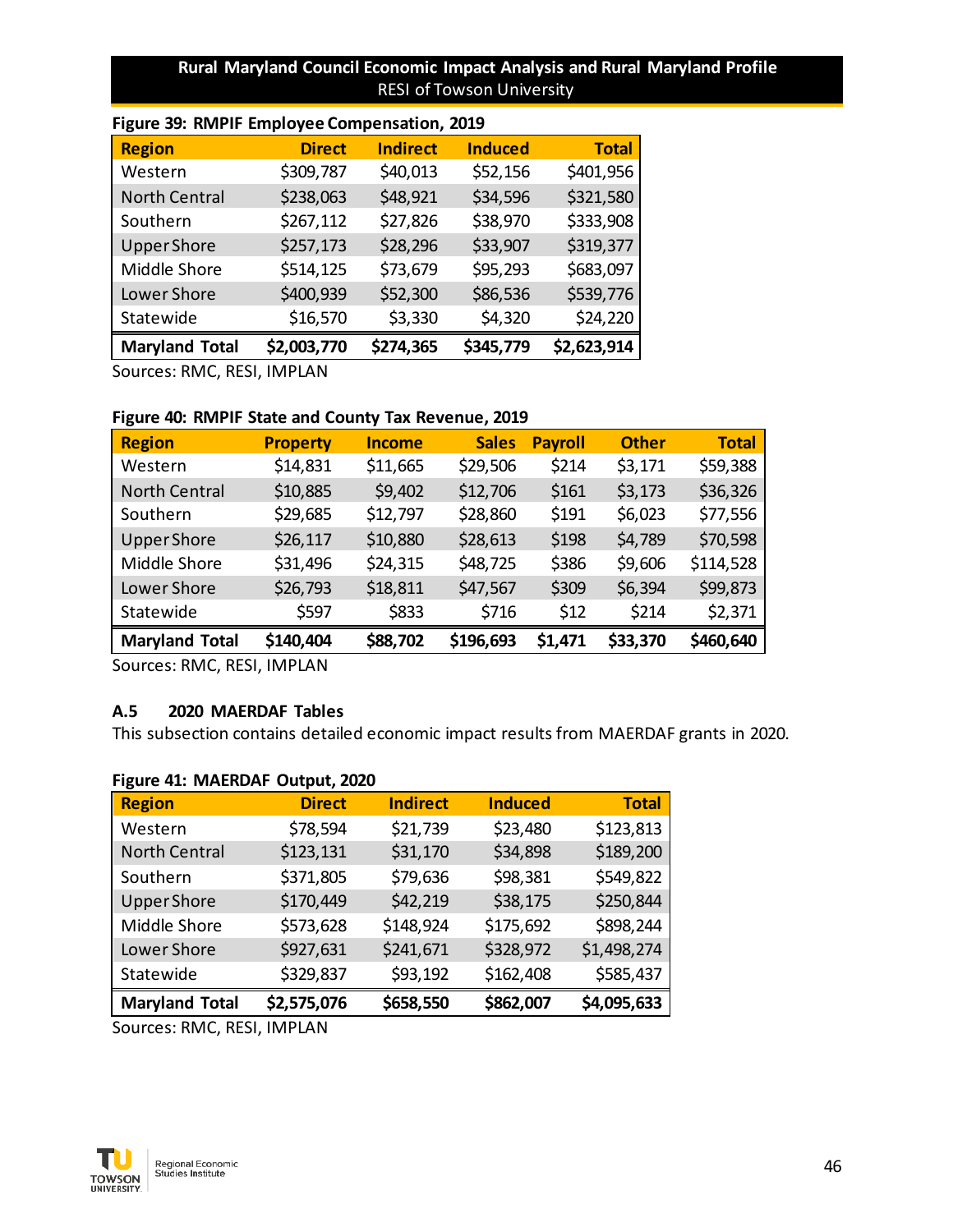| <b>Region</b>         |                | Direct Indirect Induced |               | <b>Total</b> |
|-----------------------|----------------|-------------------------|---------------|--------------|
| Western               | 1              | 0                       |               |              |
| <b>North Central</b>  | 1              | O                       | O             |              |
| Southern              | 4              |                         |               | 5            |
| <b>Upper Shore</b>    | $\overline{2}$ | O                       | O             | 3            |
| Middle Shore          | 6              | 1                       | 1             | 8            |
| Lower Shore           | 10             |                         | $\mathfrak z$ | 13           |
| Statewide             | 4              |                         | 1             | 5            |
| <b>Maryland Total</b> | 28             |                         |               | 37           |

# **Figure 42: MAERDAF Employment, 2020**

Sources: RMC, RESI, IMPLAN

## **Figure 43: MAERDAF Employee Compensation, 2020**

| <b>Region</b>         | <b>Direct</b> | <b>Indirect</b> | <b>Induced</b> | <b>Total</b> |
|-----------------------|---------------|-----------------|----------------|--------------|
| Western               | \$35,868      | \$4,565         | \$6,516        | \$46,949     |
| <b>North Central</b>  | \$52,617      | \$7,046         | \$9,251        | \$68,914     |
| Southern              | \$176,502     | \$16,878        | \$22,703       | \$216,082    |
| <b>Upper Shore</b>    | \$64,966      | \$7,177         | \$8,691        | \$80,835     |
| Middle Shore          | \$232,234     | \$30,818        | \$43,988       | \$307,040    |
| Lower Shore           | \$427,268     | \$52,635        | \$83,413       | \$563,315    |
| Statewide             | \$176,327     | \$21,913        | \$46,671       | \$244,912    |
| <b>Maryland Total</b> | \$1,165,782   | \$141,033       | \$221,232      | \$1,528,046  |

Sources: RMC, RESI, IMPLAN

#### **Figure 44: MAERDAF State and County Tax Revenue, 2020**

| <b>Region</b>         | <b>Property</b> | <b>Income</b> | <b>Sales</b> | <b>Payroll</b> | <b>Other</b> | <b>Total</b> |
|-----------------------|-----------------|---------------|--------------|----------------|--------------|--------------|
| Western               | \$2,119         | \$1,427       | \$4,216      | \$26           | \$397        | \$8,185      |
| <b>North Central</b>  | \$4,589         | \$2,369       | \$5,357      | \$41           | \$1,036      | \$13,393     |
| Southern              | \$10,824        | \$7,536       | \$10,523     | \$113          | \$2,579      | \$31,574     |
| <b>Upper Shore</b>    | \$6,882         | \$2,780       | \$7,540      | \$51           | \$1,249      | \$18,503     |
| Middle Shore          | \$15,610        | \$11,170      | \$24,149     | \$178          | \$4,643      | \$55,749     |
| Lower Shore           | \$20,440        | \$18,400      | \$36,288     | \$302          | \$5,223      | \$80,651     |
| Statewide             | \$9,197         | \$8,911       | \$11,018     | \$128          | \$2,785      | \$32,038     |
| <b>Maryland Total</b> | \$69,661        | \$52,591      | \$99,090     | \$838          | \$17,911     | \$240,092    |

Sources: RMC, RESI, IMPLAN

#### **A.6 2020 RMPIF Tables**

This subsection contains detailed economic impact results from RMPIF grants in 2020.

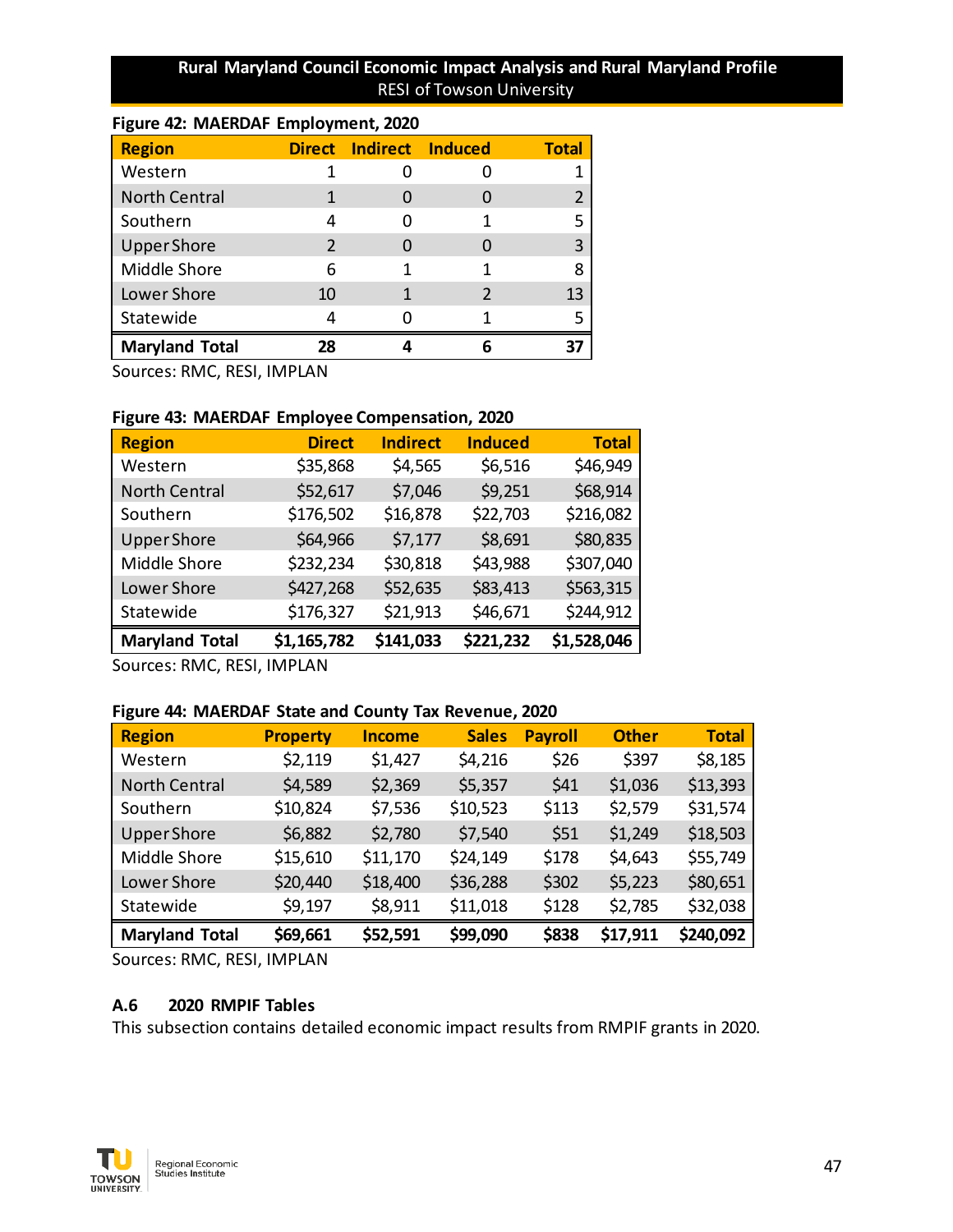| <b>Region</b>         | <b>Direct</b> | <b>Indirect</b> | <b>Induced</b> | <b>Total</b> |
|-----------------------|---------------|-----------------|----------------|--------------|
| Western               | \$668,918     | \$180,779       | \$164,864      | \$1,014,561  |
| <b>North Central</b>  | \$705,362     | \$187,009       | \$193,671      | \$1,086,042  |
| Southern              | \$4,536,154   | \$1,117,218     | \$1,155,638    | \$6,809,009  |
| <b>Upper Shore</b>    | \$5,652,259   | \$2,446,965     | \$736,419      | \$8,835,643  |
| Middle Shore          | \$4,403,353   | \$1,125,422     | \$1,340,987    | \$6,869,761  |
| Lower Shore           | \$875,332     | \$245,300       | \$308,956      | \$1,429,588  |
| Statewide             | \$877,529     | \$334,668       | \$431,298      | \$1,643,495  |
| <b>Maryland Total</b> | \$17,718,906  | \$5,637,361     | \$4,331,832    | \$27,688,100 |

Sources: RMC, RESI, IMPLAN

## **Figure 46: RMPIF Employment, 2020**

| <b>Region</b>         | <b>Direct</b> | <b>Indirect</b> | <b>Induced</b> | <b>Total</b> |
|-----------------------|---------------|-----------------|----------------|--------------|
| Western               |               |                 |                | 6            |
| <b>North Central</b>  |               |                 |                | 10           |
| Southern              | 48            | 6               | 8              | 61           |
| <b>Upper Shore</b>    | 43            | 15              | 5              | 63           |
| Middle Shore          | 50            |                 | 10             | 66           |
| Lower Shore           |               |                 | $\mathfrak{D}$ |              |
| Statewide             | 4             | $\mathcal{P}$   | ς              | ጸ            |
| <b>Maryland Total</b> | 119           | 28              | 23             |              |

Sources: RMC, RESI, IMPLAN

#### **Figure 47: RMPIF Employee Compensation, 2020**

| <b>Region</b>         | <b>Direct</b> | <b>Indirect</b> | <b>Induced</b> | <b>Total</b> |
|-----------------------|---------------|-----------------|----------------|--------------|
| Western               | \$307,317     | \$40,744        | \$45,715       | \$393,776    |
| <b>North Central</b>  | \$306,328     | \$44,286        | \$51,324       | \$401,938    |
| Southern              | \$1,873,650   | \$237,893       | \$266,824      | \$2,378,367  |
| <b>Upper Shore</b>    | \$1,369,716   | \$444,725       | \$167,346      | \$1,981,787  |
| Middle Shore          | \$1,711,313   | \$228,394       | \$335,804      | \$2,275,510  |
| Lower Shore           | \$463,234     | \$50,944        | \$78,303       | \$592,481    |
| Statewide             | \$475,090     | \$95,490        | \$123,864      | \$694,444    |
| <b>Maryland Total</b> | \$6,506,647   | \$1,142,477     | \$1,069,180    | \$8,718,304  |

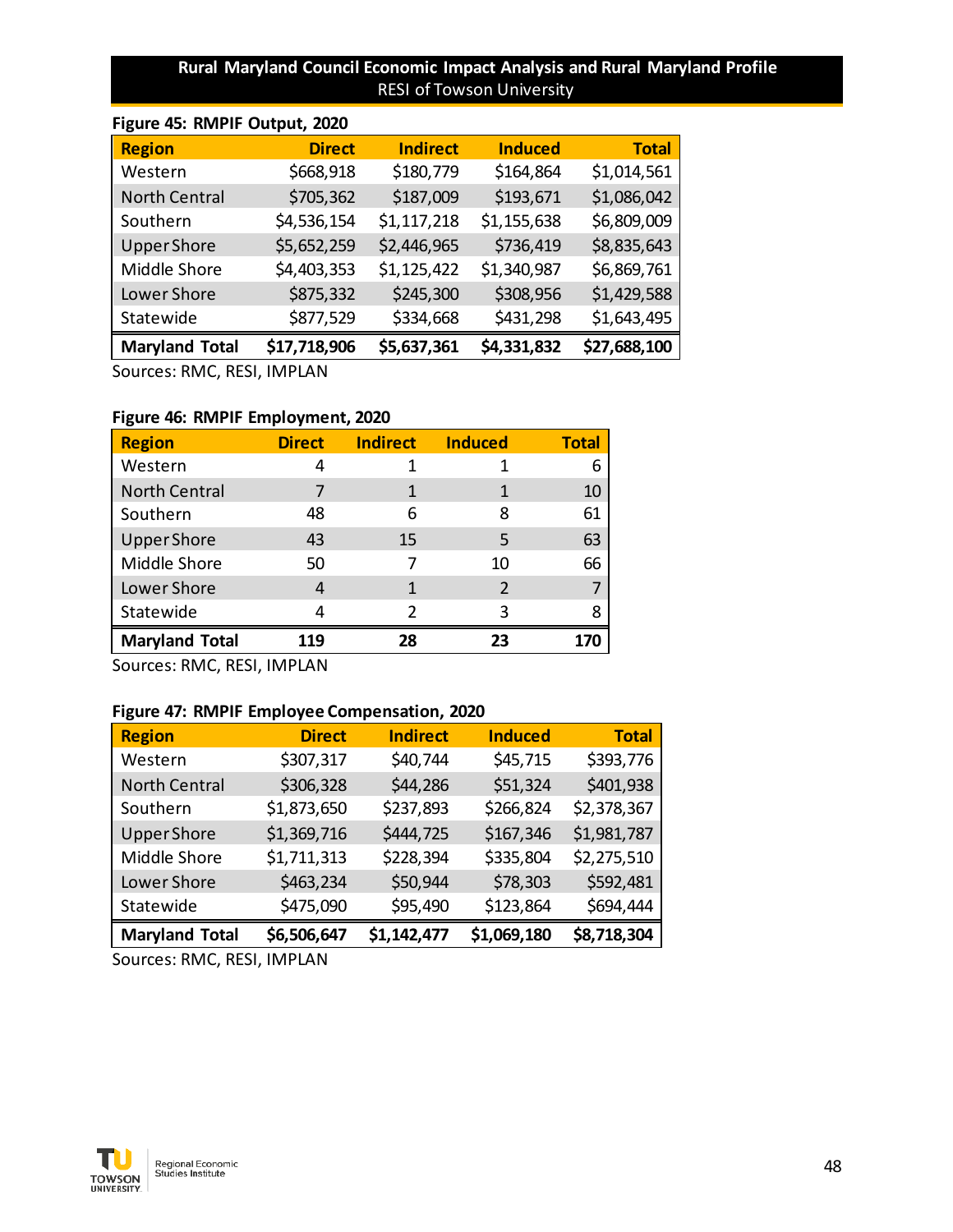| <b>Region</b>         | <b>Property</b> | <b>Income</b> | <b>Sales</b> | <b>Payroll</b> | <b>Other</b> | <b>Total</b> |
|-----------------------|-----------------|---------------|--------------|----------------|--------------|--------------|
| Western               | \$8,799         | \$10,593      | \$17,506     | \$194          | \$2,668      | \$39,762     |
| <b>North Central</b>  | \$22,654        | \$13,301      | \$26,445     | \$230          | \$5,386      | \$68,017     |
| Southern              | \$188,792       | \$88,021      | \$183,546    | \$1,309        | \$39,497     | \$501,164    |
| <b>Upper Shore</b>    | \$128,864       | \$59,457      | \$141,180    | \$978          | \$29,310     | \$359,789    |
| Middle Shore          | \$132,326       | \$84,906      | \$204,709    | \$1,353        | \$38,335     | \$461,629    |
| Lower Shore           | \$12,688        | \$17,703      | \$22,527     | \$290          | \$4,129      | \$57,336     |
| Statewide             | \$17,129        | \$23,872      | \$20,519     | \$338          | \$6,134      | \$67,992     |
| <b>Maryland Total</b> | \$507,698       | \$275,560     | \$555,902    | \$4,316        | \$123,420    | \$1,466,896  |

#### **Figure 48: RMPIF State and County Tax Revenue, 2020**

Sources: RMC, RESI, IMPLAN

#### **A.7 2021 MAERDAF Tables**

This subsection contains detailed economic impact results from MAERDAF grants in 2021.

| <b>I</b> ISUIC TJ. ITIMEIIDAI | OULPUL, LULL  |                 |                |              |
|-------------------------------|---------------|-----------------|----------------|--------------|
| <b>Region</b>                 | <b>Direct</b> | <b>Indirect</b> | <b>Induced</b> | <b>Total</b> |
| Western                       | \$246,873     | \$64,963        | \$72,193       | \$384,029    |
| <b>North Central</b>          | \$693,373     | \$176,471       | \$194,865      | \$1,064,709  |
| Southern                      | \$224,024     | \$48,393        | \$59,163       | \$331,580    |
| <b>Upper Shore</b>            | \$42,175      | \$9,345         | \$9,601        | \$61,121     |
| Middle Shore                  | \$444,999     | \$114,208       | \$137,208      | \$696,415    |
| Lower Shore                   | \$632,711     | \$143,231       | \$215,389      | \$991,331    |
| Statewide                     | \$884,668     | \$276,198       | \$420,023      | \$1,580,888  |
| <b>Maryland Total</b>         | \$3,168,822   | \$832,809       | \$1,108,441    | \$5,110,073  |
|                               |               |                 |                |              |

#### **Figure 49: MAERDAF Output, 2021**

Sources: RMC, RESI, IMPLAN

#### **Figure 50: MAERDAF Employment, 2021**

| <b>Region</b>         |    | Direct Indirect Induced |   | <b>Total</b> |
|-----------------------|----|-------------------------|---|--------------|
| Western               | ੨  |                         |   |              |
| <b>North Central</b>  | 8  |                         |   |              |
| Southern              | 3  |                         |   |              |
| <b>Upper Shore</b>    |    |                         |   |              |
| Middle Shore          | 5  |                         |   |              |
| Lower Shore           |    |                         |   |              |
| Statewide             | 10 |                         | 3 | 14           |
| <b>Maryland Total</b> | 36 |                         |   |              |

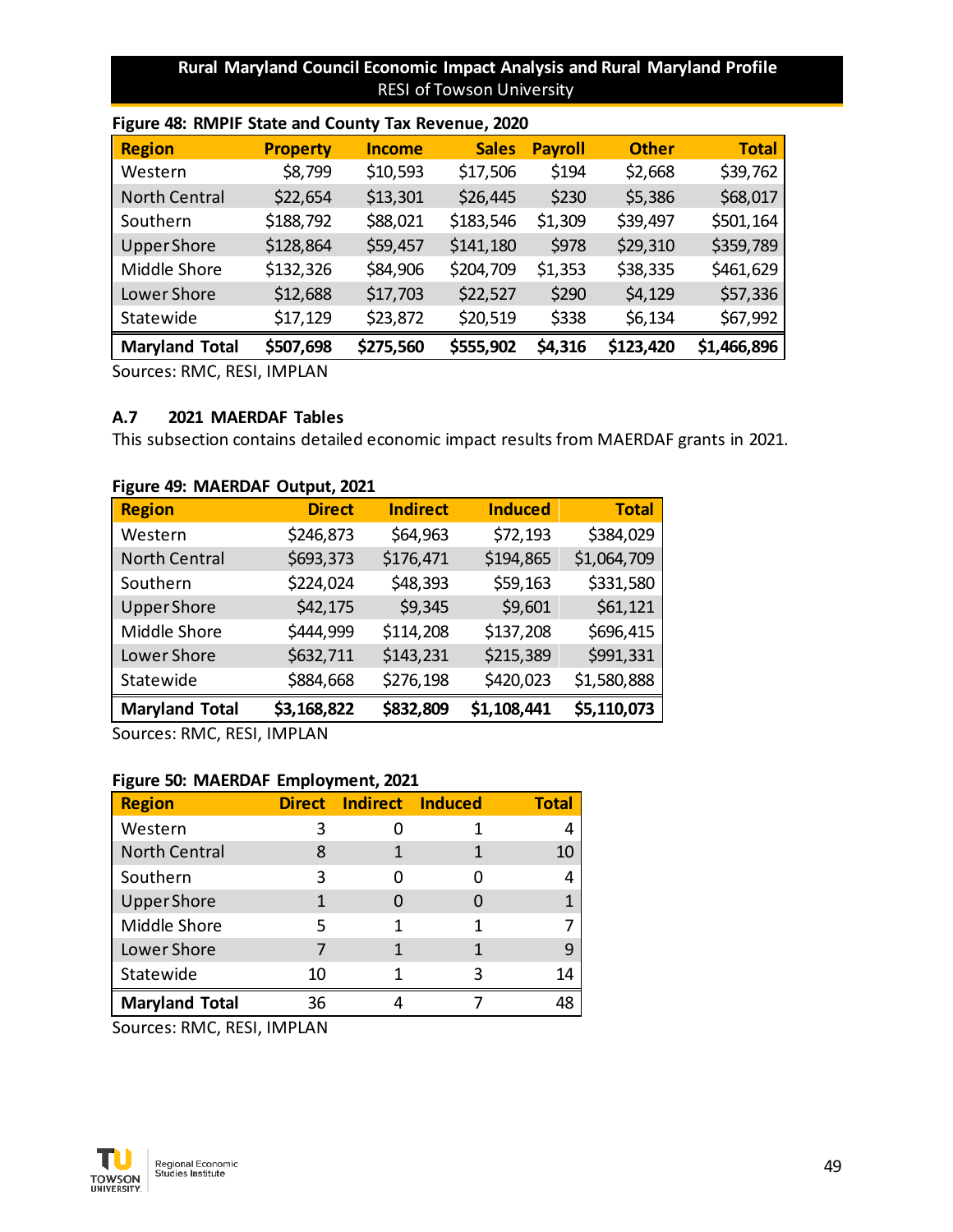| <b>Region</b>         | <b>Direct</b> | <b>Indirect</b> | <b>Induced</b> | <b>Total</b> |
|-----------------------|---------------|-----------------|----------------|--------------|
| Western               | \$112,440     | \$13,217        | \$20,032       | \$145,689    |
| <b>North Central</b>  | \$296,709     | \$39,454        | \$51,651       | \$387,814    |
| Southern              | \$93,420      | \$9,361         | \$13,665       | \$116,446    |
| <b>Upper Shore</b>    | \$18,545      | \$1,517         | \$2,185        | \$22,247     |
| Middle Shore          | \$181,485     | \$23,430        | \$34,353       | \$239,268    |
| Lower Shore           | \$227,162     | \$30,913        | \$54,642       | \$312,716    |
| Statewide             | \$411,713     | \$70,325        | \$120,751      | \$602,789    |
| <b>Maryland Total</b> | \$1,341,474   | \$188,217       | \$297,279      | \$1,826,970  |

## **Figure 51: MAERDAF Employee Compensation, 2021**

Sources: RMC, RESI, IMPLAN

## **Figure 52: MAERDAF State and County Tax Revenue, 2021**

| <b>Region</b>         | <b>Property</b> | <b>Income</b> | <b>Sales</b> | <b>Payroll</b> | <b>Other</b> | <b>Total</b> |
|-----------------------|-----------------|---------------|--------------|----------------|--------------|--------------|
| Western               | \$5,994         | \$4,398       | \$11,926     | \$81           | \$1,216      | \$23,615     |
| <b>North Central</b>  | \$25,450        | \$13,250      | \$29,709     | \$230          | \$5,792      | \$74,430     |
| Southern              | \$10,490        | \$4,484       | \$10,198     | \$67           | \$2,121      | \$27,360     |
| <b>Upper Shore</b>    | \$1,419         | \$713         | \$1,554      | \$13           | \$280        | \$3,979      |
| Middle Shore          | \$12,462        | \$8,719       | \$19,279     | \$139          | \$3,669      | \$44,268     |
| Lower Shore           | \$20,446        | \$11,700      | \$36,298     | \$192          | \$4,578      | \$73,213     |
| Statewide             | \$28,760        | \$22,965      | \$34,453     | \$328          | \$8,100      | \$94,606     |
| <b>Maryland Total</b> | \$105,021       | \$66,228      | \$143,417    | \$1,050        | \$25,756     | \$341,472    |

Sources: RMC, RESI, IMPLAN

#### **A.8 2021 RMPIF Tables**

This subsection contains detailed economic impact results from RMPIF grants in 2021.

| <b>Region</b>         | <b>Direct</b> | <b>Indirect</b> | <b>Induced</b> | <b>Total</b> |
|-----------------------|---------------|-----------------|----------------|--------------|
| Western               | \$1,041,106   | \$277,329       | \$274,888      | \$1,593,323  |
| <b>North Central</b>  | \$2,595,352   | \$728,948       | \$658,445      | \$3,982,745  |
| Southern              | \$2,178,113   | \$493,192       | \$568,233      | \$3,239,538  |
| <b>Upper Shore</b>    | \$685,070     | \$176,504       | \$149,092      | \$1,010,666  |
| Middle Shore          | \$46,755,670  | \$11,819,827    | \$14,175,993   | \$72,751,490 |
| Lower Shore           | \$1,771,725   | \$429,115       | \$611,772      | \$2,812,612  |
| Statewide             | \$31,250      | \$11,918        | \$15,359       | \$58,527     |
| <b>Maryland Total</b> | \$55,058,285  | \$13,936,834    | \$16,453,782   | \$85,448,901 |

#### **Figure 53: RMPIF Output, 2021**